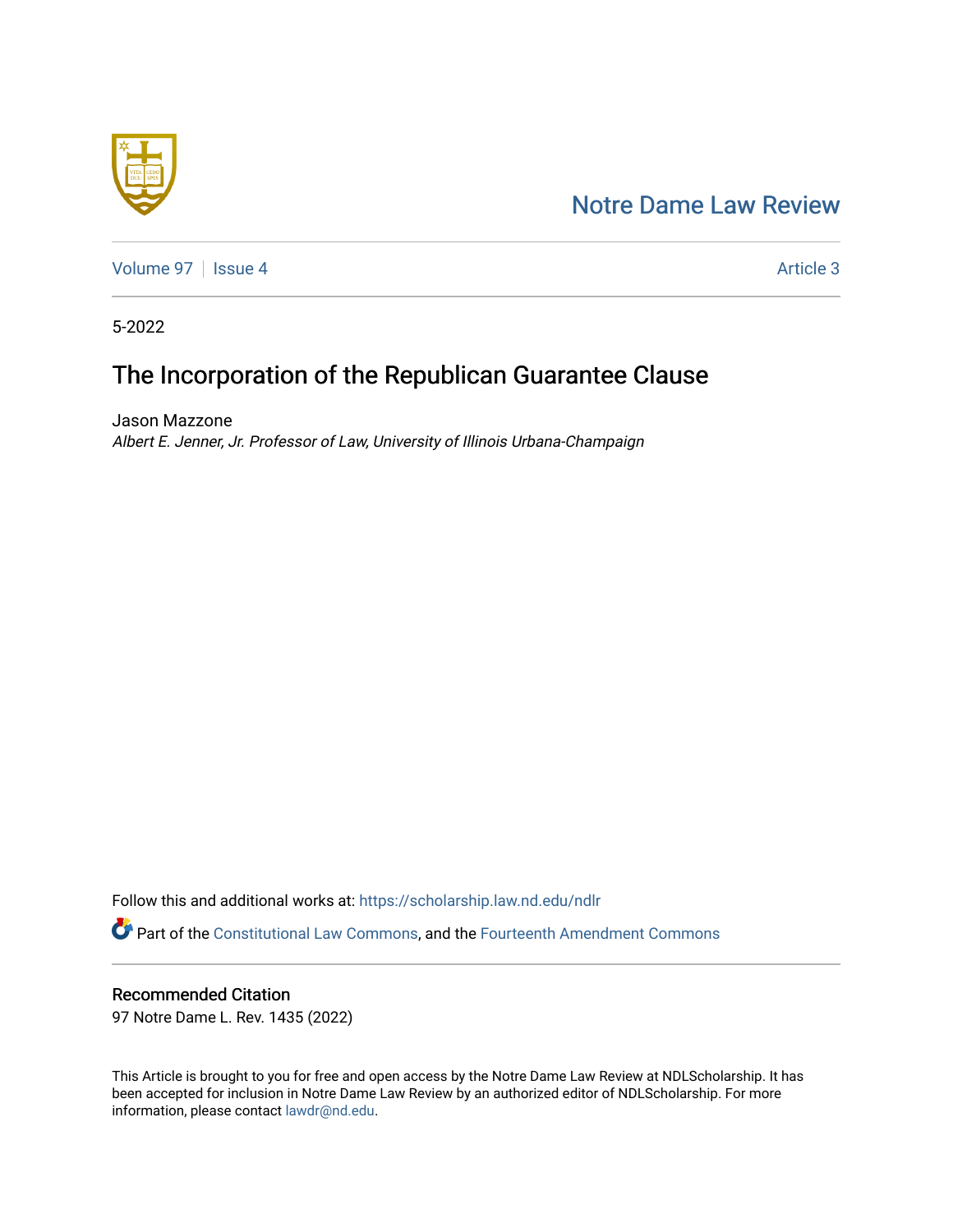# THE INCORPORATION OF THE REPUBLICAN GUARANTEE CLAUSE

### *Jason Mazzone*\*

*This Article makes the case for understanding the Fourteenth Amendment to incorporate the Republican Guarantee Clause of Article IV. Incorporation shifts the focus of the Guarantee Clause from the interests of states to the interests of citizens; from protecting popular sovereignty as a political ideal to safeguarding more specifically rights that citizens hold and exercise in a republican system. Once incorporated, the Guarantee Clause should be understood to require states themselves to maintain a republican form of government and to act to correct departures from republicanism within their own governing arrangements. In addition, an incorporated Guarantee Clause informs the meaning of rights protected against state interference under Section 1 of the Fourteenth Amendment: safeguards for privileges and immunities, due process of law, and equal protection of the laws, are all usefully understood with an eye to republicanism. So, too, an incorporated Guarantee Clause informs the meaning of provisions of the Bill of Rights when they are applied to state governments. Incorporation also has implications for the national government: its role shifts from a duty owed to the states to an obligation to protect from state interference citizenship rights that serve republican ends. Finally, incorporation alters the traditional assessment that Guarantee Clause claims are nonjusticiable.* 

| I. REPUBLICAN GOVERNMENT IN THE HISTORY OF THE |  |
|------------------------------------------------|--|
|                                                |  |
|                                                |  |
| 1. A Single Amendment Penalizing Racial        |  |
|                                                |  |
|                                                |  |
|                                                |  |
| 4. A Note on the Fifteenth Amendment 1454      |  |
|                                                |  |

<sup>©</sup> 2022 Jason Mazzone. Individuals and nonprofit institutions may reproduce and distribute copies of this Article in any format at or below cost, for educational purposes, so long as each copy identifies the author, provides a citation to the *Notre Dame Law Review*, and includes this provision in the copyright notice.

Albert E. Jenner, Jr. Professor of Law, University of Illinois Urbana-Champaign. I am grateful to symposium participants for their helpful feedback on this Article. Special thanks to Kurt Lash, Vik Amar, and Jeff Sutton for the insights they provided.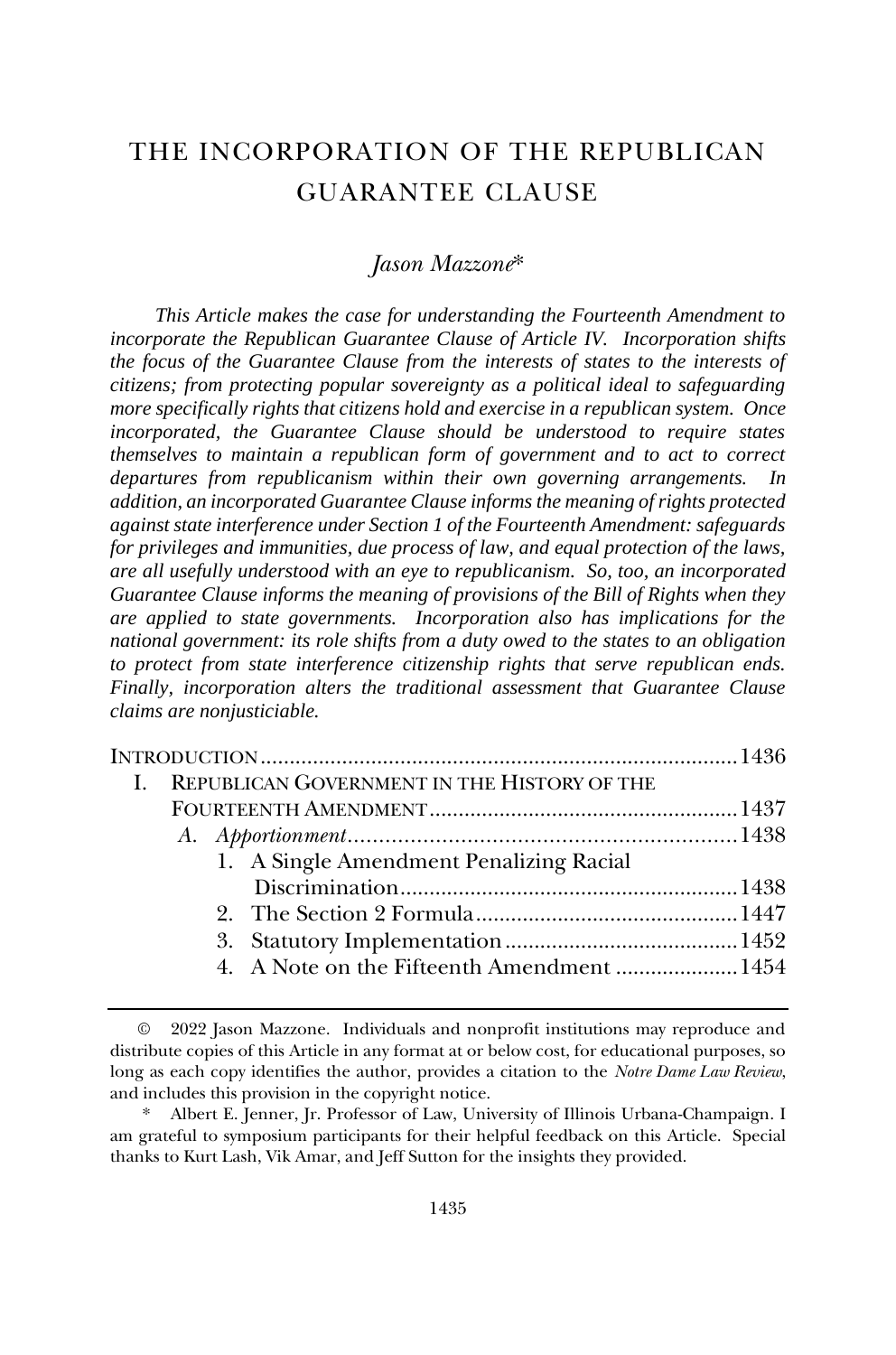#### **INTRODUCTION**

Reconstruction did not result in a new Constitution for the United States. Instead, during Reconstruction, three amendments—the Thirteenth, the Fourteenth, and the Fifteenth—were added to the nation's pre-existing Constitution. These three amendments worked significant change, but, as mere amendments, they left in place most of what was already in the document. Accordingly, understanding the meaning of the Reconstruction Amendments, and, more generally, of the Constitution after Reconstruction, requires attention to the entire document, as amended. In other words, to make sense of what Reconstruction brought means starting with the Constitution's Preamble and reading forward to the Reconstruction-era Amendments—and then, as necessary, going back again to the beginning—rather than focusing solely on the three amendments themselves. Taking that approach, this Article advances a single claim: that the Fourteenth Amendment should be understood to incorporate the Republican Guarantee Clause of Article IV.<sup>1</sup> The Article was prepared for a symposium to mark the publication of *The Reconstruction Amendments: The Essential Documents*, a collection of materials curated and edited by Professor Kurt Lash. The Article draws heavily on the materials in that collection to set forth some historical evidence for an incorporated account of the Republican Guarantee Clause. Given the constraints of the symposium format, the evidence presented is illustrative rather than exhaustive: more work will be needed to complete the historical record. The Article also explores, again in a preliminary fashion, some implications that emerge from understanding the Fourteenth Amendment to incorporate the Republican Guarantee Clause. Incorporation, the Article suggests, shifts the focus of the Republican Guarantee Clause from the interests of states as states to the interests of citizens, from broad concepts of popular sovereignty to protecting more specifically rights that citizens hold and exercise in a republican

<sup>1</sup> U.S.CONST. art. IV, § 4 (providing that "[t]he United States shall guarantee to every State in this Union a Republican Form of Government").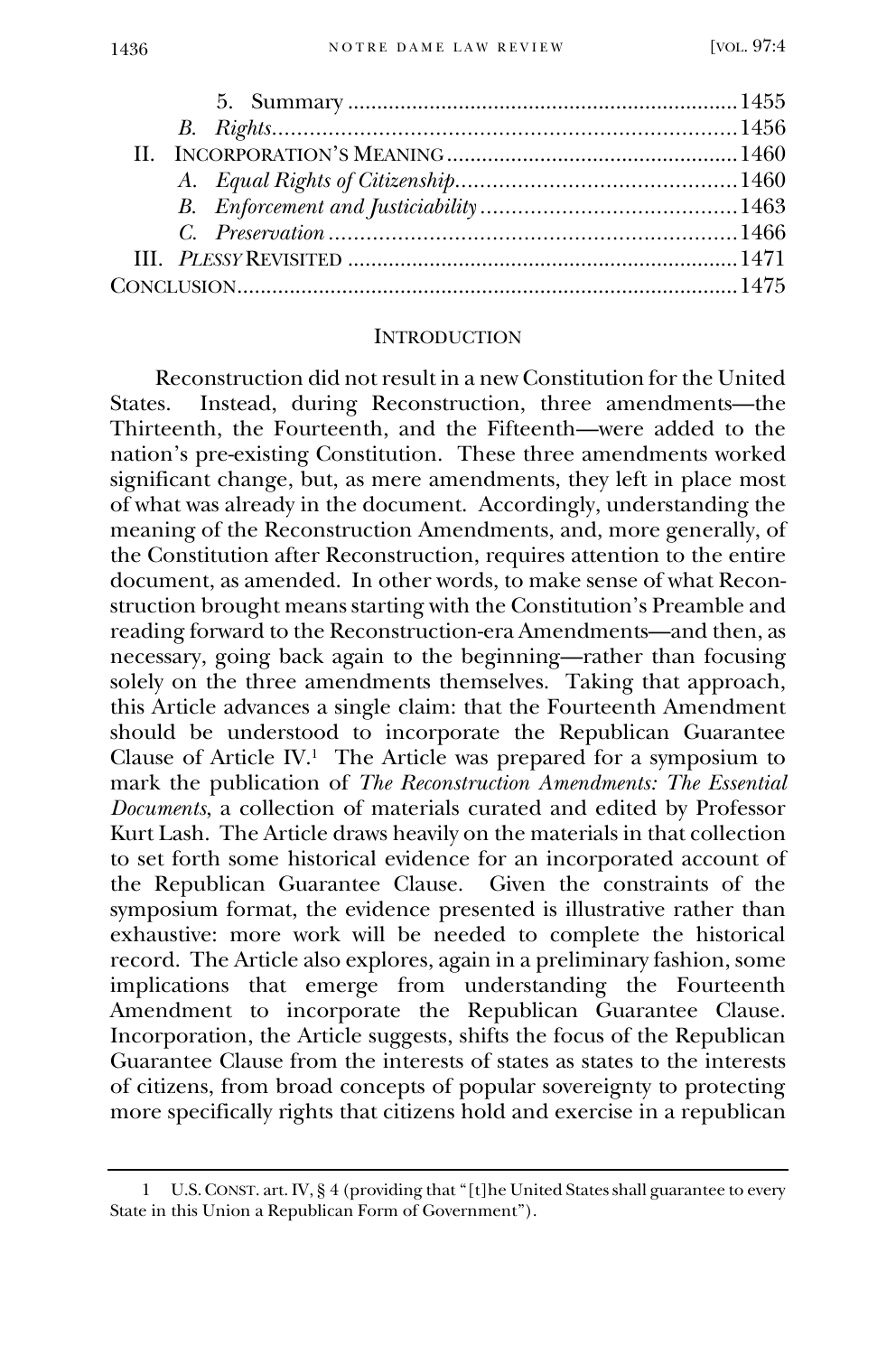system. The incorporated Republican Guarantee Clause should be understood to require states themselves to maintain a republican form of government—as an obligation that states owe to their own citizens and to the citizenry of the nation as a whole—and to act to correct departures from republicanism in their own governing arrangements. The Republican Guarantee Clause also informs the meaning of rights protected against state interference in Section 1 of the Fourteenth Amendment: safeguards for privileges and immunities, due process of law, and equal protection of the laws, are all usefully understood with an eye to republicanism. So, too, the Republican Guarantee Clause informs the meaning of provisions of the Bill of Rights when, through Section 1 of the Fourteenth Amendment, they are applied against state governments. As to the national government, it has an obligation to protect citizenship rights that serve republican ends from state interference. Finally, the shift from forms of government to citizens' rights should alter the traditional assessment that claims under the Republican Guarantee Clause are nonjusticiable.

Part I presents some historical evidence for understanding the Fourteenth Amendment to incorporate the Republican Guarantee Clause. Part II identifies some implications that flow from the incorporated account. Part III takes a fresh look at Justice Harlan's dissent in *Plessy v. Ferguson* and suggests that it reflects something quite close to the account presented here of the relationship between the Fourteenth Amendment and the Republican Guarantee Clause. A brief conclusion points to some areas of future research.

### I. REPUBLICAN GOVERNMENT IN THE HISTORY OF THE FOURTEENTH AMENDMENT

This Part draws on historical materials—particularly congressional debates—to trace the role of the Guarantee Clause in the drafting and ratification of the Fourteenth Amendment. The discussion begins, as the Thirty-Ninth Congress itself began, not with rights but with the question of apportionment: the allocation of House seats after the end of slavery, in the urgent context in which, if the Constitution's original apportionment formula in Article I was left intact, the former slave states stood to gain representation in Congress even as they treated freed slaves as outside of the political community. In the various efforts, culminating in Section  $\hat{2}$  of the Fourteenth Amendment, to change the Constitution's apportionment formula, republican government provided a backdrop commitment, a common benchmark for discussion and debate. In this process, there emerged, necessarily, competing accounts of what republicanism in practice meant. As this Part shows, republicanism, debated in the apportionment context, took on sharpened form in the drafting and ratification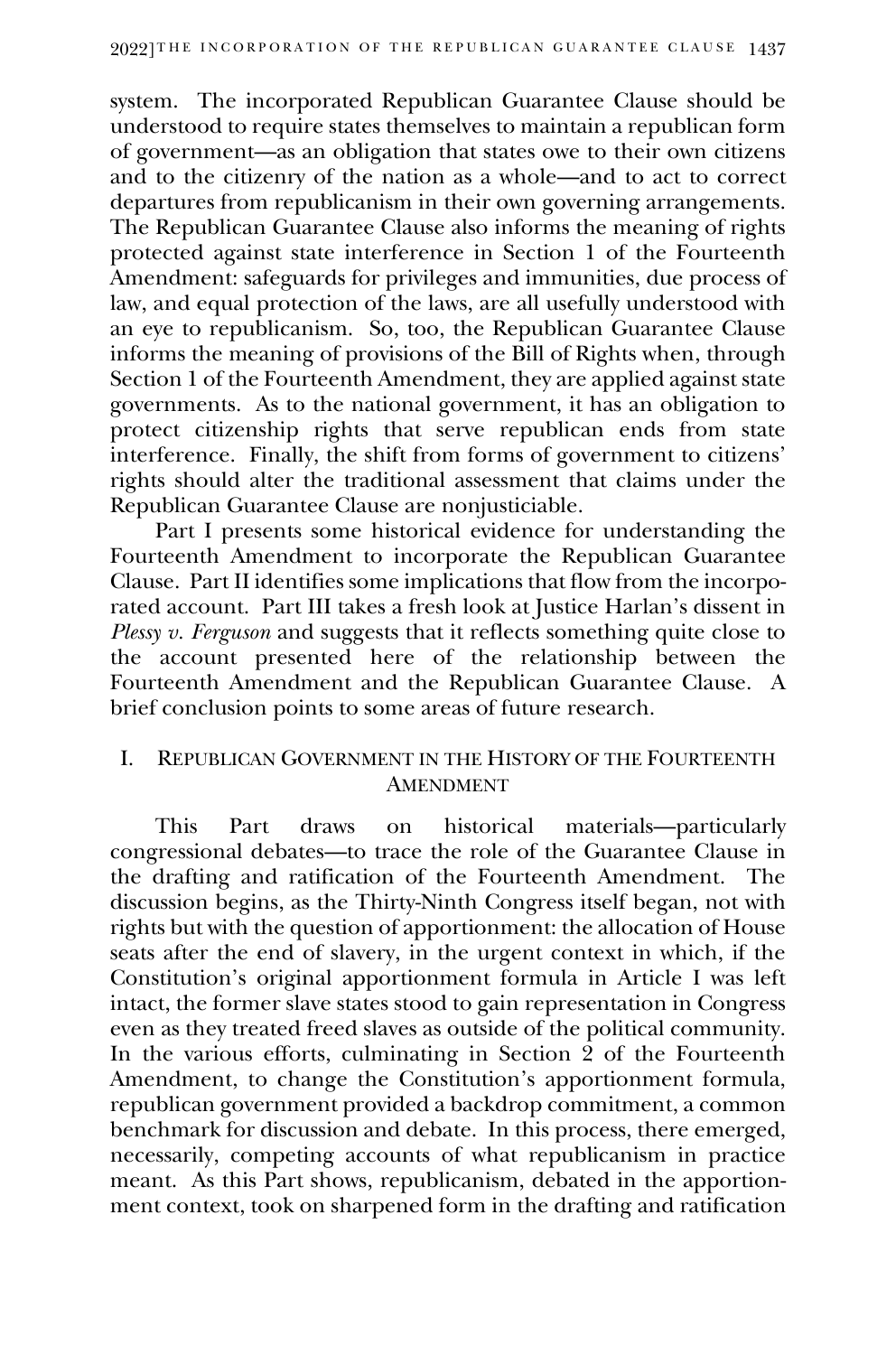of the rights-protecting provisions of Section 1 of the Fourteenth Amendment and of Congress's enforcement power in Section 5.

#### *A. Apportionment*

With the ratification of the Thirteenth Amendment, the former slave states stood to increase their representation in the House because there was no longer a slave population subject to the three-fifths discount of Article I of the original Constitution.<sup>2</sup> Further, this increase in state representation would be based on a population newly freed slaves—the former slave states treated as outside the political community and lacking in political rights. In the Thirty-Ninth Congress, Representative Roscoe Conkling (Republican of New York) described the problem as follows:

Four million people are suddenly among us not bound to any one, and yet not clothed with any political rights. They are not slaves, but they are not, in a political sense, "persons."

. . . .

This emancipated multitude has no political *status.*

. . .

 . . . The three-fifths rule gave the slaveholding States over and above their just representation, eighteen Representatives beside, by the enumeration of 1860. The new situation will enable those States when relationships are resumed, to claim twenty-eight Representatives beside their just proportion. Twenty-eight votes to be cast here and in the Electoral College for those held not fit to sit as jurors, not fit to testify in court, not fit to be plaintiff in a suit, not fit to approach the ballot box. Twenty-eight votes, to be more or less controlled by those who once betrayed the Government, and for those so destitute, we are assured, of intelligent instinct as not to be fit for free agency.<sup>3</sup>

1. A Single Amendment Penalizing Racial Discrimination

Efforts in Congress to amend the Constitution to alter the original Article I apportionment formula in light of the end to slavery began in 1865. In December of that year, three members of the House offered separate proposals to base apportionment not on each state's total

<sup>2</sup> *See id.* art. I, § 2 (providing for an apportionment of representatives based on state population, determined by adding to "the whole Number of free Persons . . . three fifths of all other Persons").

<sup>3</sup> CONG. GLOBE, 39th Cong., 1st. Sess. 351, 353–59 (1866) (statement of Rep. Conkling), *as reprinted in* 2 THE RECONSTRUCTION AMENDMENTS: THE ESSENTIAL DOCUMENTS 43, 45–46 (Kurt T. Lash ed., 2021) [hereinafter LASH, Vol. 2].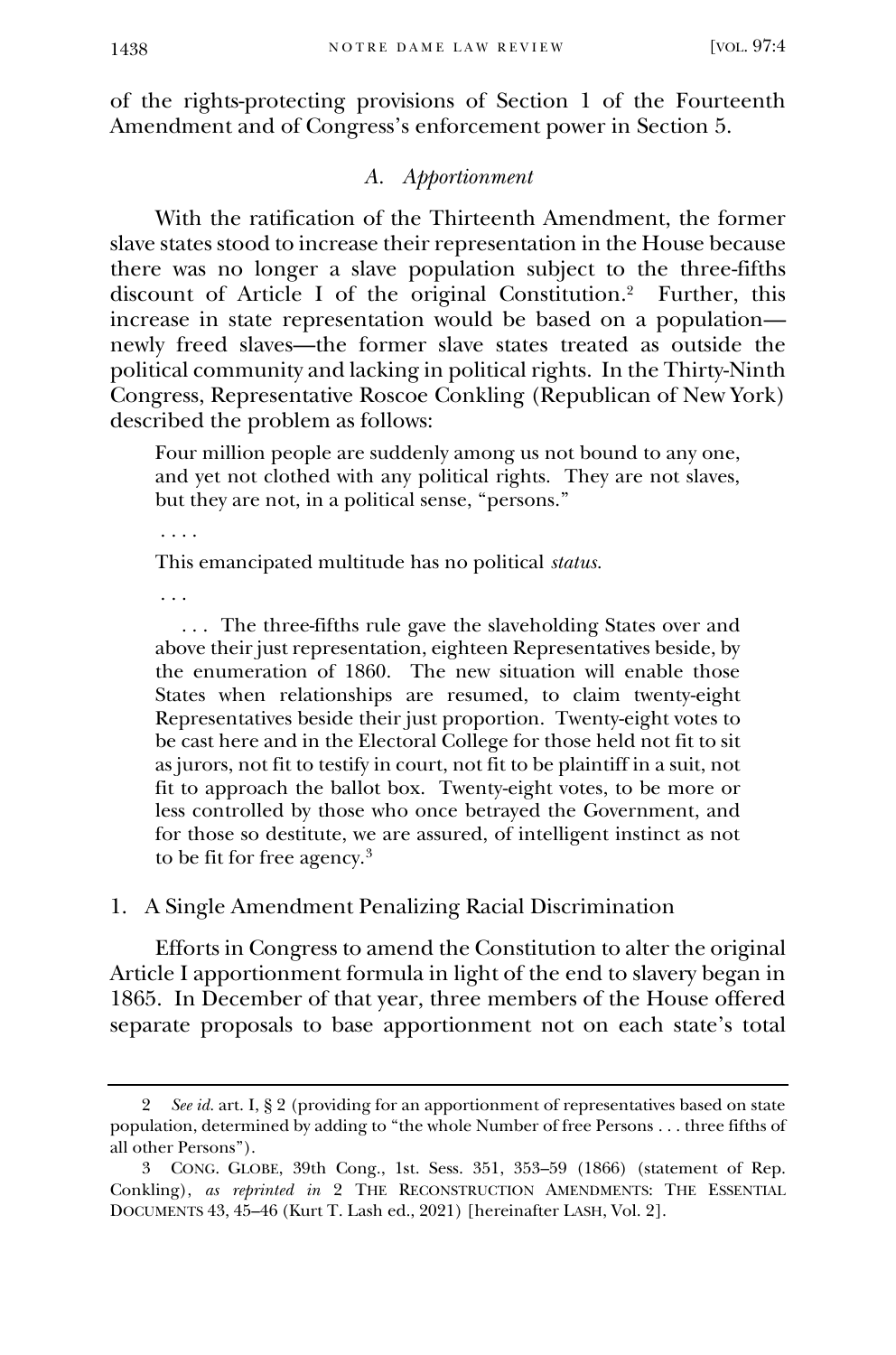population—the source of boosted power for the former slave states but on the number of eligible voters within each state.<sup>4</sup> The newly free population would thus count only if also enfranchised. These three proposals were referred to the Joint Committee on Reconstruction, which, in January 1866, offered, as a Joint Resolution, its own apportionment amendment by which representation would be based upon a state's entire population (excluding Indians) with the limitation that "whenever the elective franchise shall be denied or abridged in any State on account of race or color, all persons therein of such race or color shall be excluded from the basis of representation."<sup>5</sup> In other words, under the Committee's approach, if a state denied anybody the right to vote on the basis of that person's race, everybody of the same race would be excluded from the population count that determined the state's number of House seats.

Defending the proposal, Committee co-chair Thaddeus Stevens (Republican of Pennsylvania) announced that the amendment was needed in order to align the Constitution with the principles of the Declaration of Independence, which, he said provided the "intended . . . foundation of our Government."<sup>6</sup> According to Stevens:

If . . . [our fathers] had been able to base their Constitution on the principles of that Declaration it would have needed no amendment during all time, for every human being would have had his rights; every human being would have been equal before the law; and no oppression could have been effected except through usurpation against the principles of that Government.<sup>7</sup>

Slavery, however, "precluded" the Founders "from carrying out their own principles into the organic law of this Union" and thus the Founders had to "compromise<sup>[]</sup> their principles for what they deemed a greater good."<sup>8</sup> With slavery now ended, Stevens announced, "[t]he time has come when we can make the Constitution what our fathers desired to make it."<sup>9</sup>

9 *Id.*

<sup>4</sup> *See* CONG. GLOBE, 39th Cong., 1st Sess. 9 (1865) (proposal by Rep. Schenck for an amendment "to apportion Representatives according to the number of voters in the several States"); *id.* at 10 (proposal by Rep. Stevens for an amendment providing that "[r]epresentatives shall be apportioned among the States . . . according to their respective legal voters; and for this purpose none shall be named as legal voters who are not either natural-born citizens or naturalized foreigners"); *id.* (proposal by Rep. Broomall for an amendment "so as to base the representation in Congress upon the number of electors, instead of the population, of the several States").

<sup>5</sup> CONG. GLOBE, 39th Cong., 1st Sess., 1275, 1281–89 (1866), *as reprinted in* LASH, Vol. 2, *supra* note 3, at 133, 135.

<sup>6</sup> CONG. GLOBE, 39th Cong., 1st Sess. 536 (1866) (statement of Rep. Stevens).

<sup>7</sup> *Id.*

<sup>8</sup> *Id.*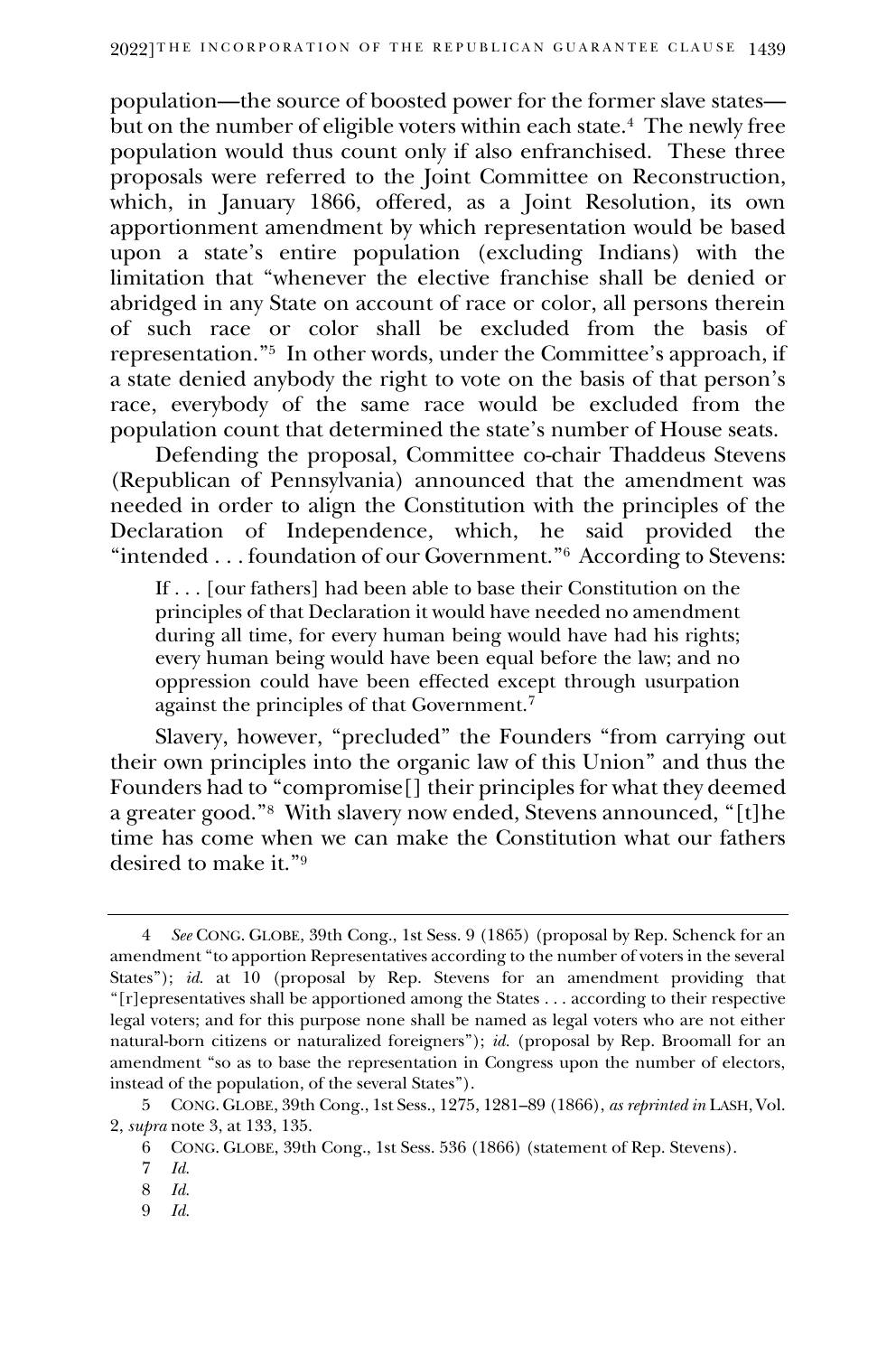Stevens's invocation of foundational principles set the stage for the debate over the Committee's proposal. Much of the ensuing discussion in Congress centered on the compatibility of the proposed amendment with the Republican Guarantee Clause—which was treated as encapsulating an unbreachable constitutional commitment. Radical Republicans who opposed the amendment argued that besides the fact it did not mandate black suffrage—if added to the Constitution it would imply that states actually had power to deny voting rights to a portion of the population so long as they were willing to assume the specified penalty. Such power, opponents urged, was inconsistent with republican government. Thus, Representative William Higby (Republican of California) said the proposed amendment "directly conflicts" with and "may as well blot out" the Constitution's Republican Guarantee Clause because, he claimed, it would permit a state "by implication . . . to exclude a whole class on account of race or color" from the franchise.<sup>10</sup> Senator Charles Sumner (Republican of Massachusetts) said that because the proposal was incompatible with the Guarantee Clause, if ratified, it would introduce "discord and defilement" into the Constitution.<sup>11</sup> Sumner argued that because it made no mention of slavery, the text of the original Constitution "was kept blameless" but the Joint Committee now "proposed to admit in the Constitution the twin idea [to slavery] of Inequality in Rights" in a way that would "openly set at naught the first principles of the Declaration of Independence and the guarantee of a republican government itself."<sup>12</sup> For Sumner, if the proposed amendment were adopted, the Constitution, by authorizing denial of the franchise, would sanction, as compatible with the core commitment to republicanism, a "bare-faced tyranny of taxation without representation."<sup>13</sup>

Notions that the original Constitution was pure, or that the Framers' own aspirations were pure even if the Constitution they adopted was not, were common in the Reconstruction era. As to republicanism itself, there is a vast literature exploring how the founding generation understood the term.<sup>14</sup> In a very general sense,

<sup>10</sup> CONG. GLOBE, 39th Cong., 1st Sess. 422–35 (1866) (statement of Rep. Higby), *as reprinted in* LASH, Vol. 2, *supra* note 3, at 55, 56.

<sup>11</sup> CONG. GLOBE, 39th Cong., 1st Sess. 673–74 (1866) (statement of Sen. Sumner), *as reprinted in* LASH, Vol. 2, *supra* note 3, at 90, 91.

<sup>12</sup> *Id.*

<sup>13</sup> *Id.*

<sup>14</sup> *See, e.g.*, MARY SARAH BILDER, MADISON'S HAND: REVISING THE CONSTITUTIONAL CONVENTION (2015); DANA D. NELSON, COMMONS DEMOCRACY: READING THE POLITICS OF PARTICIPATION IN THE EARLY UNITED STATES (2016); M.N.S. SELLERS, AMERICAN REPUBLICANISM: ROMAN IDEOLOGY IN THE UNITED STATES CONSTITUTION (1994); SUSAN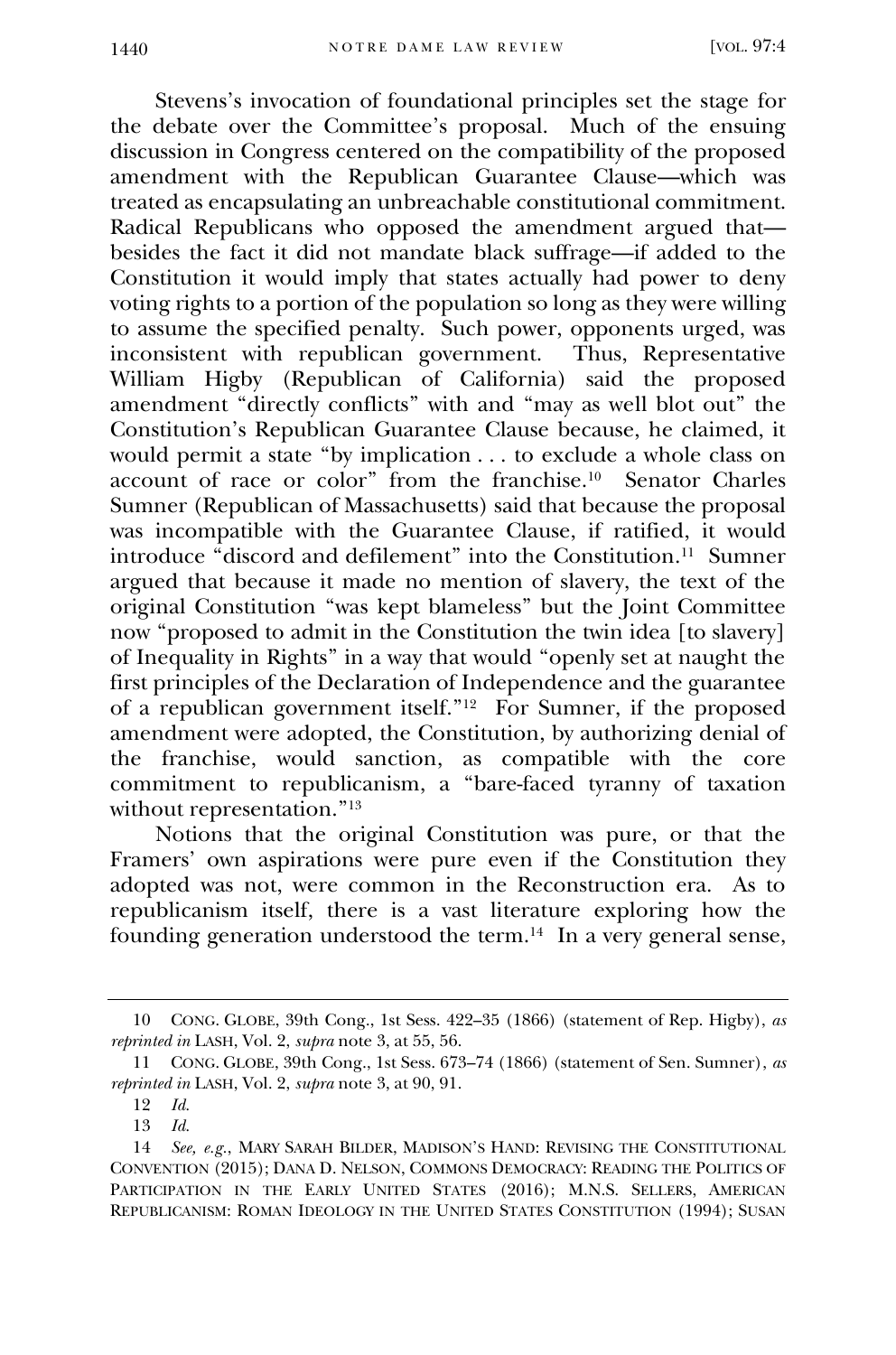for the founding generation, republican government meant rule by the people and thus was distinguished from monarchy or aristocracy.<sup>15</sup> James Madison identified a further element of republicanism: majority rule.<sup>16</sup> But that left unanswered the question of who within the governed population counted for purposes of determining whether a majority was exercising power. Madison also famously distinguished a republic from a democracy (or what he often called a pure democracy). In both of those systems, the people are sovereign. In a (pure) democracy, individual citizens themselves exercise governmental power, directly. In a republic, by contrast, governmental power is exercised by representatives.<sup>17</sup> This distinction between republicanism and democracy should not, however, obscure the basic similarity between the two—popular sovereignty—and their shared distinction, to the founding generation, from monarchical and aristocratic systems. In any event, when Stevens, Higby, and Sumner (and, as we shall soon see, many others) invoked republicanism, they were incontestably right about the form of government the founding generation revered. The challenge was determining the meaning of republicanism, in practice, and in the context of amending the Constitution to correct failures that had produced a Civil War, and to unify anew the nation.

If Radical Republicans were correct about the implication of the proposed apportionment amendment for republicanism, there was also an implication for the federal government's constitutional obligation (and power) to "guarantee to every State in this Union a Republican Form of Government."<sup>18</sup> Sumner thought the amendment would largely nullify the ability of the federal government—he focused on Congress—to intervene to ensure republican government in the states. He said:

I denounce the proposition as positively *tying the hands of Congress in its interpretation of a Republican Government*, so that under the

FORD WILTSHIRE, GREECE, ROME, AND THE BILL OF RIGHTS (1992); GORDON S. WOOD, THE CREATION OF THE AMERICAN REPUBLIC, 1776–1787 (1969).

<sup>15</sup> *See, e.g.*, THE FEDERALIST NO. 39, at 193 (James Madison) (Ian Shapiro ed., 2009) (defining a republic as "a government which derives all its powers directly or indirectly from the great body of the people, and is administered by persons holding their offices during pleasure, for a limited period, or during good behavior" and distinguishing republican government from monarchies and aristocracies).

<sup>16</sup> *See* THE FEDERALIST NO. 10, at 50 (James Madison) (Ian Shapiro ed., 2009) (describing majority rule as "the republican principle").

<sup>17</sup> THE FEDERALIST NO. 14, at 67 (James Madison) (Ian Shapiro ed., 2009) ("[I]n a democracy, the people meet and exercise the government in person; in a republic, they assemble and administer it by their representatives and agents. A democracy, consequently, will be confined to a small spot. A republic may be extended over a large region.").

<sup>18</sup> U.S. CONST. art. IV, § 4.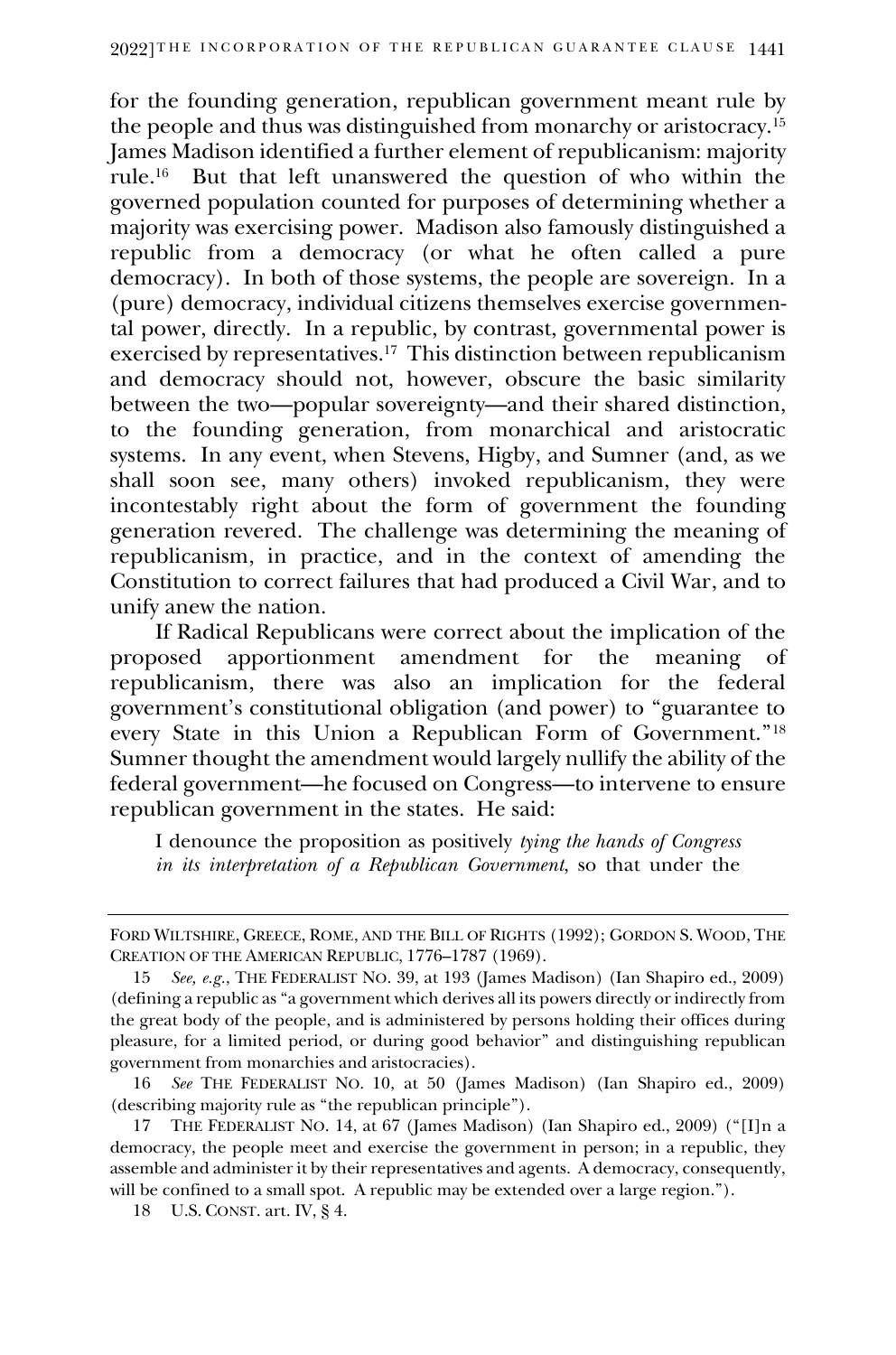guarantee clause it must recognize an Oligarchy, Aristocracy, Caste and Monopoly, founded on color, with the tyranny of taxation without representation as republican in character, which I insist they are not. At present the hands of Congress are not tied. Congress is free to act generously, nobly, truly, according to the highest idea of a republic, discountenancing all inequality of rights and the tyranny of taxation without representation. Let the pending proposition find a place in the Constitution, and the guarantee clause will be restrained in its operation. . . . In other words, the denial or abridgment of the elective franchise on account of race or color, and the tyranny of taxation without representation will be recognized in the Constitution as republican in character.<sup>19</sup>

As Sumner's comments suggest, denial of voting rights to black citizens was not the only concern the proposed amendment triggered. Rather, opponents took the view that the amendment would enshrine in the Constitution a more general notion that states could deny voting to any classes of their citizens they wished and still claim to be republican in nature. Race, in other words, was just one incantation of what would be constitutionalized as broad state power over voting, with the federal government unable to invoke the Guarantee Clause as a basis to intervene. Representative Thomas Eliot (Republican of Massachusetts) argued:

[T]he amendment ... enables a State, consistently with its provisions, by making the right to vote depend upon a property qualification, to exclude large classes of men of both races. . . . Yet ... under the Constitution Congress is bound to see to it that each State shall have a republican form of government.

 . . . [T]his amendment . . . controls by implication that power, because, while the Constitution now says that Congress shall guaranty to every State a republican form of government, this amendment as reported by the committee admits by implication that, although a State may so legislate as to exclude these multitudes of men, not on account of race or color, but on account of property, yet, nevertheless, she would have a republican form of government, and that Congress will not and ought not to interfere.<sup>20</sup>

On this assessment, the proposed amendment, although designed to promote political membership, would end up narrowing the classes

<sup>19</sup> CONG. GLOBE, 39th Cong., 1st Sess. 1224–28 (1866) (statement of Sen. Sumner), *as reprinted in* LASH, Vol. 2, *supra* note 3, at 126, 127 (alteration in original).

<sup>20</sup> CONG. GLOBE, 39th Cong., 1st Sess. 403–07 (1866) (statement of Rep. Eliot), *as reprinted in* LASH, Vol. 2, *supra* note 3, at 53, 54.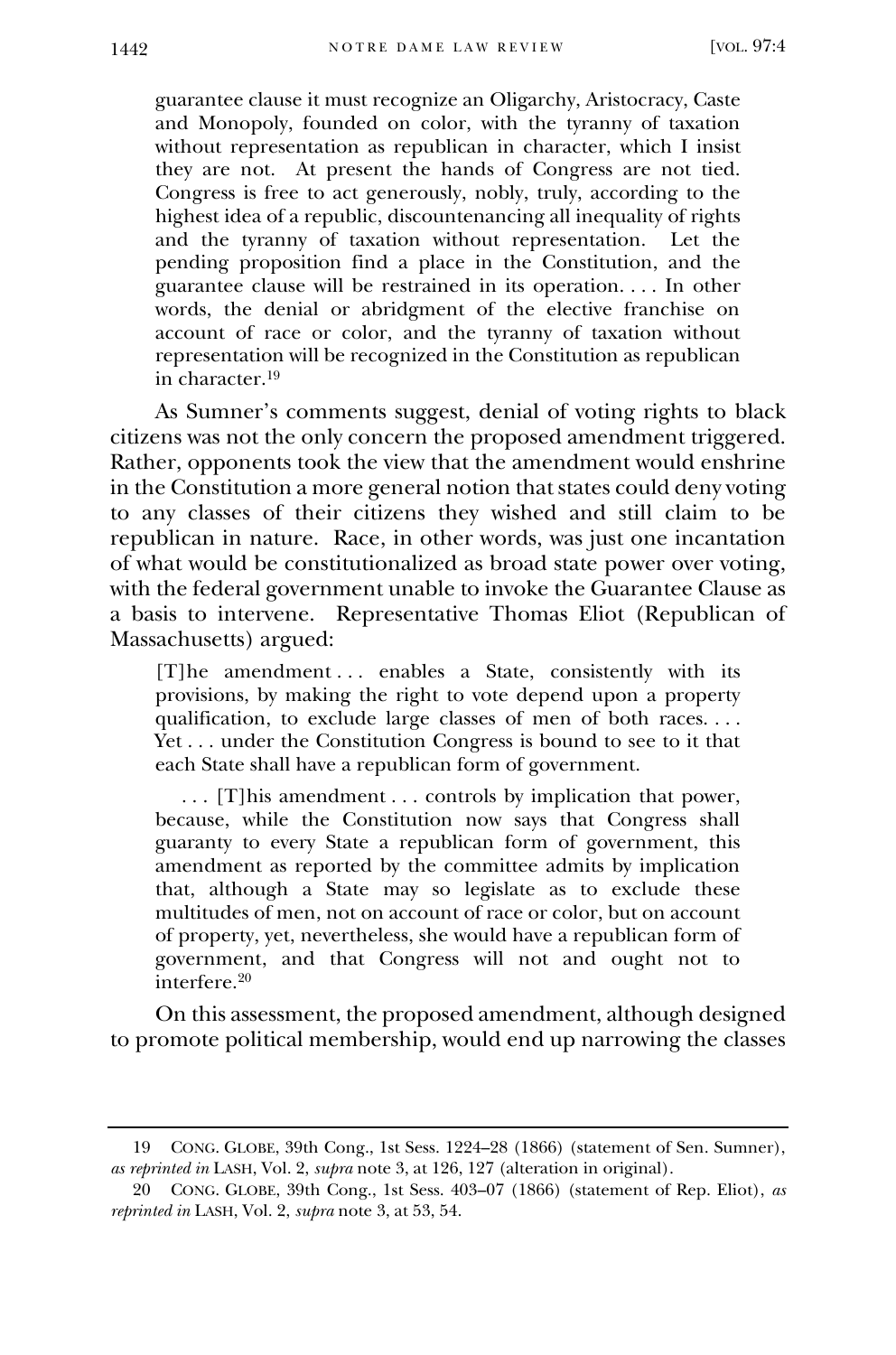that hold political power at the state level—and leave the federal government powerless to respond.

From a different perspective, some congressional Democrats argued that because states already had power to allocate the franchise however they saw fit, the problem with the amendment was that it would penalize states for exercising that power in certain ways. Representative Andrew Rogers (Democrat from New Jersey) complained that by imposing a reduction in representation in Congress, the proposed amendment departed from "one of the fundamental principles . . . laid down by our fathers at the formation of the Constitution as an axiom of civil and political liberty, that taxation and representation should always go together."<sup>21</sup> According to Rogers, the penalty provision improperly introduced a suffragebased element to representation. Rogers complained that the provision "inflicts upon the States a penalty for refusing to the colored population an unqualified right of suffrage which it does not inflict upon them for refusing the same thing to the white population" and thus compels the states, if they are to enjoy "their rights [of full representation] under the present organic law" to extend the franchise to black citizens.<sup>22</sup> In Rogers's view, republicanism was necessarily compatible with restrictions on voting given historical and contemporary practices: "[e]very man in this House knows perfectly well in the several States a person under the age of twenty-one years cannot vote, unnaturalized citizens cannot vote, and the whole class of females, constituting nearly one half of the population of this country, cannot vote; yet for these persons the States are entitled to representation."<sup>23</sup>

Members of the Thirty-Ninth Congress who invoked the Guarantee Clause during their consideration of the apportionment amendment often depicted the Clause as *itself* requiring states to maintain a republican government. In other words, they understood republicanism not just as something the federal government was obligated to protect but as a requirement that states themselves had to follow. For example, Samuel Shellabarger (Republican of Ohio), observing that the proposed amendment "might be construed to give

<sup>21</sup> CONG. GLOBE, 39th Cong., 1st Sess. 351, 353–59 (1866) (statement of Rep. Rogers), *as reprinted in* LASH, Vol. 2, *supra* note 3, at 43, 44.

<sup>22</sup> *Id.* Rogers's account of the proposed amendment was inaccurate. His claim that it required extending to black citizens "an unqualified right of suffrage" was wrong because the penalty provision would be triggered only when denial of the franchise is based on race or color. Rogers also erred in asserting that states could freely deny the franchise to white citizens without penalty: if such denials were based on race, the same penalty provision would apply.

<sup>23</sup> *Id.* at 44–45.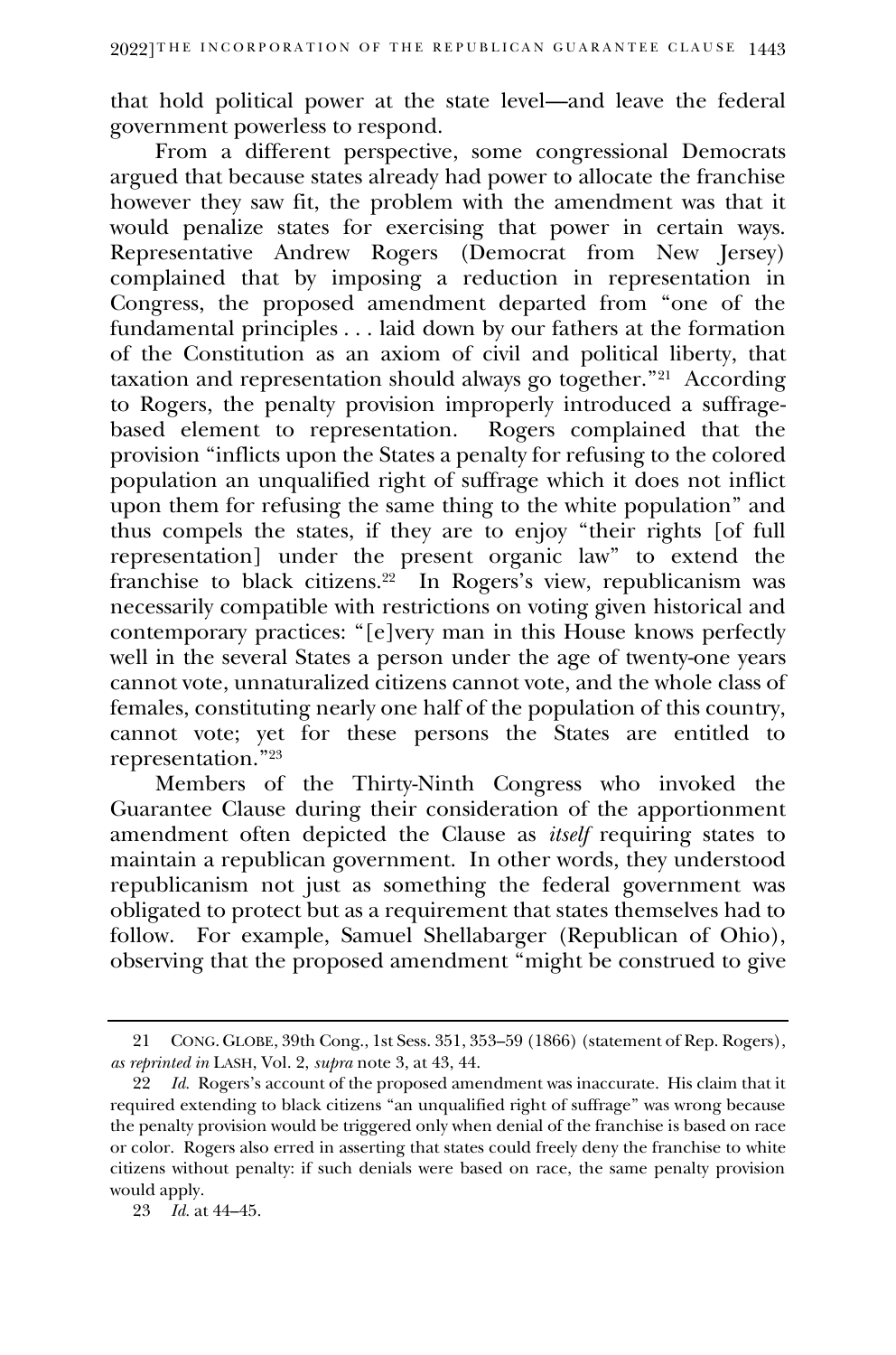powers to the States regulating the matter of the elective franchise, which they did not even now possess, in the way of excluding an entire race from the right of the elective franchise," described the Guarantee Clause as a direct constraint upon the states themselves: "As our Constitution now is," Shellabarger said, "we have at least this restraint on the power of the States, to wit, that they cannot so limit that franchise that the State shall cease to be republican, cease to be based upon the voice of the people."<sup>24</sup> By altering the meaning of republicanism, Shellabarger argued, "[t]his authorization of the disenfranchisement of race being introduced into the Constitution might be held to modify the present sense of the clause relating to the States being republican, and might thus tend to lessen the power of the people."<sup>25</sup> On this understanding, the Guarantee Clause contains more than an obligation the federal government owes to the states: it also imposes an obligation on the part of the states, to their own citizens, to maintain republican government.

Supporters of the apportionment amendment denied it had implications for the meaning of republican government because, they said, the amendment did not imply a power on the part of states to limit the franchise—and instead punished them for doing so. One form of this argument rejected outright any constitutional power on the part of the states to limit voting and asserted that punishment does not imply power. John Bingham (Republican of Ohio), for example, argued that "a grant of power by implication cannot be raised by a law which only imposes a penalty, and nothing but a penalty, for the nonperformance of a duty or the violation of a right." $26$  Bingham invoked common-law approaches to support his point:

Within the last hundred years, in no country where the common law obtains, I venture to say, has any implication of a grant of power ever been held to be raised by such a law, and especially an implied power, to do an act expressly prohibited by the same law.<sup>27</sup>

Invoking both Article I, Section 2 (which he described as itself a guarantee) and the Republican Guarantee Clause, Bingham argued that the amendment provision rightly penalized states that violated republican requirements in the allocation of political power. It is worth quoting Bingham at length:

[T]he words of the Constitution [in Article I, Section 2], the people of "the States shall choose their Representatives," is an express

<sup>24</sup> *Id.* at 46 (statement of Rep. Shellabarger).

<sup>25</sup> *Id.*

<sup>26</sup> CONG. GLOBE, 39th Cong., 1st Sess. 422–35 (1866) (statement of Rep. Bingham), *as reprinted in* LASH, Vol. 2, *supra* note 3, at 55, 63.

<sup>27</sup> *Id.*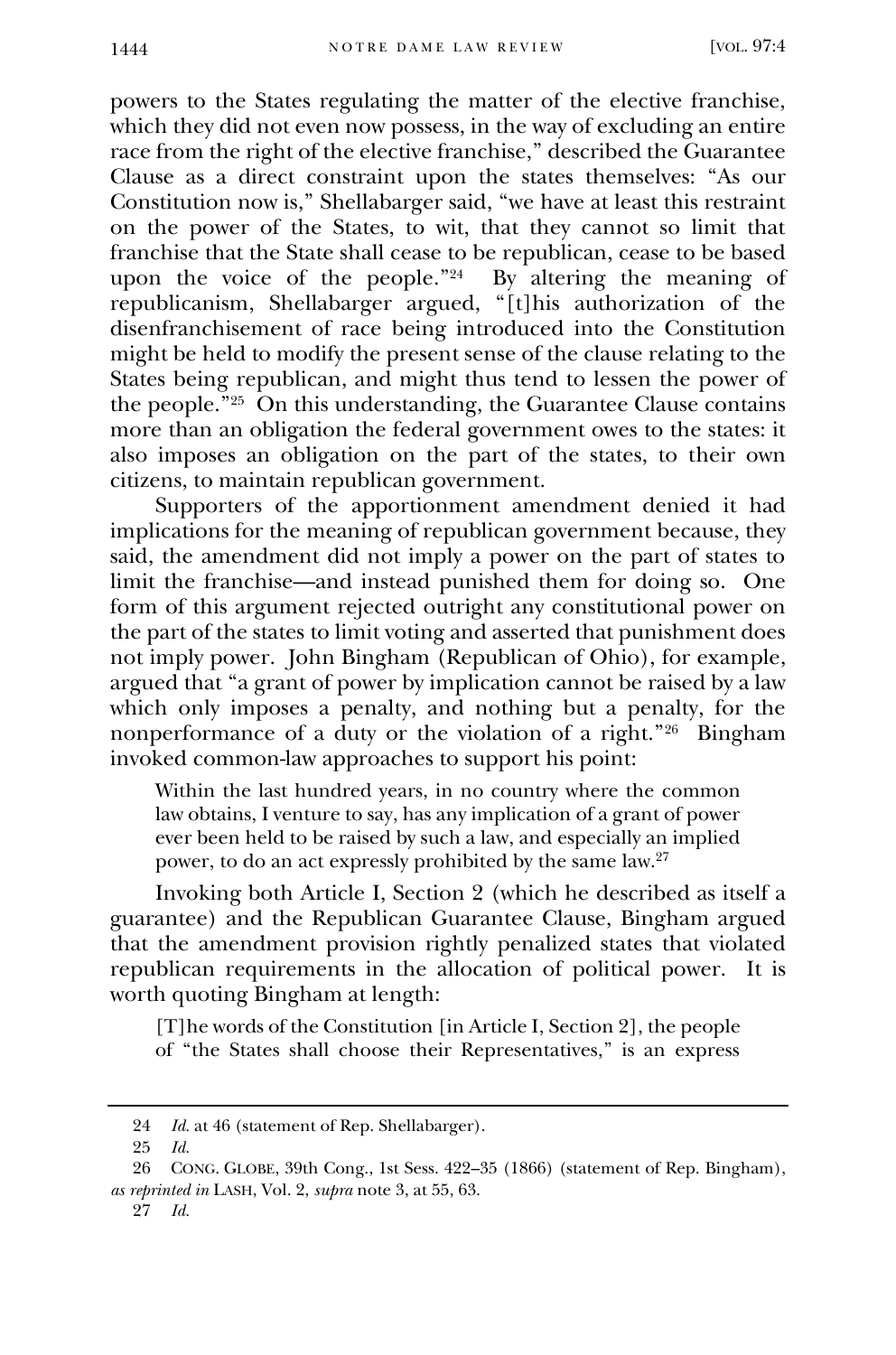guarantee that a majority of the free male citizens of the United States in every State of this Union, being of full age, shall have the political power subject to the equal right of suffrage in the minority of free male citizens of full age. There is a further guarantee in the Constitution, of a republican form of government to every State, which I take to mean that the majority of the free male citizens in every State shall have the political power. I submit . . . that this proviso [i.e., the apportionment amendment] is nothing but a penalty for a violation on the part of the people of any State of the political right of franchise guarantied by the Constitution to their free male fellow-citizens of full age.

 . . . [T]he proviso is a penalty, and nothing but a penalty, inflicted on the State if its ruling class disregard and violate the guarantees of the Constitution of the political right of all the free people therein, being male citizens of the United States of full age, to participate in the choice of electors, by imposing on any part of one class special disabilities not imposed on the other class.

 The guarantee in the first article of the second section of the Constitution rightly interpreted is, as I claim, this, that the majority of the male citizens of the United States of full age in each State shall forever exercise the political power of the State with this limitation, that they shall never by caste legislation impose disabilities upon one class of free male citizens to the denial or abridgment of equal rights. The further provision is that the United States shall guaranty to each State a republican form of government, which means that the majority of male citizens of full age in each State shall govern, not, however, in violation of the Constitution of the United States or of the rights of the minority.

. . . .

. . . .

 . . . [The proposed amendment] says in terms that if any of the States of the United States shall disobey the Constitution; that if they shall make distinctions in violation of the second section of the first article of the Constitution, that as a penalty such State shall lose political power in this House, to the extent of the whole class or race against any part of whom the unjust discrimination has been made.<sup>28</sup>

Two points here bear emphasis. One is Bingham's understanding of republicanism as governmental power exercised according to the will of the majority of (male) citizens, but only in a system where the minority of (male) citizens, because of a requirement of an equal right to vote, also has an opportunity to participate and shape outcomes. The second point is Bingham's understanding of the Republican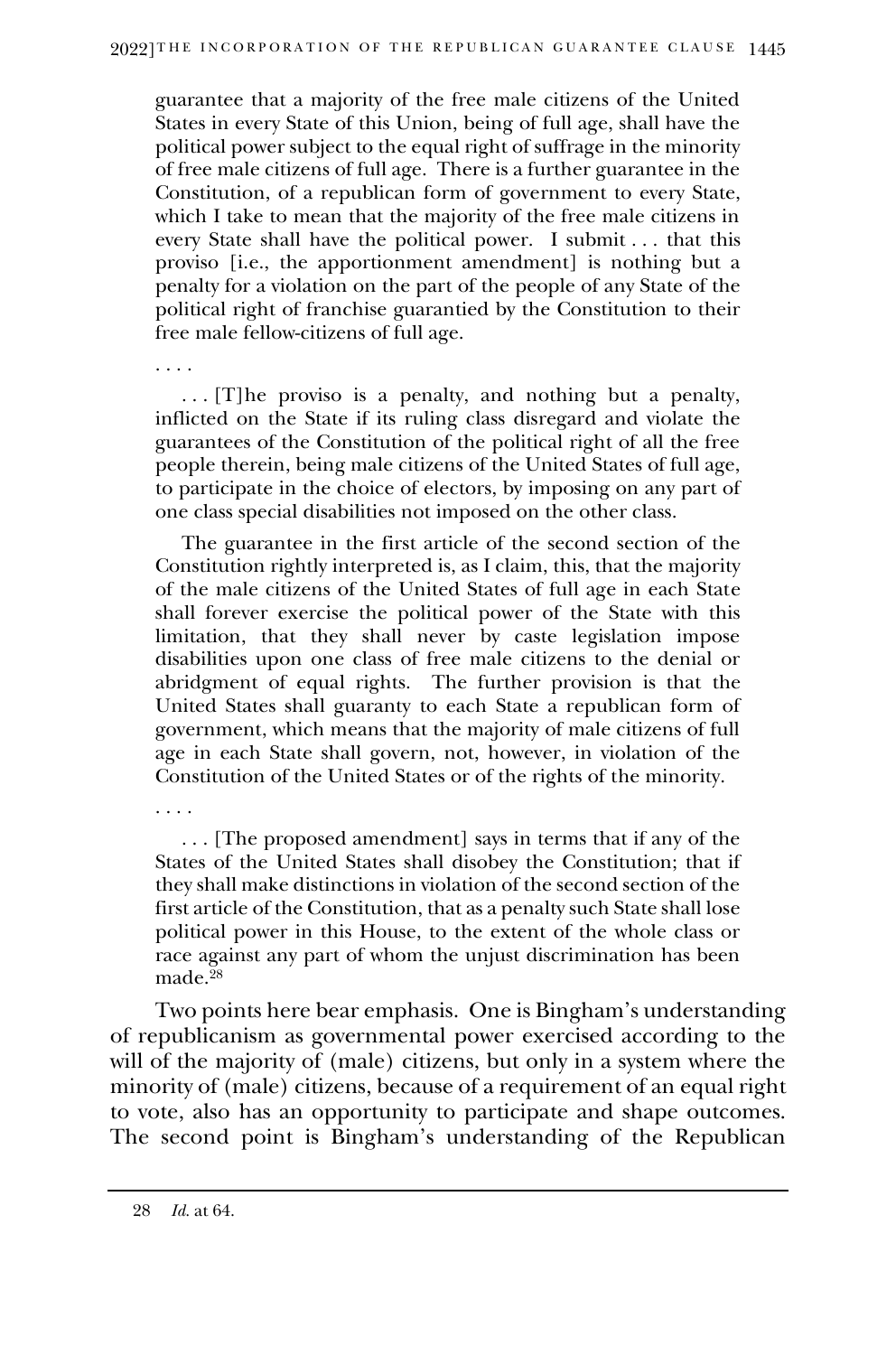Guarantee Clause as directed not at (or not only at) the interests of the state, but as a protection for the (male) citizens of the state as the rightful holders of political power. On this account, republicanism sounds not in political structure but in rights; and it sounds in the rights of classes of citizens not (or at least not only) the rights of individuals.

Other members of Congress who took the view that states already had power to limit the franchise contended that the proposed amendment did not alter—either by adding to or subtracting from that pre-existing authority. Thaddeus Stevens, for example, argued that "no good philologist who, upon reading this proposed amendment, will for a single moment pretend that it either grants a privilege or takes away a privilege from any State."<sup>29</sup> Rather, Stevens said, the amendment "punish[es] the abuse of that privilege if it exists."<sup>30</sup> Stevens was treading a fine line. He claimed that "the States have the right, and always have had it, to fix the elective franchise within their own States" and thus the amendment "grants no right."<sup>31</sup> At the same time, according to Stevens, the amendment does not "take it [the pre-existing right] from them [the states]" <sup>32</sup> because the penalty provision is not itself a deprivation of power. Instead, Stevens argued, the penalty

says . . . to the State of South Carolina and other slave States, true, we leave where it has been left for eighty years the right to fix the elective franchise, but you must not abuse it; if you do, the Constitution will impose upon you a penalty . . . .

. . . .

 . . . [N]o more strong inducement could ever be held out to them, no more severe punishment could ever be inflicted upon them as States. If they exclude the colored population they will lose at least thirty-five Representatives in this Hall. If they adopt it they will have eighty-three votes.<sup>33</sup>

<sup>29</sup> CONG. GLOBE, 39th Cong., 1st Sess. 535–38 (1866) (statement of Rep. Stevens), *as reprinted in* LASH, Vol. 2, *supra* note 3, at 80, 81.

<sup>30</sup> *Id.*

<sup>31</sup> *Id.*

<sup>32</sup> *Id.*

<sup>33</sup> *Id. See also* CONG. GLOBE, 39th Cong., 1st Sess. 351, 353–59 (1866) (statement of Rep. Conkling), *as reprinted in* LASH, Vol. 2, *supra* note 3, at 43, 46 ("If there is an implication [of state power], and if there is a recognition, or even an authorization . . . do we not see, at least, that nothing more is suggested than has always been permitted with universal acquiescence by the courts and the nation? The right to exclude class has been construed into the Constitution or in spite of the Constitution already, and all the restraint we now have would remain, I think.").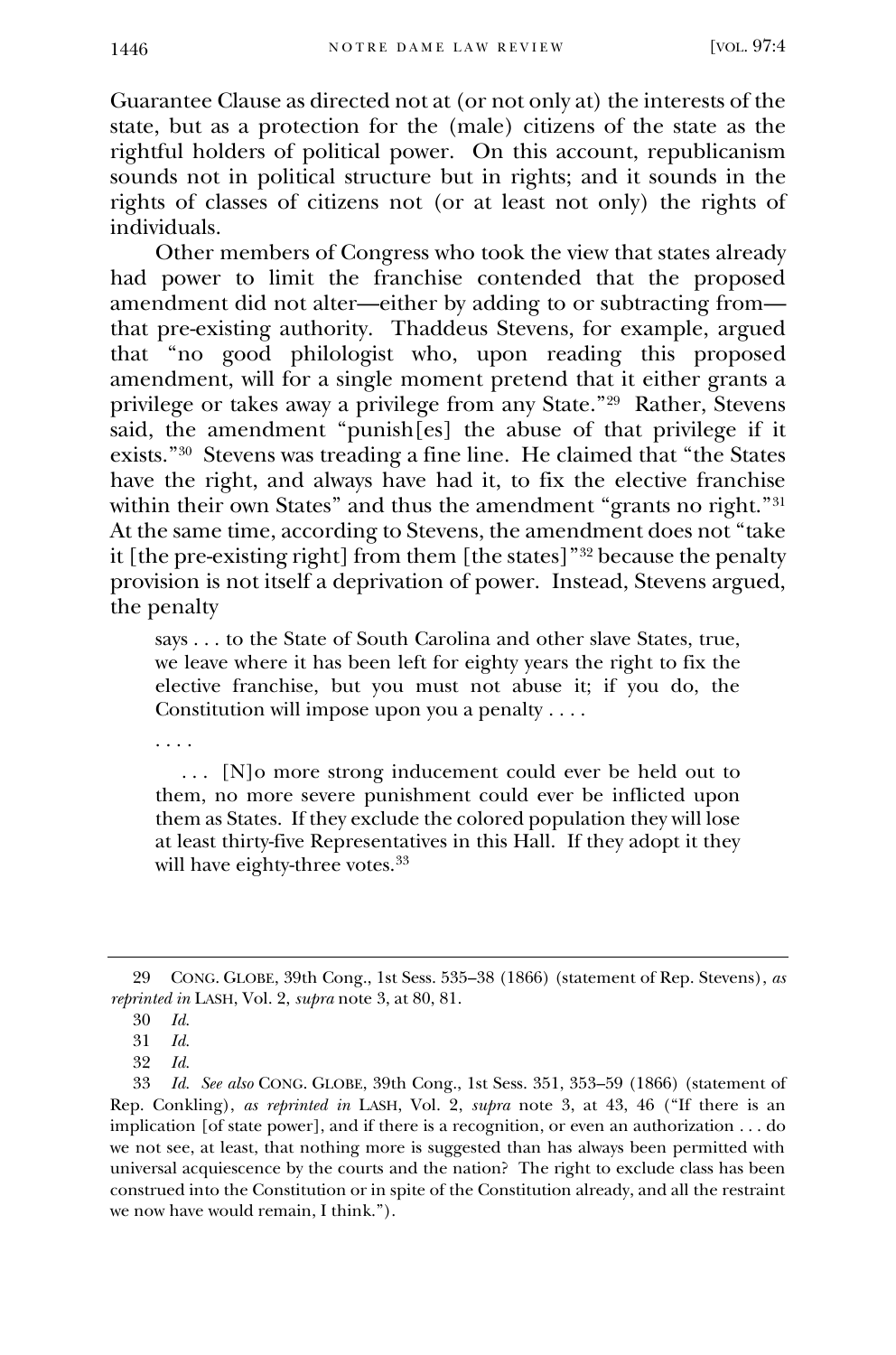On this account, the amendment's penalty does not alter state power because the penalty is triggered only for abuses of power and because inducements to act in certain ways do not undermine power held.

#### 2. The Section 2 Formula

Although the proposed single apportionment amendment, with its penalty for race-based discrimination in voting, failed, Section 2 of the Fourteenth Amendment alters the Article I basis for representation. In place of "adding to the whole Number of free Persons"<sup>34</sup> in a state, three-fifths of the state's slave population, the Fourteenth Amendment requires, with slavery abolished, counting "the whole number of persons in each State" (excluding, as under the original Constitution, "Indians not taxed").<sup>35</sup> But there is also a penalty: if the right of any adult male citizens to vote is "denied . . . or in any way abridged," except on the basis of "participation in rebellion, or other crime," then the state's representation is reduced proportionately.<sup>36</sup> Section 2 says nothing of race; its penalty provision is triggered when states abridge voting rights of any adult (male) citizens, not just on the basis of race. But the provision had a racial origin: it incentivized states to extend to black citizens the same voting rights enjoyed by white citizens,<sup>37</sup> and it ensured that the former slave states would not gain an increase in representation on the basis of newly freed slaves denied the franchise.<sup>38</sup>

Congress's earlier consideration of a single apportionment amendment had already aired arguments about voting, republicanism, and state power over the franchise. Jacob Howard's (Republican of Michigan) speech introducing the proposed Fourteenth Amendment in the Senate navigated these earlier debates. Howard said that the

38 *See, e.g.*, *id.* at 190 (reporting that if the original Article I formula remained, the former slave states would immediately gain nine or ten congressional seats, and asking: "Shall the recently slaveholding States, while they exclude from the ballot the whole of their black population, be entitled to include the whole of that population in the basis of their representation, and thus to obtain an advantage which they did not possess before the rebellion and emancipation?").

<sup>34</sup> U.S. CONST. art. I, § 2.

<sup>35</sup> *Id.* amend. XIV, § 2.

<sup>36</sup> *Id.*

<sup>37</sup> *See, e.g.*, CONG. GLOBE, 39th Cong., 1st Sess. 2764–67 (1866) (statement of Sen. Howard), *as reprinted in* LASH, Vol. 2, *supra* note 3, at 185, 191 (explaining that "this amendment is so drawn as to make it the political interest of the once slaveholding States to admit their colored population to the right of suffrage" because "[t]he penalty of refusing will be severe" and noting that the penalty is not limited to former slave states because it applies "to all States without distinction" if they restrict voting on the basis of race).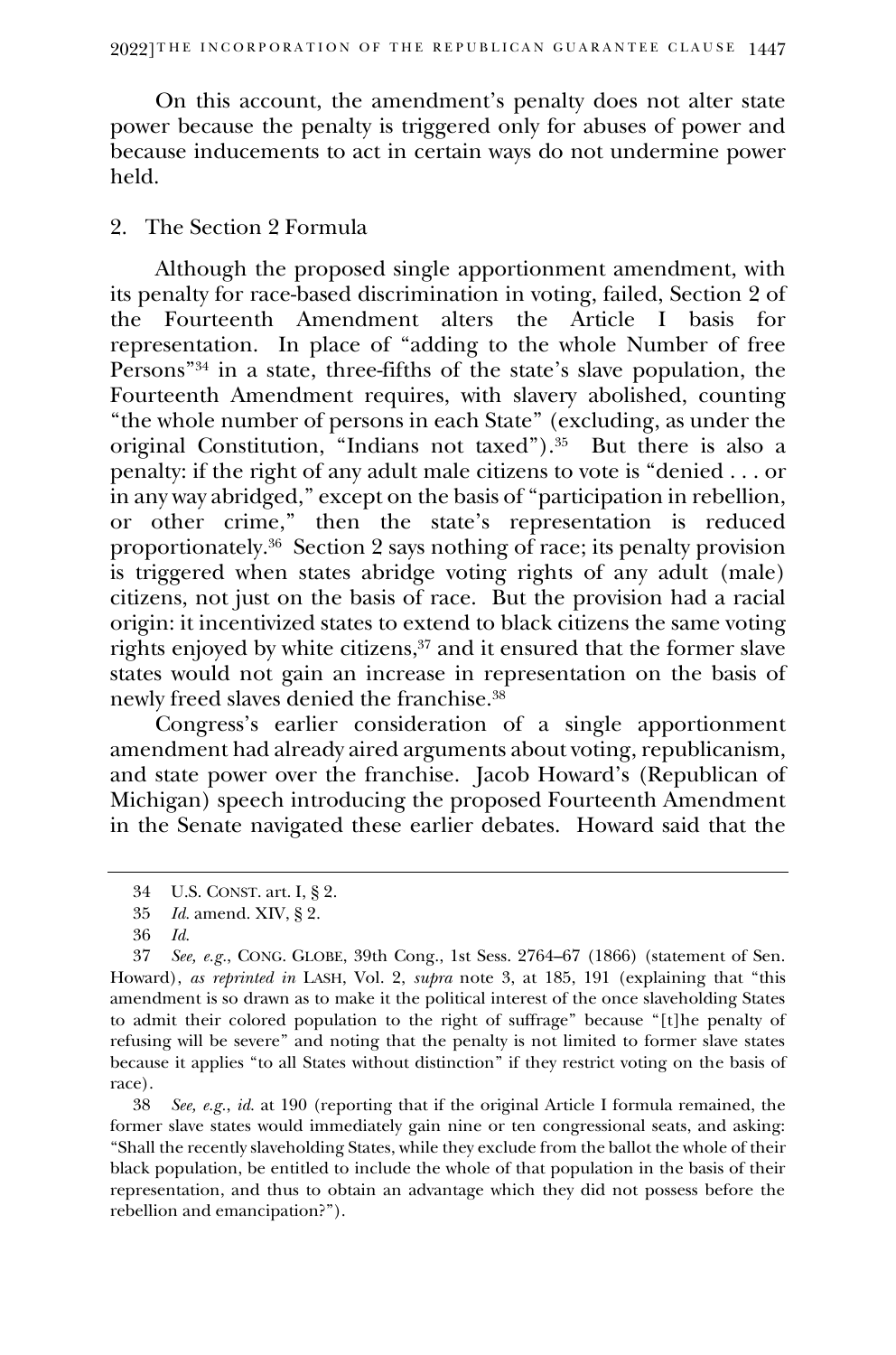proposed Fourteenth Amendment did not require equality in voting. Section 1, he observed, defined citizenship and protected certain rights against state infringement, but it did not reach the right to vote—a political right beyond the scope of Section 1's protections. Howard explained:

The right of suffrage is not, in law, one of the privileges or immunities . . . secured by the Constitution. It is merely the creature of law. It has always been regarded in this country as the result of positive local law, not regarded as one of those fundamental rights lying at the basis of all society and without which a people cannot exist except as slaves, subject to a despotism.<sup>39</sup>

Echoing arguments made about the prior (rejected) apportionment amendment, Howard contended that Section 2 of the proposed Fourteenth Amendment also did not affect state power over the franchise. While Section 2 penalized denial of the franchise to adult male citizens, Howard insisted that it did not thereby require states to extend the franchise to black citizens—or authorize the federal government, via the Guarantee Clause, to intervene to require states to extend voting rights.<sup>40</sup> Howard himself thought that from the perspective of republican government the proposed Fourteenth Amendment fell short precisely because it did not prohibit states from denying the franchise on the basis of race.<sup>41</sup> However, he recognized, ratification of an amendment with such a prohibition was politically impossible.<sup>42</sup> Other Republicans opposed the amendment, just as they had opposed its predecessor, because it did not make suffrage universal and, as with the prior apportionment amendment, seemed to recognize as a constitutional matter the power of states to deny voting on the basis of race and on other grounds.<sup>43</sup>

<sup>39</sup> *Id.* at 188.

<sup>40</sup> *Id.* at 189 ("[T]his section of the amendment does not recognize the authority of the United States over the question of suffrage in the several States at all; nor does it recognize, much less secure, the right of suffrage to the colored race.").

<sup>41</sup> *Id.* ("[I]f I could have my own way, if my preferences could be carried out, I certainly should secure suffrage to the colored race to some extent at least; for I am opposed to the exclusion and proscription of an entire race.").

<sup>42</sup> *Id.* at 189–90 ("It was our [committee's] opinion that three fourths of the States of this Union could not be induced to vote to grant the right of suffrage, even in any degree or under any restriction, to the colored race. . . . The second section [therefore] leaves the right to regulate the elective franchise still with the States, and does not meddle with that right.").

<sup>43</sup> *See, e.g.*, Frederick Douglass, *An Appeal to Congress for Impartial Suffrage*, 19 ATL. MONTHLY, Jan. 1867, at 112–17, *as reprinted in* LASH, Vol. 2, *supra* note 3, at 323, 327 (urging the Thirty-Ninth Congress to enfranchise black citizens).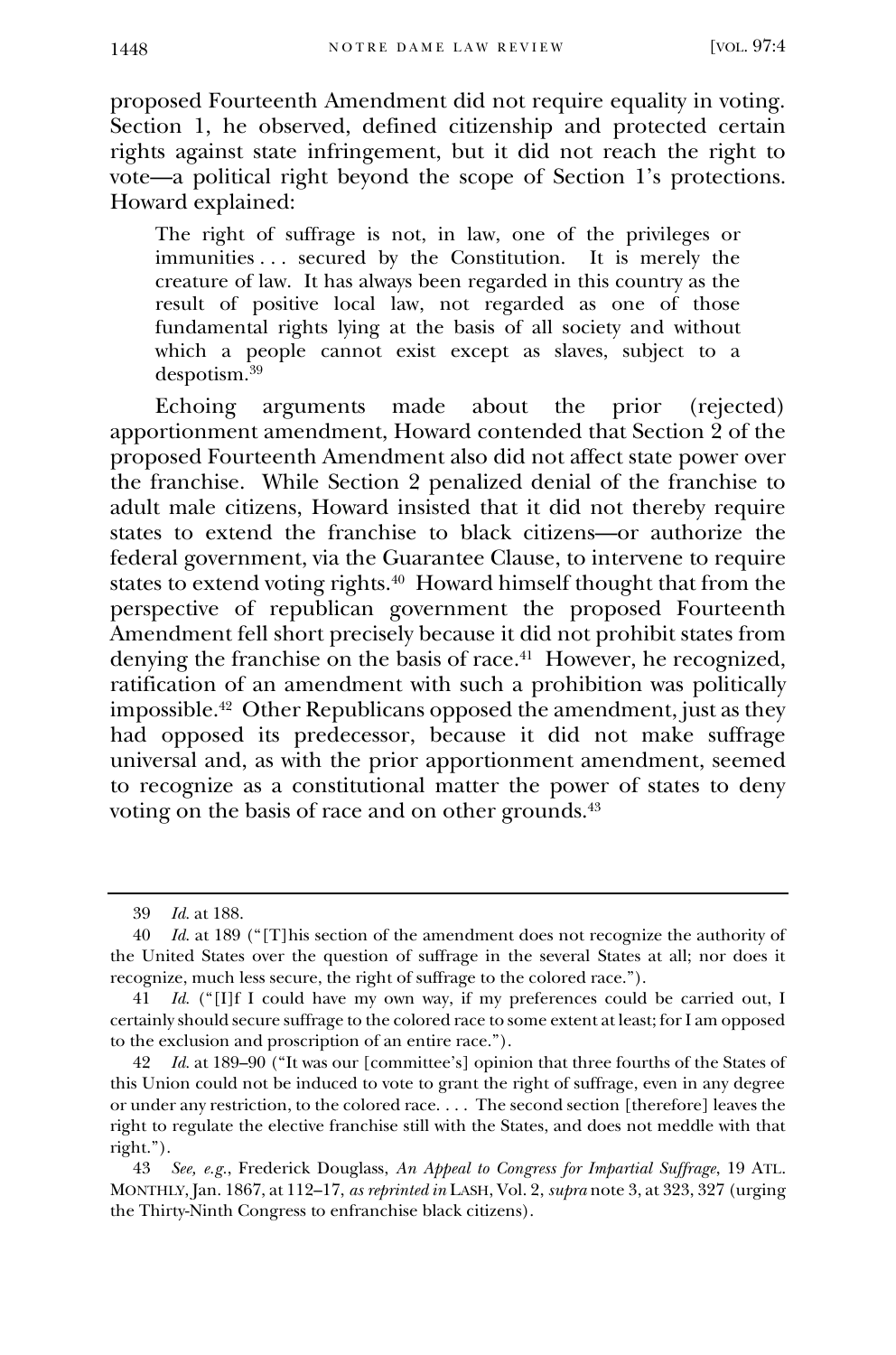Ratification of the Fourteenth Amendment did not resolve questions about the scope of state power, in a republican system, to allocate the franchise. Nonetheless, ratification at least made clear that denial of voting rights to certain classes of (male) citizens was sufficiently problematic to republican government that a federally imposed penalty should result. Whether or not past state limitations on the franchise were compatible with earlier notions of republican government, going forward, republicanism at least put a thumb on the scale against such limitations.

So far, the discussion has focused on Congress. Attention to the ratification process at the state level sheds additional light on the relationship between the Fourteenth Amendment and the Republican Guarantee Clause. Of particular note is the extraordinary analysis by Indiana Governor Oliver Morton in his January 11, 1867, message urging the state legislature to ratify the amendment.<sup>44</sup> Morton teed up his discussion of the Guarantee Clause by contemplating the possibility that the former Confederate states refuse to ratify the Fourteenth Amendment and continue their "reign of terror" and "flagrant disregard of liberty and life."<sup>45</sup> Morton argued that a failure by the former Confederate states to ratify the amendment, and thereby "abandon their sins,"<sup>46</sup> would trigger the federal government's power under the Guarantee Clause—and do so in a particular way. In the context of rebellion, Morton argued, that power could be used to regulate voting rights in the former Confederate states even though in ordinary circumstances states themselves control the franchise.47

Morton explained that the Guarantee Clause permits the national government to "interfere in a certain contingency, with the government of a State."<sup>48</sup> While, he said, "the extent of this power . . . has never been settled by any precedent," it must be understood as "a vast undefined power, given to the United States to guard the States against revolution, anarchy or change to monarchical or aristocratic government" such that, "[i]f a State government has been destroyed by rebellion, the United States must set up or re-establish a republican form of government."<sup>49</sup>

Morton emphasized that the Constitution itself does not "mark[] out" how reestablishment of republican government is to occur, and

49 *Id.*

<sup>44</sup> Oliver P. Morton, Ind. Governor, Governor's Message (Jan. 11, 1867), *in* 1 IND. HOUSE J. 21 (1867), *as reprinted in* LASH, Vol. 2, *supra* note 3, at 349, 349–52.

<sup>45</sup> *Id.* at 351.

<sup>46</sup> *Id.*

<sup>47</sup> *Id.*

<sup>48</sup> *Id.*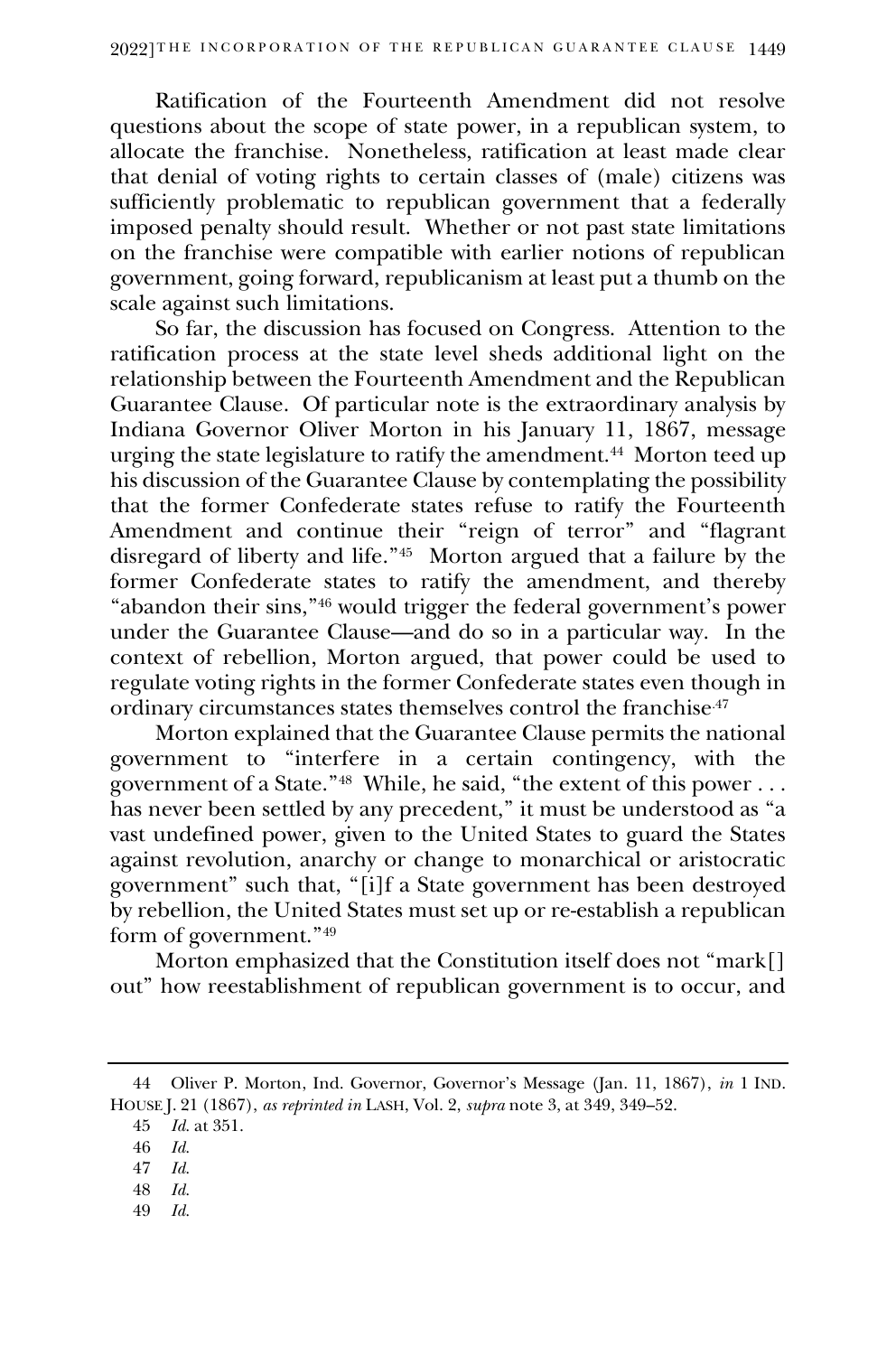instead leaves the matter to "the circumstances of each case."<sup>50</sup> Adopting a *McCulloch*-style<sup>51</sup> approach to federal power, Morton contended that "the measure of power must . . . be the extent of the means necessary to accomplish the purpose" because "[i]t is a well recognised principle of Constitutional law, that where a duty is enjoined, all the powers necessary to the performance of the duty are included" and thus in re-establishing republican government the United States "must be held to have the right to employ whatever instrumentalities are necessary for that purpose." 52

As for voting, Morton said: "Ordinarily, and when the country is in a normal condition, the subject of suffrage is in the control absolutely of the several States, and has been so treated from the first formation of the Government, and may be regarded clearly as one of the reserved rights of the States."<sup>53</sup> However, in Morton's view, the calculation changes when the conditions of state government trigger the guarantee obligation:

[I]f a State government shall fall into anarchy, or be destroyed by rebellion, and it is found clearly and unmistakably, that a loyal new one can not be erected and successfully maintained without conferring upon a race or body of men the right of suffrage, to whom it has been denied by the laws of the State, it would clearly be within the power of Congress to confer it for that purpose, upon the principle that it can employ the means necessary to the performance of a required duty.

. . . .

 If, when other remedies have failed, it be the clear and deliberate judgment of Congress that loyal Republican State governments can not be maintained except by conferring the elective franchise upon the negro race in those States, Congress may confer it upon the ground that it is necessary to the performance of a prescribed duty.<sup>54</sup>

In other words, the federal government is entitled to determine that extension of the franchise is necessary to restore republican government within a state and thereby displace the state's ordinary control over voting rights.

Morton's intriguing approach provided for a potential use of the Guarantee Clause—tied to the Fourteenth Amendment—to regulate voting in the former slave states, particularly by extending rights to black citizens, while avoiding the conclusion that universal suffrage is

<sup>50</sup> *Id.*

<sup>51</sup> *See* McCulloch v. Maryland, 17 U.S. (4 Wheat.) 316 (1819).

<sup>52</sup> Morton, *supra* note 44, at 351*.*

<sup>53</sup> *Id.*

<sup>54</sup> *Id.* at 351–52.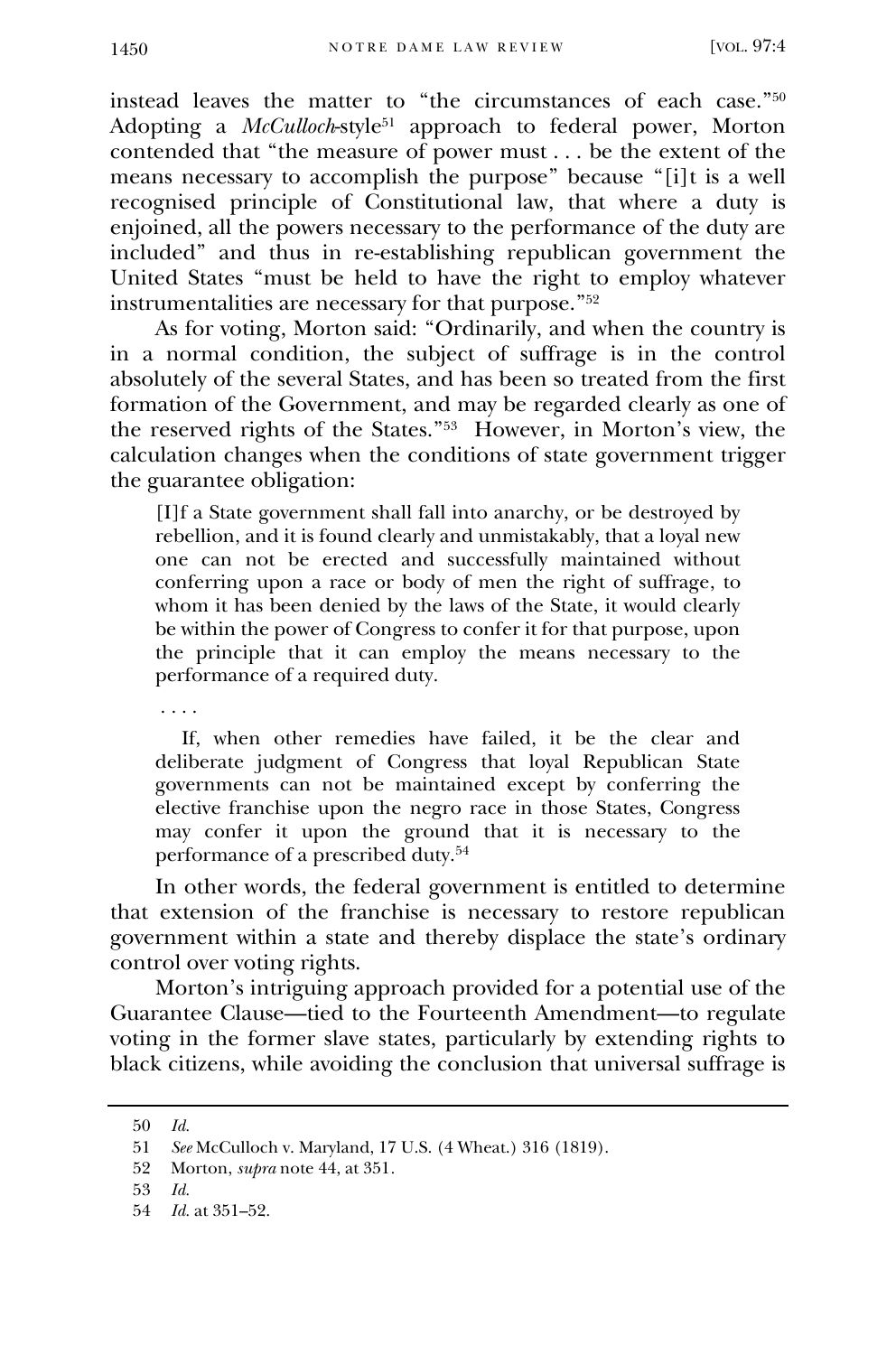necessarily a requirement of republican government so that loyal states would be subjected to similar interventions.

In justifying his approach, Morton offered a baseline account of republicanism in which, reflective of natural rights, there exists universal suffrage. He said:

As a political question, our Republican theory, which asserts that "government exists only by the consent of the governed," and that "taxation and representation" should go together, does not admit that suffrage shall be limited by race, caste, or color. As a question of natural right, it is hard to say that suffrage is not a natural right, when upon its exercise may depend the possession and enjoyment of all other acknowledged natural rights. It is hard to say that a man has a right to life, liberty, and the pursuit of happiness, and yet has no natural right to a voice in that government by which these other rights will be protected or denied.<sup>55</sup>

At the same time, Morton argued, in some circumstances restrictions on suffrage could be consistent with republicanism and natural rights because "all . . . natural rights are subject to restriction and limitation for the general welfare of society."<sup>56</sup> That is, a sufficient justification could displace ordinary republican requirements of universal suffrage. As to race-based voting distinctions specifically, Morton said:

The proposition at once to introduce to the ballot-box half a million of men, who but yesterday were slaves, the great mass of whom are profoundly ignorant, and all impressed with that character which slavery impresses upon its victims, is repugnant to the feelings of a large part of our people, and would only be justified by necessity resulting from inability to maintain loyal republican State governments without them.

 But the necessity for loyal Republican State Governments that shall protect men of all races, classes and opinions, and shall render allegiance and support to the Government of the United States, must override every other consideration of prejudice or policy.<sup>57</sup>

In other words, Morton saw a sufficient basis for states to withhold the franchise from newly freed slaves (he said nothing about the free black population): that freed slaves lacked educational (and perhaps other) qualities necessary to evaluate electoral options and meaningfully cast a ballot. Nonetheless, the state power to restrict the franchise, and the justification for its use, could be displaced if the federal government determined that extension of suffrage was

<sup>55</sup> *Id.* at 352.

<sup>56</sup> *Id.*

<sup>57</sup> *Id.*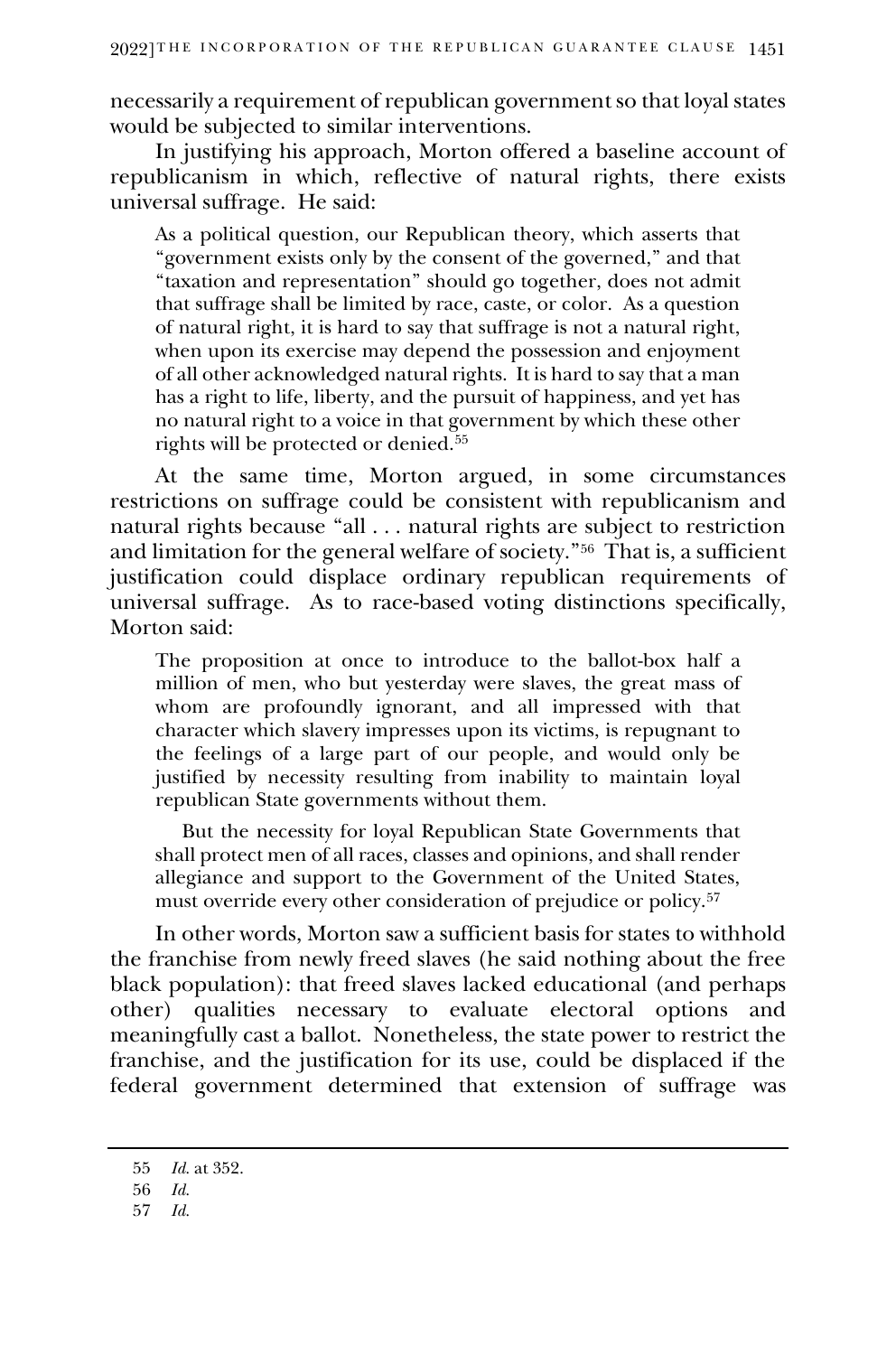necessary to restore republicanism. Whatever the merits of Morton's approach, significantly, it, too, reflects the idea that race-based—and other class-based—voting distinctions are at least problematic in a republican system. Such distinctions are permissible, perhaps, but not automatically so.

#### 3. Statutory Implementation

After ratification of the Fourteenth Amendment there were additional debates over its implications—once it is coupled with the Guarantee Clause—for voting rights. In January of 1869, the House took up consideration of a bill along with a proposed amendment—it would become the Fifteenth—to bar states from denying the vote on the basis of race, color, or previous condition of servitude. The bill's sponsor, George Boutwell (Republican of Massachusetts), argued that the Guarantee Clause and the Fourteenth Amendment provided congressional authority for the legislation. Boutwell invoked the statement in Federalist 43, that "[i]n a confederacy founded upon republican principles . . . the superintending Government ought clearly to possess authority to defend the system against aristocratic and monarchical measures,"<sup>58</sup> and James Wilson's assertion at the Pennsylvania ratifying convention that "[t]he right of suffrage is fundamental to republics,"<sup>59</sup> to argue that the Guarantee Clause empowers the federal government to remedy race-based (and other) restrictions on the franchise—as aristocratic and therefore unrepublican. Boutwell explained:

The essence of an aristocracy is . . . that the Government is in certain families made hereditary to the exclusion of others. . . . You may limit this aristocracy to twelve men, you may enlarge it to a hundred, to a thousand, or to ten thousand; but if limited, if certain persons are included and certain others excluded, not for themselves merely but for all their posterity, you have an aristocracy. There is, I submit to this House, no other possible definition of an aristocracy; there is no other possible honest distinction between an aristocratic and a republican form of government.<sup>60</sup>

<sup>58</sup> CONG. GLOBE, 40th Cong., 3d Sess. 555–61 (1869) (statement of Rep. Boutwell), *as reprinted in* LASH, Vol. 2, *supra* note 3, at 447, 454. Boutwell attributes *Federalist No. 43* to Hamilton, though Madison was the author.

<sup>59</sup> *Id.* For Wilson's statement, see THE DEBATES IN THE SEVERAL STATE CONVENTIONS ON THE ADOPTION OF THE FEDERAL CONSTITUTION, AS RECOMMENDED BY THE GENERAL CONVENTION AT PHILADELPHIA, IN 1787, at 482 (Jonathan Elliot ed., 2d ed. 1836).

<sup>60</sup> CONG. GLOBE, 40th Cong., 3d Sess. 555–61 (1869) (statement of Rep. Boutwell), *as reprinted in* LASH, Vol. 2, *supra* note 3, at 447, 454.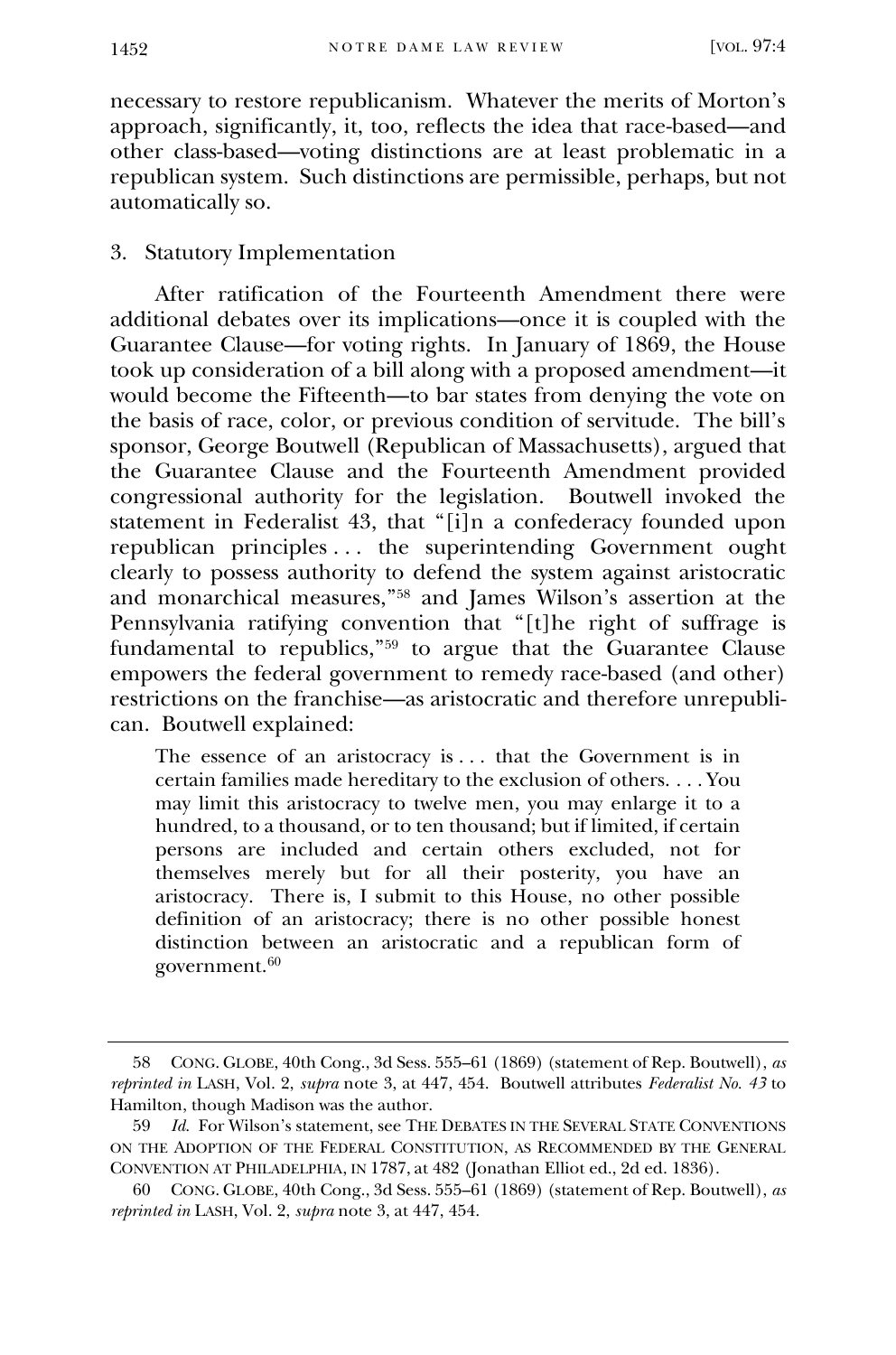On this account, because race is hereditary, distinctions based on race are equivalent to the hereditary workings of an aristocracy.

Boutwell also argued that Section 5 of the Fourteenth Amendment was a basis for federal intervention to correct race-based voting restrictions. In his view, Section 1's Privileges or Immunities Clause bars states from denying to black citizens the right to vote enjoyed by white citizens.<sup>61</sup> Careful not to say that Section 1 confers a generalized right to vote, Boutwell emphasized instead equality without regard to race—of citizenship rights. He argued:

[W]hen you prove to me that one man in the State of Kentucky votes for President, or for a Representative in Congress, or for members of the State Legislature, you have proved that every man having like qualifications of education or property has the same right. If you deny it to him you deny that to which by the Constitution he is entitled: the enjoyment of equal privileges and immunities as a citizen of the United States, and as a citizen of Kentucky in the State of Kentucky.<sup>62</sup>

We'll return in the next Section to the idea of equal rights. It is enough for now to note Boutwell's understanding of Section 1 and the implications he saw for state regulation of the franchise. Opposition in Congress to Boutwell's claims about federal power repeated some now-familiar arguments about voting, republicanism and the authority of states. Charles Eldridge (Democrat of Wisconsin) argued that the Guarantee Clause, even when fused with Fourteenth Amendment equality, could not support the proposed bill because the implication would be that no state today is republican—and that no state at the Founding was either.<sup>63</sup> In Eldridge's view, the necessary implication of how states have regulated—and still are regulating—the franchise is that republicanism permits a range of state approaches on the issue of who may vote.<sup>64</sup> Eldridge argued also that Section 1 of the Fourteenth

For Congress to intervene under the pretense that the States to which the bill is to apply have not now a republican form of government is to decide that there are no States now in the Union that have a republican form; for the bill applies alike to all the States. It is to decide that there never have been any States of this Union that have had a republican form. If there be any State that has a republican form, that State ought to be excepted from its operation. I am not aware of any one who has the hardihood to claim that the original States were not republican in form, and if they were, that settles the question of the power of Congress to interfere with them . . . .

*Id.*

<sup>61</sup> *Id.* at 455.

<sup>62</sup> *Id.* at 458.

<sup>63</sup> CONG. GLOBE, 40th Cong., 3d Sess. 638–58 (1869) (statement of Rep. Eldridge), *as reprinted in* LASH, Vol. 2, *supra* note 3, at 463, 470. Eldridge explained:

<sup>64</sup> *Id.* Eldridge argued: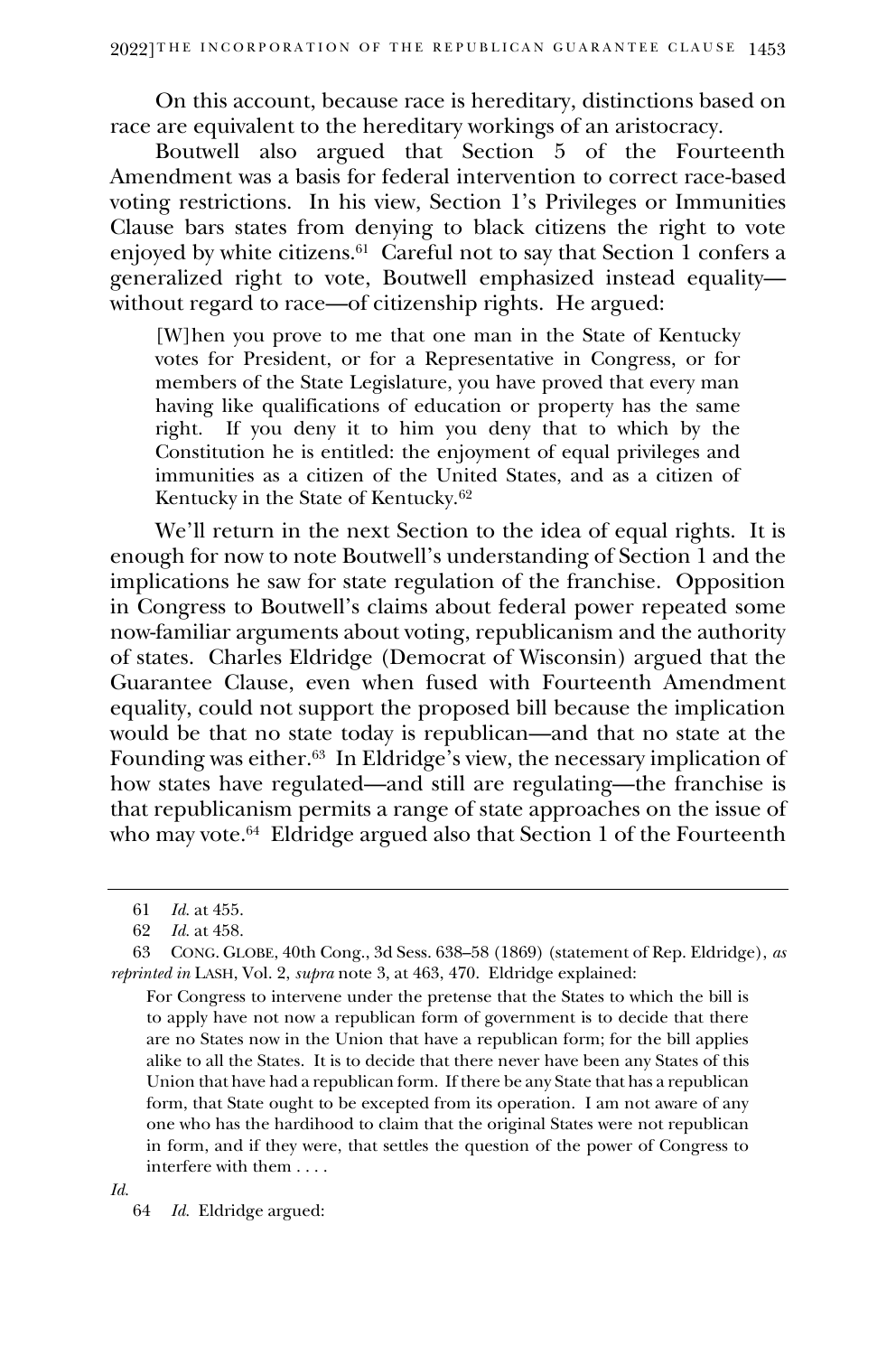Amendment does not alter the power of states to limit the franchise because, he said, "citizenship does not necessarily carry with it the right to vote or hold office under our system."<sup>65</sup> Eldridge further invoked the apportionment formula in Section 2 of the Fourteenth Amendment as confirmation of state power to regulate suffrage, free from federal intervention.<sup>66</sup> Aside from the text, Eldridge noted that at the time Congress was considering the Fourteenth Amendment, Thaddeus Stevens and other Republicans had made clear that the Amendment would leave it "optional with the State to grant this right of suffrage to its negroes or have its representation in Congress proportionately diminished."<sup>67</sup> Still, there was no denying that with the penalty provision of Section 2, states that chose to withhold the franchise (from male citizens) would bear a cost.

#### 4. A Note on the Fifteenth Amendment

Boutwell's bill did not make it into law but ratification of the Fifteenth Amendment resolved the question of whether states may limit voting rights on the basis of race. Yet even as it took an amendment to specify that states may not, some observers held fast to the view that republican government itself actually required equal voting rights (at least without regard to race). On this account, the

 If it were claimed that no State is republican in form that does not allow all its citizens to vote, then we should have no republican States, because no one of the States does allows [sic] all its citizens to exercise this privilege. . . . Nor can the denial to a citizen of the right to vote by a State destroy the republican form of its government. It was not so understood at the adoption of the Constitution, and has never been so claimed by any sane man. That the question of who shall exercise the right of suffrage is a delicate and most important question I admit. That the power of determining it ought to be dispassionately and wisely exercised is equally true. On its being so used depends greatly the welfare and happiness of the body-politic and the permanence and endurance of our republican Government and institutions. But . . . this power rests in the States, and ought to rest there . . . . [T]he rights and liberties of the people are safer with this power in the control of the States than in the control of the Federal Government . . . .

*Id.* 

65 *Id.*

66 *Id.* at 471. Section 2's penalty provision, Eldridge said, "recognizes and expressly admits the power to be in the State to abridge or deny the right to some of its inhabitants to vote, subject only to have the basis of its representation reduced thereby." *Id.*

67 *Id.*

The United States is not to guaranty any particular form of republican government. The States certainly have the right to select or choose for themselves the form, only so that it is republican. All are not by the Constitution required to be Massachusetts. Ohio's form may at least suit her people better, and the United States has no power to dictate or guaranty the one or the other as a choice of particular republican forms.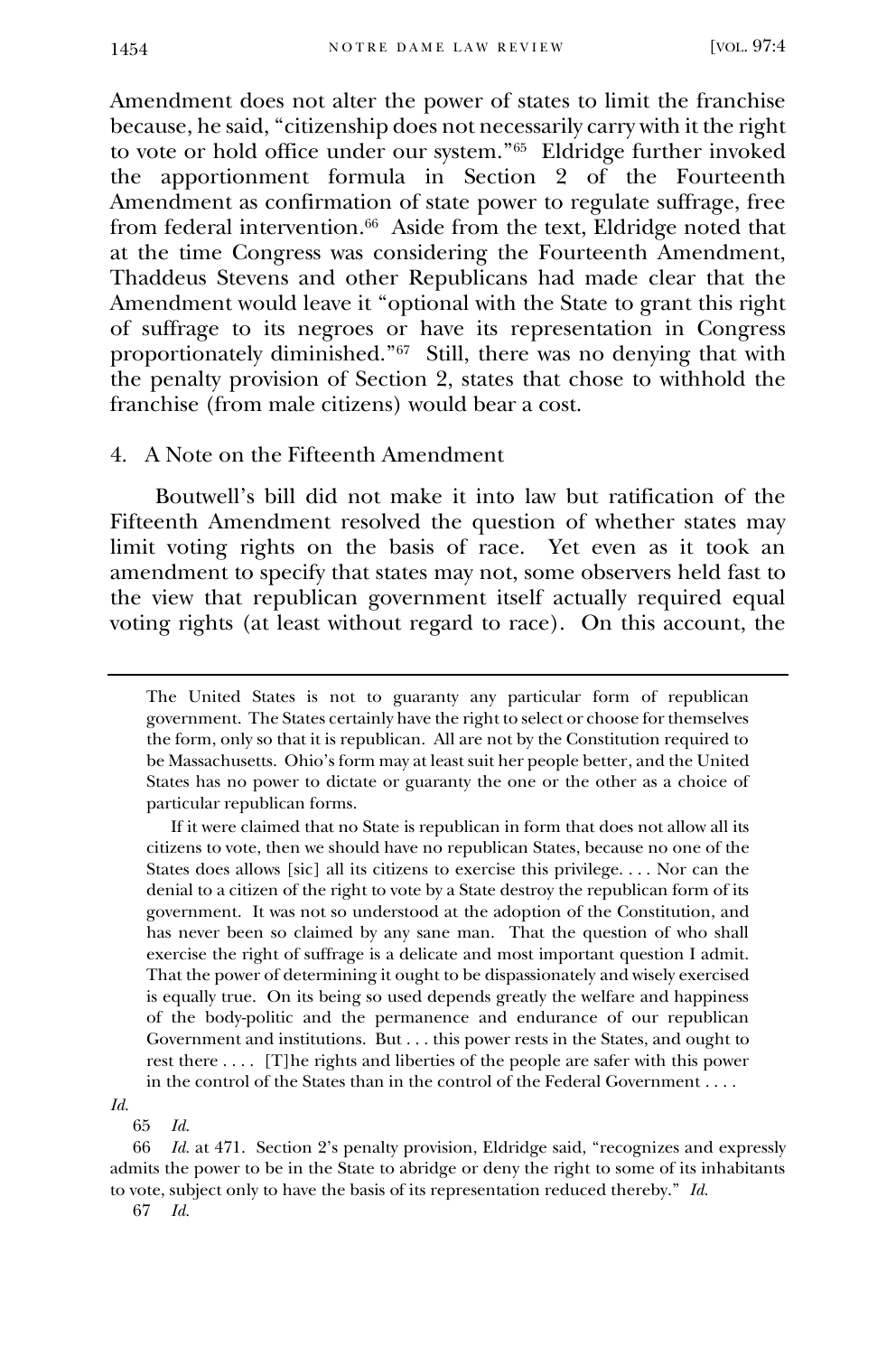Fifteenth Amendment did not break new ground but was instead best understood as perfecting a prior constitutional commitment. Georgia Governor Rufus Bullock's message, in March of 1869, urging his state's legislature to ratify the Fifteenth Amendment reflects this perspective. Bullock said:

The equal right of every man, either by himself or his elected representative, to participate in the framing of the laws by which he is to be governed, and in the selection of the persons who are to execute them, is the very foundation of republican government; and, that one race or color shall undertake to exclude from political privilege any other race or color is . . . a practical denial of the principle on which our independence was originally declared, and the government subsequently founded . . . .

 The colored race is free all over this broad land. One more step was needed, and this amendment, if adopted by three fourths of the States represented in the Union, completes it. It will then be written in the fundamental law, above the strike of faction, and beyond the reach of passion, that all men, without distinction of race or color, shall have equal political privileges.

. . . .

The adoption of this amendment will, therefore, be hailed as the final triumph of freedom and equal rights for all, and will blot out forever all distinction in political rights, based upon race, color or previous condition as to slavery. Its adoption by the nation will be the consummation of the progress of the last eight years towards a perfect accord between the theory of republicanism and its practical enforcement.<sup>68</sup>

#### 5. Summary

A commitment to republican government, as reflected in the Republican Guarantee Clause, provided the framework for debates that resulted, with the Fourteenth Amendment, in a change to the Article I apportionment formula. During these debates, republicanism was universally understood as a foundational principle of the original Constitution. Among those who supported an apportionment amendment and those who opposed one, the shared view was that any amendment had to be compatible with republican government. That said, the particular meaning of republicanism generated divisions. In one account, republicanism, as reflected in political arrangements at the Founding era and during the antebellum period, means only a general idea of popular sovereignty, one in which there are elections

<sup>68</sup> Rufus Bullock, Governor of Ga., Governor's Message (Mar. 10, 1869), *in* GA. HOUSE J. 601 (1869), *as reprinted in* LASH, Vol. 2, *supra* note 3, at 554, 555.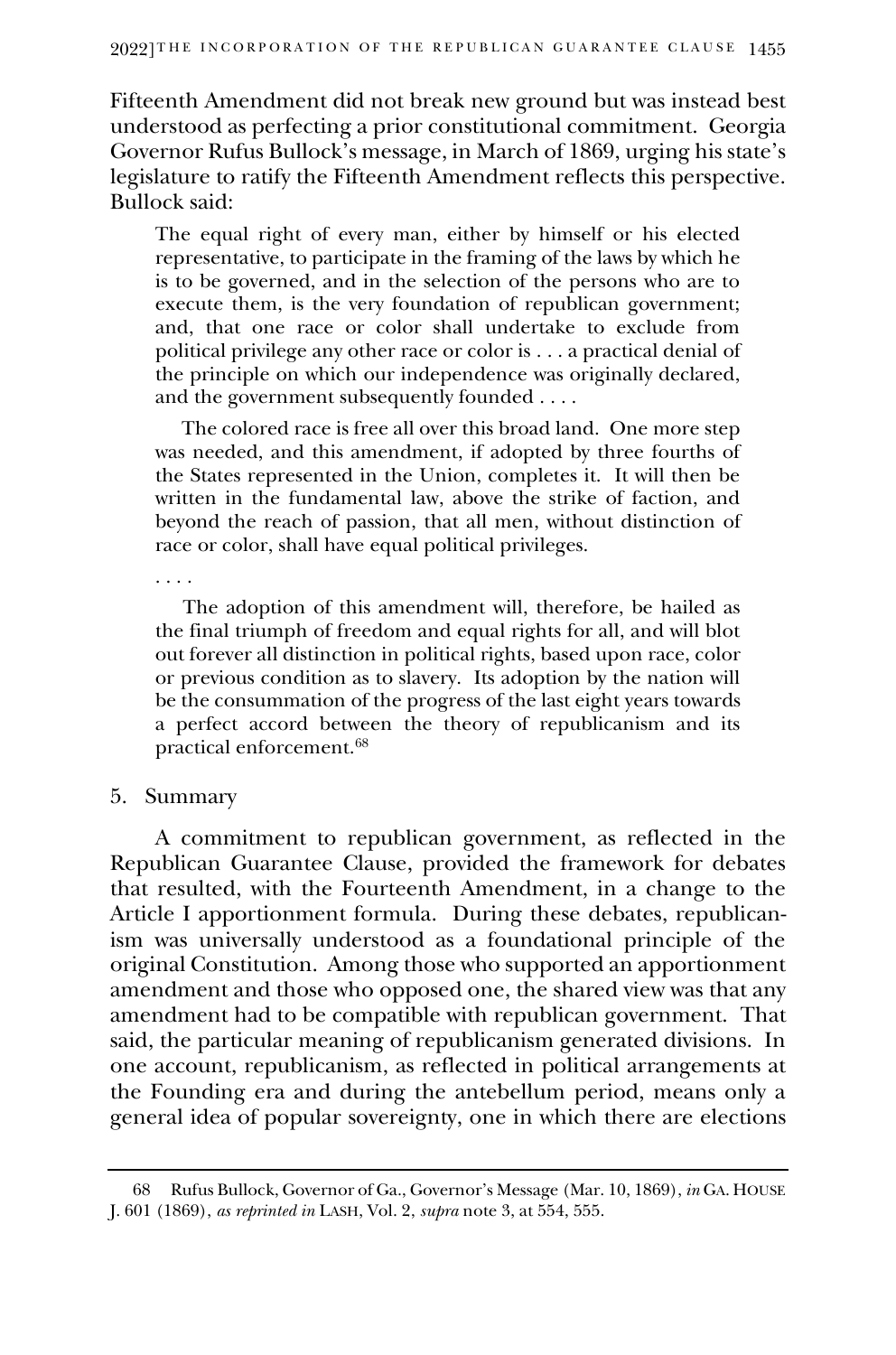for representatives but with states free to limit voting to certain segments of the population. In a different account, exclusion of some classes of citizens from the franchise is incompatible with republicanism, understood to require rule by all, not some, of the people. On this view, republicanism either took on a new meaning in the Reconstruction era—such that past voting limitations would not be permissible going forward—or, even at their time, historical voting limits were inconsistent with the republican ideal (rather than evidence of its meaning). Likewise, the penalty provision of Section 2 of the Fourteenth Amendment generated different understandings: some viewed the provision to affirm a power of states to limit the franchise (so long as they were willing to accept the penalty), while others saw the provision as a recognition that class-based voting restrictions were unlawful. Regardless of these points of division about the details of republicanism and about the lessons to be drawn from historical practices, there was no disagreement that republicanism involved representation—and ratification of the Fourteenth Amendment plainly meant that a state's choice about how to allocate voting rights impacted, in real numbers, the state's representation in Congress.

#### *B. Rights*

As the preceding discussion has shown, while the question of apportionment raised the issue of voting rights, a more general idea was in play: that republicanism involves equality of rights. As we have already seen, commentators disagreed about whether voting was one such right and, if it was, about the circumstances in which equality could be displaced. But the shared understanding was that in a republic there are rights that all citizens enjoy on equal terms. Debates over Section 1 of the Fourteenth Amendment demonstrate this shared understanding of republicanism as protecting equality of rights even as the implications for voting specifically remained disputed.

Just as there were apportionment proposals prior to Section 2 of the Fourteenth Amendment, Section 1 also had predecessors. In the Thirty-Ninth Congress, therefore, articulation of the relationship between equal rights of citizens and republicanism predated consideration of the Fourteenth Amendment itself. In February 1866, the House took up a proposed amendment providing that: "The Congress shall have power to make all laws which shall be necessary and proper to secure to the citizens of each State all privileges and immunities of citizens in the several States, and to all persons in the several States equal protection in the rights of life, liberty, and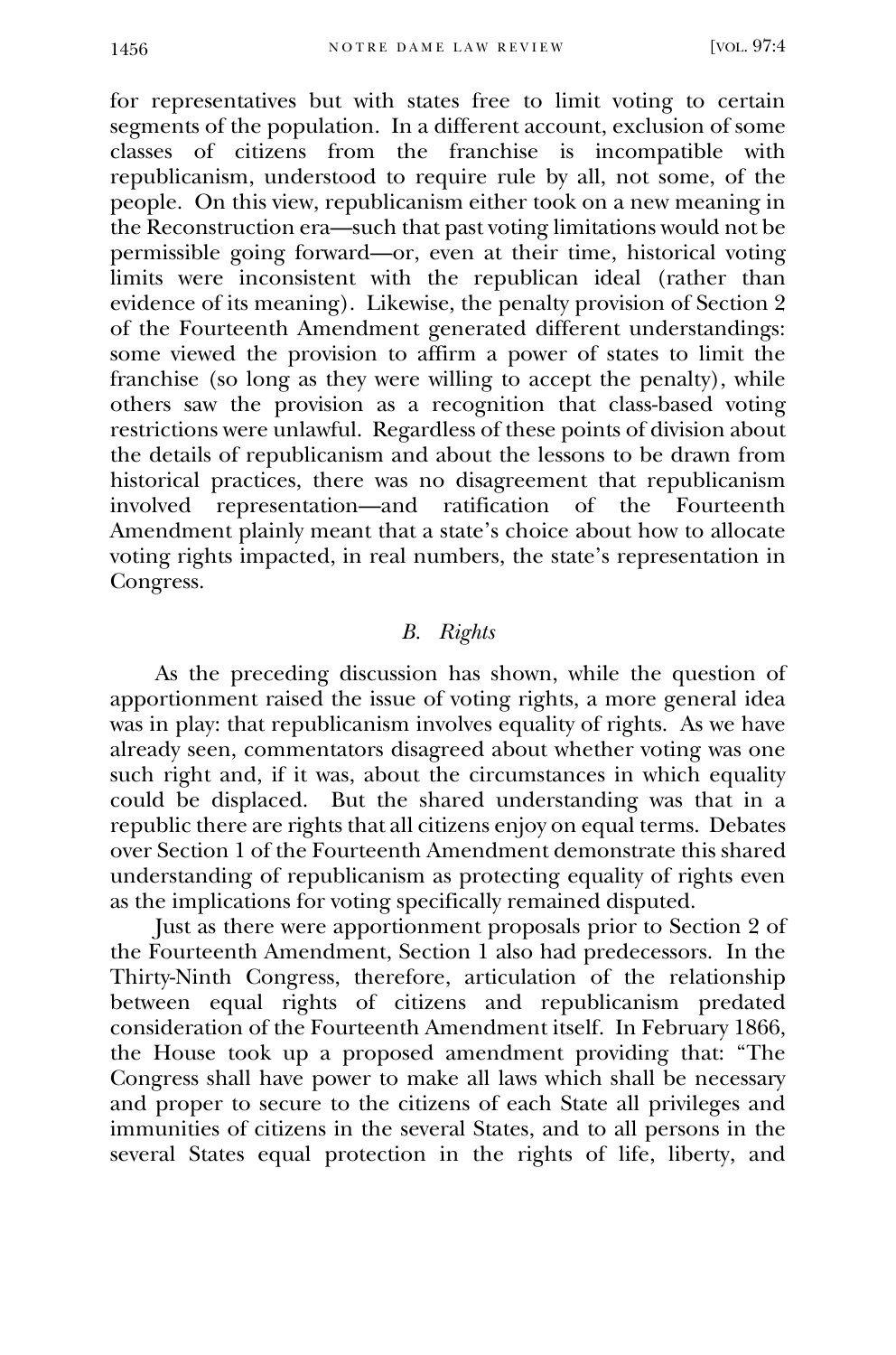property."<sup>69</sup> These "privileges and immunities" were described in terms of republican government and equality among citizens. For example, Frederick Woodbridge (Republican of Vermont) depicted the proposed amendment as "merely giv[ing] the power to Congress to enact those laws which will give to a citizen of the United States the natural rights which necessarily pertain to citizenship."<sup>70</sup> As such, Woodbridge argued, the amendment was consistent with pre-existing state power and would promote republican ends: it did not, in Woodbridge's view, "interfere[] with the sovereign power of a State that adheres to a republican form of government" but instead would "keep the States within their orbits, and . . . insure and secure forever to every citizen of the United States the privileges and blessings of a republican form of government."<sup>71</sup>

When Congress took up the five-part proposed Fourteenth Amendment in May of 1866, there was also an emphasis on equality of rights as a foundational aspect of republicanism. John Farnsworth (Republican of Illinois), for instance, described the "[e]qual protection of the laws" (in Section 1) as "the very foundation of a republican government."<sup>72</sup> In a republic, he reasoned, there must be "equal rights of 'life, liberty, and the pursuit of happiness.'"<sup>73</sup> In the Senate, Jacob Howard, introducing the amendment, likewise emphasized equality of rights and its nexus with republicanism. Howard said that the amendment

will, if adopted by the States, forever disable every one of them from passing laws trenching upon these fundamental rights and privileges which pertain to citizens of the United States, and to all persons who may happen to be within their jurisdiction. It establishes equality before the law, and it gives to the humblest, the poorest, the most despised of the race the same rights and the same protection before the law as it gives to the most powerful, the most wealthy, or the most haughty. That . . . is republican government, as I understand it, and the only one which can claim the praise of a just Government. Without this principle of equal justice to all men and equal protection under the shield of the law, there is no republican government and none that is really worth maintaining.<sup>74</sup>

<sup>69</sup> CONG. GLOBE, 39th Cong., 1st Sess. 1083, 1087–95 (1866), *as reprinted in* LASH, Vol. 2, *supra* note 3, at 108, 108–09.

<sup>70</sup> *Id.* at 109 (statement of Rep. Woodbridge).

<sup>71</sup> *Id.*

<sup>72</sup> CONG. GLOBE, 39th Cong., 1st Sess. 2530–45 (1866) (statement of Rep. Farnsworth), *as reprinted in* LASH, Vol. 2, *supra* note 3, at 170, 175.

<sup>73</sup> *Id.* 

<sup>74</sup> CONG. GLOBE, 39th Cong., 1st Sess. 2764–67 (1866) (statement of Rep. Howard), *as reprinted in* LASH, Vol. 2, *supra* note 3, at 185, 189.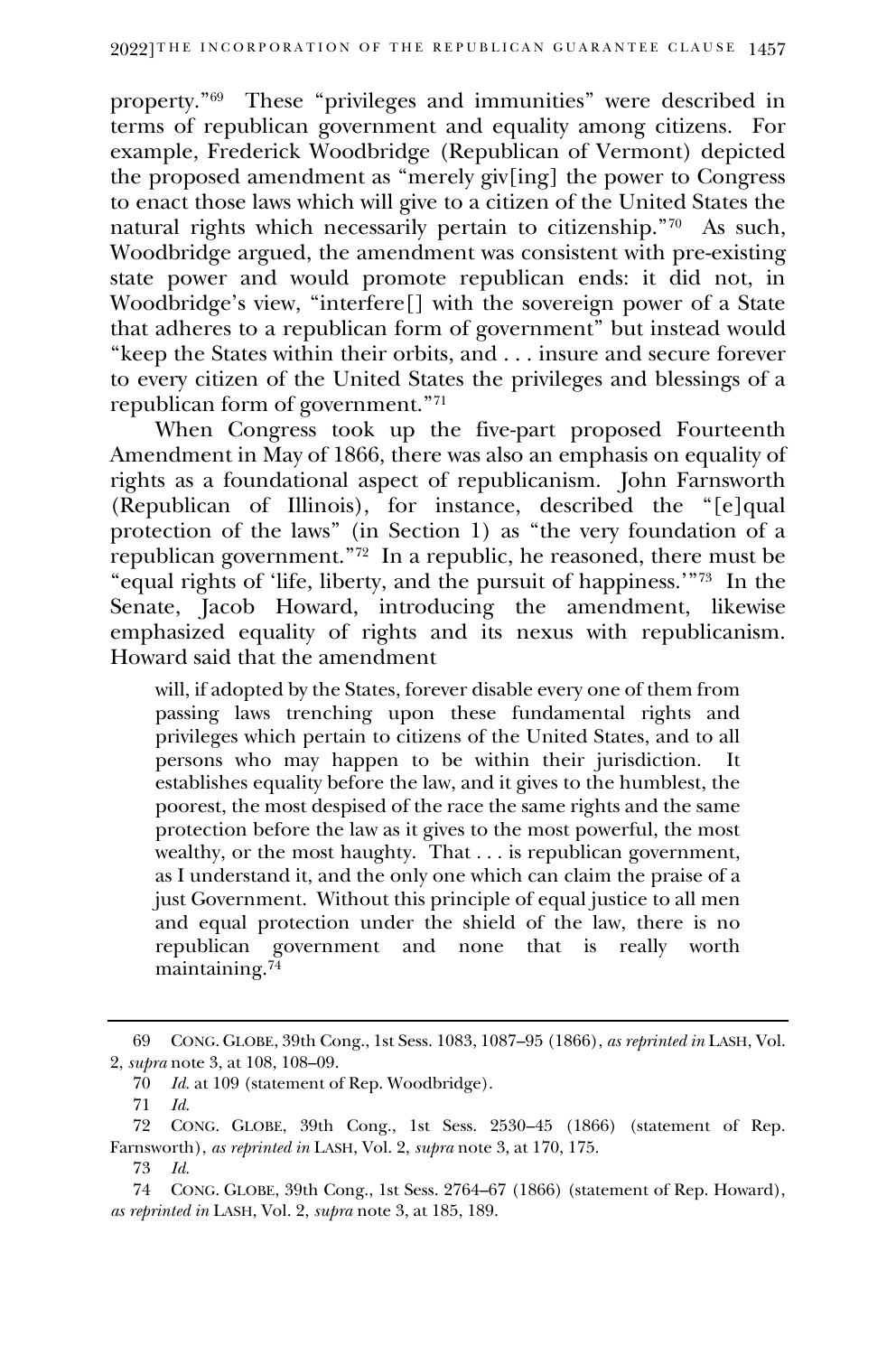Significantly, Howard's description here looks both forward and backward. The amendment, in his view, would accomplish something new, by way of stopping—"forever disabling"—state governmental violations of equal rights. But that new step would be in service of an old, pre-existing commitment to republican government. In other words, the cure is new, but the disease is not.

Other proponents of the amendment likewise argued that its protections for equal rights broke no new ground because the Constitution always prohibited states—properly adhering to republican principles—from denying equality of rights. Now, Congress, in Section 5, would gain specific power to enforce the prohibition. Thus,  $\overline{5}$ , would gain specific power to enforce the prohibition. Representative Bingham argued that the amendment would fill "a want ... in the Constitution," one demonstrated by the Civil War experience, of

the power in the people, the whole people of the United States, by express authority of the Constitution . . . to protect by national law the privileges and immunities of all the citizens of the Republic and the inborn rights of every person within its jurisdiction whenever the same shall be abridged or denied by the unconstitutional acts of any State.<sup>75</sup>

Bingham emphasized that the proposed amendment did not alter the pre-existing balance between federal and state power: in his view, the amendment "takes from no State any right that ever pertained to it" because "[n]o State ever had the right . . . to deny to any freeman the equal protection of the laws or to abridge the privileges or immunities of any citizen of the Republic" even as in the past states had "assumed and exercised the power . . . without remedy.<sup>"76</sup>

Senator Luke Poland (Republican of Vermont) invoked textual similarity to show that the Fourteenth Amendment merely enforced a pre-exiting constitutional requirement. He argued that the Privileges or Immunities Clause of Section 1 "secures nothing beyond what was intended by the original [privileges and immunities] provision in [Article IV of] the Constitution."<sup>77</sup> What Section 1 does, Poland explained, is it cures a problem: "the radical difference in the social systems of the several States" and an excessive reliance on "State rights or State sovereignty" to permit the "peculiar system of the South" (i.e., slavery) historically "led to a practical repudiation of the existing provision" securing privileges and immunities, which was therefore

<sup>75</sup> CONG. GLOBE, 39th Cong., 1st Sess. 2530–45 (1866) (statement of Rep. Bingham), *as reprinted in* LASH, Vol. 2, *supra* note 3, at 170, 178.

<sup>76</sup> *Id.*

<sup>77</sup> CONG. GLOBE, 39th Cong., 1st Sess. 2960–65 (1866) (statement of Sen. Poland), *as reprinted in* LASH, Vol. 2, *supra* note 3, at 202, 202.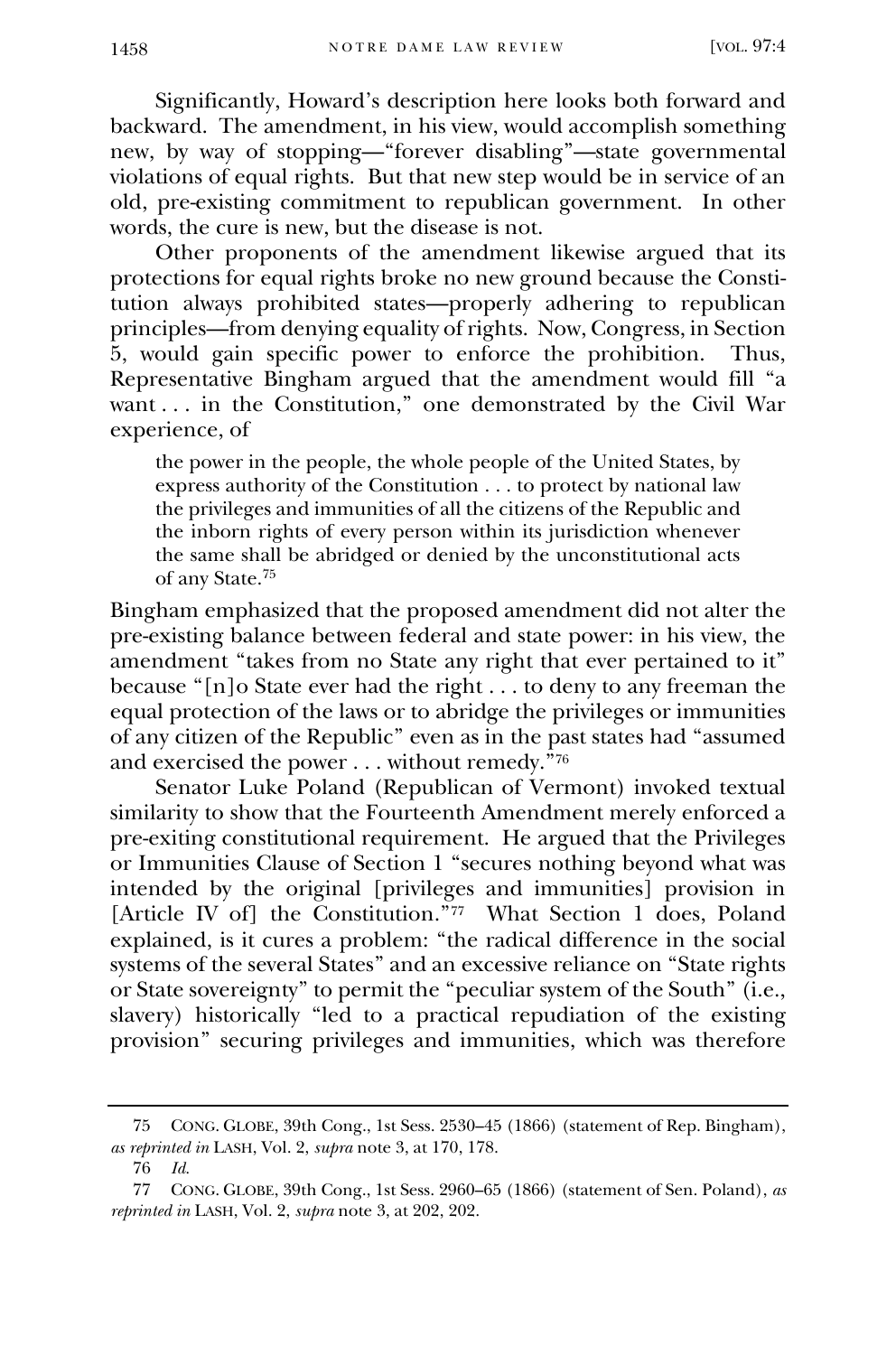"disregarded in many of the States."<sup>78</sup> Because "no express power was by the Constitution granted to Congress to enforce" that preexisting protection for rights, Poland argued, "it became really a dead letter."<sup>79</sup> Now, with slavery ended, "Congress should be invested with the power to enforce this provision throughout the country and compel its observance."<sup>80</sup> In this view, the relevant development was allocation of specific enforcement power to Congress in Section 5 of the amendment.

So, too, according to Poland, Section 1's due process and equal protection provisions—coupled with the enforcement power of Section 5—represented a proper return to foundational principles. In particular, the amendment would make clear that republican government means equality of rights and reinforce federal power to secure such equality. Poland argued that a commitment to rights equality is "the very spirit and inspiration of our system of government, the absolute foundation upon which it was established" and that this principle was "declared in the Declaration of Independence and in all the provisions of the [original] Constitution."<sup>81</sup> Nonetheless, Poland argued, "State laws exist, and some of them of very recent enactment, in direct violation of these principles."<sup>82</sup> As Congress has endeavored to "uproot and destroy all . . . partial State legislation" its own power "has been doubted and denied."<sup>83</sup> According to Poland, adoption of the proposed amendment would leave "no doubt . . . as to the power of Congress to enforce principles lying at the very foundation of all republican government if they be denied or violated by the States."<sup>84</sup> Again, it is a clarification of federal enforcement authority that is the notable change.

To summarize, by the time that the Fourteenth Amendment was ratified, there existed a general understanding that republicanism required equal rights of citizenship. To be sure, there remained debates about whether this principle extended to voting, and, if it did, the circumstances in which states were free to displace it. Nonetheless, the baseline approach was one of equality of rights among all citizens. Departures from that principle—whether by carving out from it certain categories of rights, or by adopting inequalities in rights that it covered—were exceptions that required special justification.

- 80 *Id.*
- 81 *Id.*
- 82 *Id.*
- 83 *Id.*
- 84 *Id.*

<sup>78</sup> *Id.* at 202–03.

<sup>79</sup> *Id.* at 203.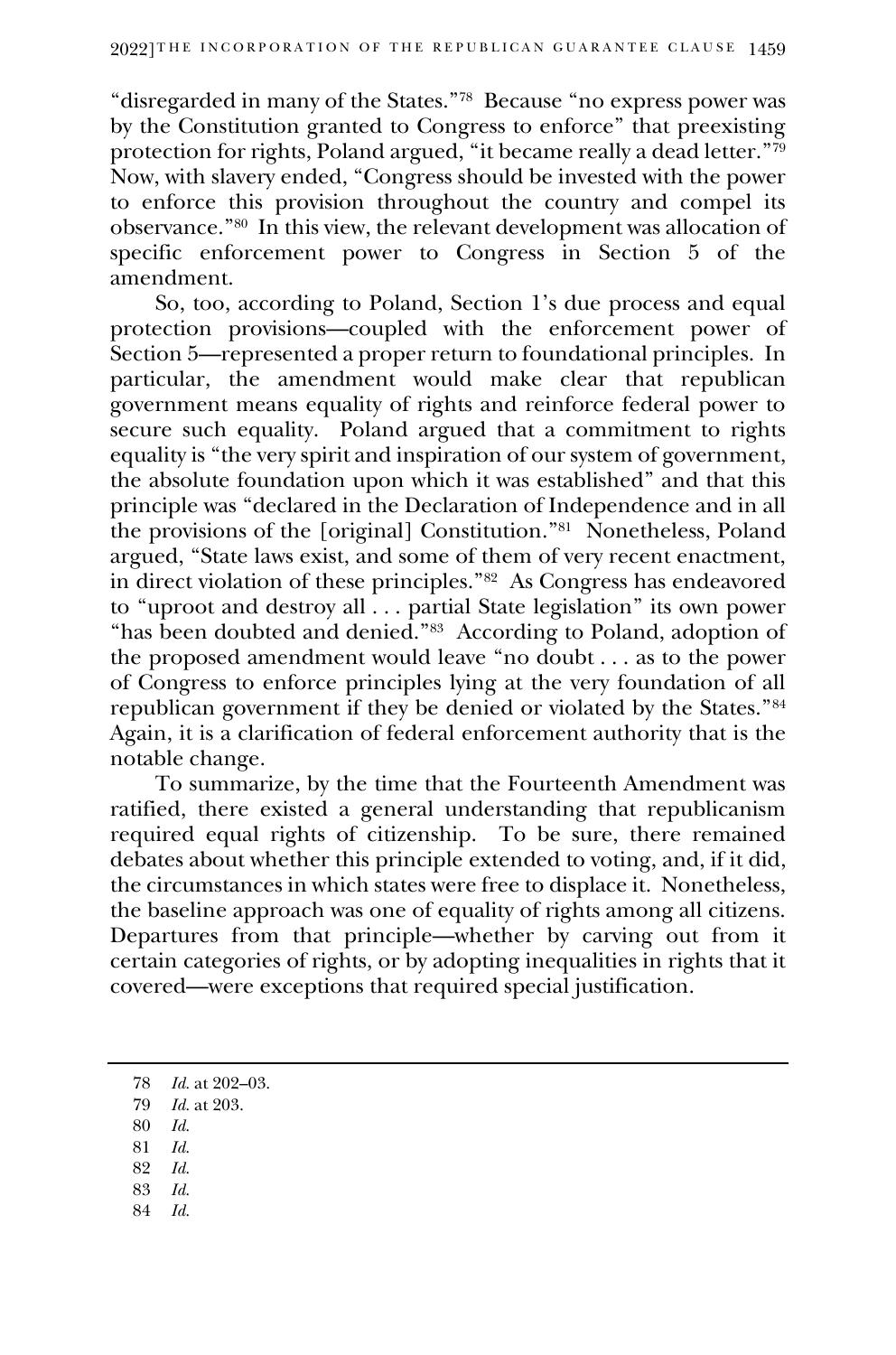#### II. INCORPORATION'S MEANING

Understanding the Fourteenth Amendment to incorporate the Guarantee Clause has a series of potential implications. This Part explores some of those implications. It sketches how incorporation informs interpretations and applications of the rights-protecting provisions of Section 1 and sheds light on enforcement mechanisms and issues of justiciability. Finally, the Part offers a broader lesson for discerning the meaning of the Reconstruction-era Amendments by reference to the provisions of the original Constitution that (those amendments notwithstanding) were preserved.

#### *A. Equal Rights of Citizenship*

Once incorporated, the Republican Guarantee Clause shapes and informs the meaning of Section 1 of the Fourteenth Amendment and the rights it secures from state government infringement. Section 1, therefore, should be understood with an eye to republicanism and the status and role of citizens in a republican system. In other words, the prohibitions on states abridging privileges or immunities, violating due process, and denying equal protection of the laws are at their strongest when they protect the citizenry of a republican state. This is not to say that Section 1 is only about republican government or that the Section 1 protections only apply to citizens—some clearly do not—but to suggest that the Section 1 rights take on special importance, and merit special safeguards, when republican interests are at stake.

Indeed, the text of Section 1 itself, when read as a whole, sounds in republican themes. This point is easily overlooked when individual clauses, such as "due process" or "equal protection," are plucked out and analyzed separately. Section 1 begins with groups, not individuals, and with groups specifically of citizens.<sup>85</sup> The first sentence of Section 1 makes all persons born or naturalized in the United States citizens of the United States and of the State wherein they reside.<sup>86</sup> The second sentence begins by barring states from abridging the privileges and immunities of U.S. citizens.<sup>87</sup> It is only in the next clauses that we arrive at protections (of due process and equal protection of the laws) for "any person"—individual, and not necessarily a citizen.<sup>88</sup> The ordering of Section 1 tells us that even as it provides individualized safeguards, it also (and perhaps more importantly) secures some collective interests of citizens in the republican state.

88 *Id.*

<sup>85</sup> U.S. CONST. amend. XIV, § 1.

<sup>86</sup> *Id.*

<sup>87</sup> *Id.*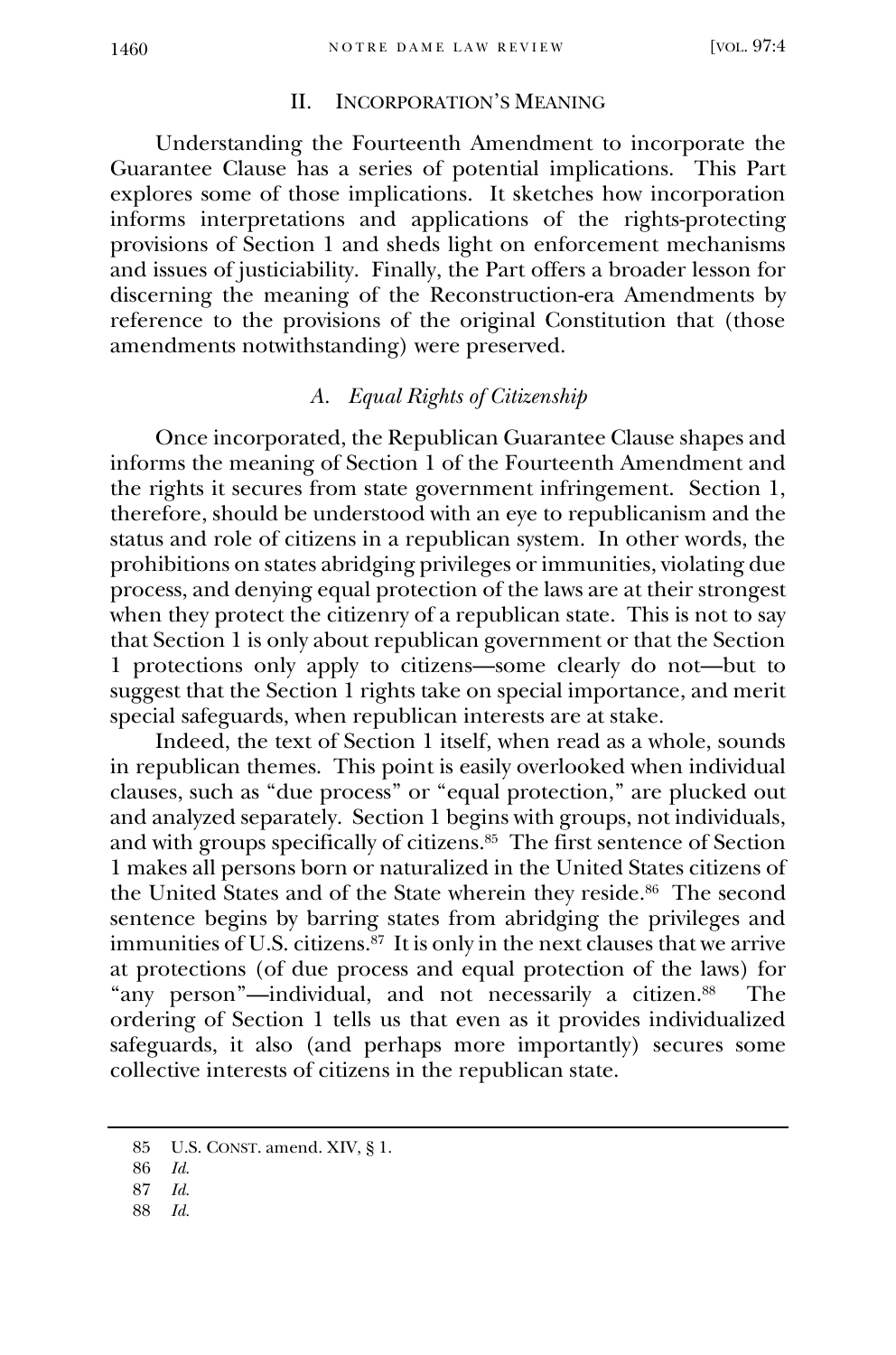Understanding the core of Section 1 of the Fourteenth Amendment to be tied to and informed by republicanism has several potential implications. One is to provide a framework for identifying the particular rights that Section 1 secures. For example, when provisions of the Bill of Rights are applied to state government, they should be understood, in the first instance at least, in republican terms. That is, application of the Bill of Rights makes most sense with respect to its provisions that serve republicanism—and the core meaning of those provisions, once applied to state government, should be understood primarily for their republican-promoting ends. For instance, First Amendment protections for speech, press, assembly, and petitioning present easy cases for application to state government because all of these things are key to the vitality of a republican system. Indeed, it is difficult to imagine republicanism existing without these First Amendment protections. At the same time, an eye to republicanism can inform the more precise nature and scope of incorporated First Amendment rights. For example, government restrictions on the gathering of a political party would more obviously violate the right of assembly than would, say, a restriction imposed upon a sporting event or other activity disconnected from republican government.

A vast literature has explored the ways in which the meaning of Bill of Rights provisions should be understood, once applied to the states, to have shifted from federalism safeguards to protecting individual rights.<sup>89</sup> Attention to the Republican Guarantee Clause suggests a different orientation, in which even as rights protect individuals from state infringement, they are understood to serve also—and perhaps principally—republican ends and the interests of the citizenry as a collective group. In this regard, modern reliance on the Fourteenth Amendment's Due Process Clause as the vehicle for applying the Bill of Rights to the states rather than on the Privileges or Immunities Clause—textually and historically the better choice obscures the republican theme. The Privileges or Immunities Clause, recall, has a collectivist and citizenry-oriented element, while the Due Process Clause speaks of individuals. When the Due Process Clause is the provision by which the Bill of Rights is applied to the states, it is natural to think in terms of individualized protections. Importantly, application of the Bill of Rights via the Privileges or Immunities Clause need not mean that those rights would protect only citizens and only in a collectivist manner. But the approach would provide a grounding

<sup>89</sup> *See, e.g.*, AKHIL REED AMAR, THE BILL OF RIGHTS: CREATION AND RECONSTRUCTION (1998).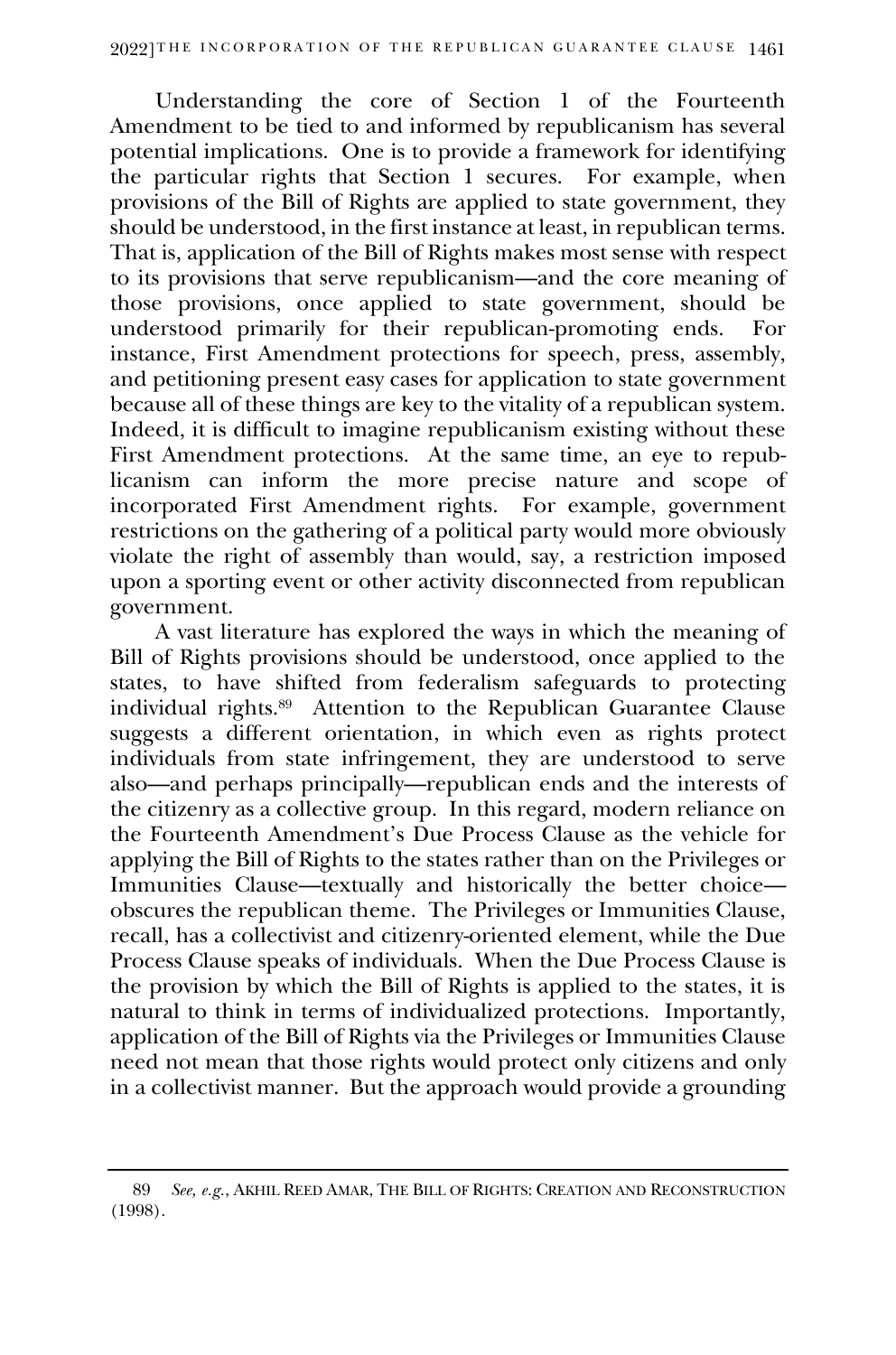and context for rights applied to the states in a way that has been lost with the shift to the Due Process Clause.

Understanding the Fourteenth Amendment to incorporate the Republican Guarantee Clause also puts center stage the concept of equal rights, particularly equal rights of citizens, that was dominant in the debates that led to the ratification of the Fourteenth Amendment. The Equal Protection Clause, of course, prohibits states from denying any person in its jurisdiction the equal protection of the laws. The gloss of the Guarantee Clause points to the more specific concern of equality in the rights of citizens. On this account, state governmental action that draws classes of citizens and gives some of them rights that it withholds from others (or gives some of them stronger rights than it gives to others) should be viewed with skepticism. The problem is especially severe when those inequalities interfere with the ability of some classes of citizens to participate in the life of the Republic. Under the original Constitution, republicanism could co-exist, if uneasily, with state government exclusion of classes of individuals from the political community. Once the Guarantee Clause is incorporated, however, states should be deemed to have far less leeway to confer unequal political status on groups of citizens.

An obvious question is the one that the Framers of the Fourteenth Amendment themselves repeatedly grappled with: how about state restrictions on voting? Here, it turns out, the Supreme Court has likely landed on the right spot. Rather than read into the Constitution a free-standing right of all citizens to vote, in a series of cases the Court has imposed equality requirements on state regulation of voting. In other words, state voting regulations that treat some classes of citizens differently from others trigger strict scrutiny.<sup>90</sup> As the Court has explained:

[S]tatutes distributing the franchise constitute the foundation of our representative society. Any unjustified discrimination in determining who may participate in political affairs or in the selection of public officials undermines the legitimacy of representative government.

 . . . Statutes granting the franchise to residents on a selective basis always pose the danger of denying some citizens any effective voice in the governmental affairs which substantially affect their lives. Therefore, if a challenged state statute grants the right to vote to some *bona fide* residents of requisite age and citizenship and

<sup>90</sup> *See, e.g.*, Kramer v. Union Free Sch. Dist. No. 15, 395 U.S. 621 (1969) (invalidating on equal protection grounds state law that limited voting in district school board elections to individuals who owned or leased property in the district or had children attending school in the district); Harper v. Va. Bd. of Elections, 383 U.S. 663 (1966) (invalidating state poll tax on equal protection grounds).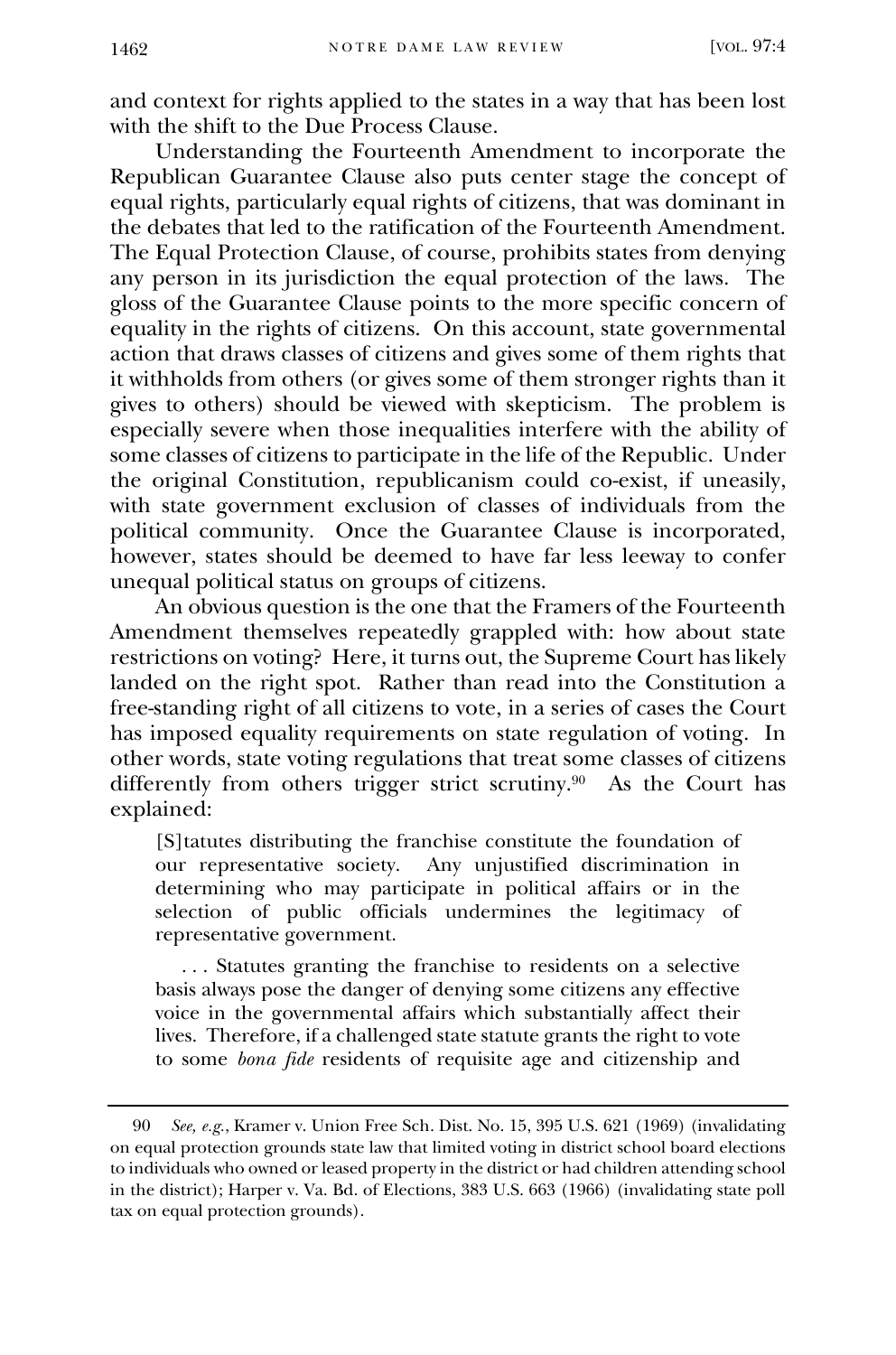denies the franchise to others, the Court must determine whether the exclusions are necessary to promote a compelling state interest.<sup>91</sup>

This approach, centered not on an individualized right to vote but on equal status in the political community, reflects a republican idea. The approach is also in harmony with the voting amendments ratified *after* the Fourteenth Amendment, themselves framed in terms of equality: of race (the Fifteenth), of sex (the Nineteenth), of wealth (the Twenty-Fourth), and of age (the Twenty-Sixth).<sup>92</sup>

#### *B. Enforcement and Justiciability*

Incorporation of the Guarantee Clause has implications also for the role of the federal government in safeguarding rights. Section 5 of the Fourteenth Amendment gives Congress power to "enforce, by appropriate legislation" the prohibitions on state governmental conduct contained in Section 1. 93 Standing alone, this Section 5 power is discretionary: Section 5 does not *require* Congress to enact laws to protect Section 1 rights. The assessment changes, however, once rights protected by Section 1 are tied to the Guarantee Clause because that Clause creates a federal obligation. Incorporation of the Guarantee Clause would thus mean that to the extent that Section 1 rights secure and promote republican government, the federal government must act to protect those rights from state interference. Under this account, for example, the federal government is obligated to take steps to ensure that states do not interfere with political speech, with equality of citizenship, or with other rights that are at the foundation of a republican system. Incorporation of the Guarantee Clause points also to a particular role for *Congress* in protecting republican-oriented rights. Article IV imposes its obligation upon "the United States," and thus arguably upon each of the three federal branches. Once Article IV is read in conjunction with Section 5 of the Fourteenth Amendment, it is reasonable to conclude that, with respect to guaranteeing rights, Congress has the lead role—even as, consistent with Article IV, the other branches of the federal government may have roles to play as well.

<sup>91</sup> *Kramer*, 395 U.S. at 626–27 (emphasis added) (footnote omitted).

<sup>92</sup> An equal-rights approach might also explain why it is permissible for states to bar minor citizens (under the age of eighteen) from voting. In one sense, the bar denies minors a citizenship right enjoyed by other (adult) citizens. But in another sense, the bar involves a form of equality: adults today could not vote when they were children and the children of today will, within a fixed time, exercise the franchise.

<sup>93</sup> U.S. CONST. amend. XIV, § 5.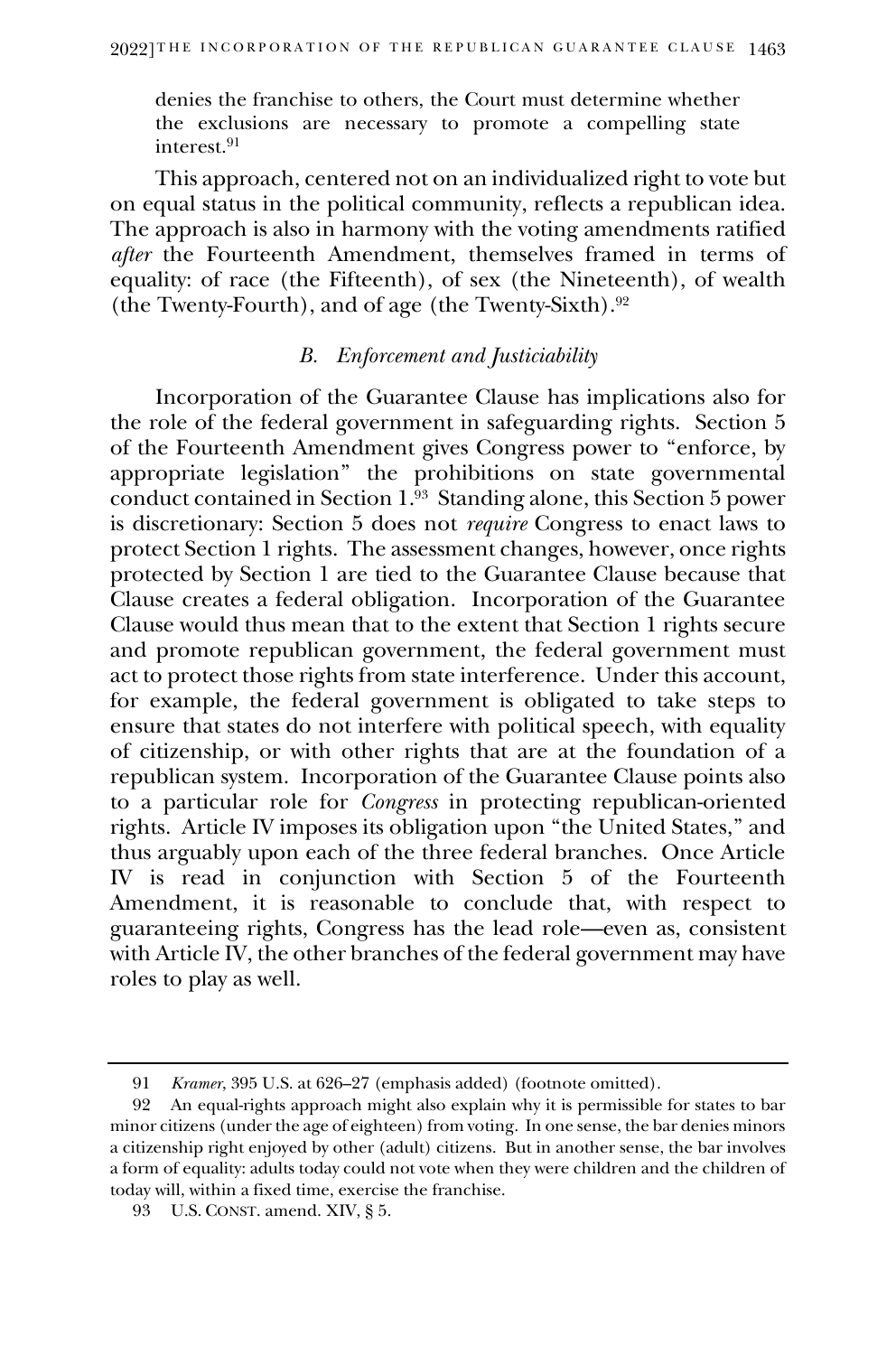Incorporation also alters the common assessment that Guarantee Clause claims present nonjusticiable political questions. Courts routinely invoke the Supreme Court's 1849 decision in *Luther v. Borden*<sup>94</sup> as establishing that claims under the Guarantee Clause are nonjusticiable.<sup>95</sup> But a close reading of *Luther* shows that it did nothing of the kind. *Luther* involved a trespass claim following the Dorr Rebellion in which a group of Rhode Island citizens had rebelled and claimed to be the legitimate government of the state—in place of the government established under the royal charter.<sup>96</sup> After the charter government had declared a state of emergency and dispatched the militia to quell the insurrection, militiaman Luther Borden broke into the home of Martin Luther, a leader of the rebellion, to arrest him for his participation in the rebellion.<sup>97</sup> When Luther sued Borden for trespass, Borden asserted that he had acted on behalf of the charter government and its establishment of martial law.<sup>98</sup> At issue in the case, therefore, was the question of whether the charter government had acted legitimately in imposing martial law, a question that required asking also whether the charter government was indeed the lawful government of Rhode Island.<sup>99</sup> In his opinion for the Court, Chief Justice Taney said that the question of which government was the legitimate government of a state was "to be settled by the political power" and that "when that power has decided, the courts are bound to take notice of its decision, and to follow it."<sup>100</sup> In looking, then, to the determinations of the political branches, Taney said first that

- 99 *See id.* at 37–39.
- 100 *Id.* at 47.

<sup>94</sup> 48 U.S. (7 How.) 1 (1849).

<sup>95</sup> *See, e.g.*, Ohio *ex rel.* Bryant v. Akron Metro. Park Dist., 281 U.S. 74, 79–80 (1930) ("As to the guaranty to every State of a republican form of government . . . it is well settled that the questions arising under it are political, not judicial, in character and thus are for the consideration of the Congress and not the courts.") (citations omitted); Hanson v. Wyatt, 552 F.3d 1148, 1163 (10th Cir. 2008) ("The seminal Supreme Court decision under the political-question doctrine was a Guarantee Clause case, *Luther v. Borden*."); Hawai'i v. Trump, No. 19-00597, 2020 WL 7409591, at \*3 (D. Haw. Dec. 17, 2020) ("The 'classic' political question case, *Luther v. Borden*, . . . addressed claims under the Guarantee Clause of the Constitution, where two rival governments disputed which was the lawful government of Rhode Island."). *But see* Kidwell v. City of Union, 462 F.3d 620, 635 n.5 (6th Cir. 2006) (quoting Colegrove v. Green, 328 U.S. 549, 556 (1946) (plurality opinion)) (writing that "[p]erhaps it is time for the Supreme Court to reconsider its Guarantee Clause jurisprudence" and observing that "[o]ver the following century, . . . [the] limited holding [of *Luther*] metamorphosed into the sweeping assertion that '[v]iolation of the great guaranty of a republican form of government in States cannot be challenged in the courts'").

<sup>96</sup> *Luther*, 48 U.S. (7 How.) at 34–35.

<sup>97</sup> *See id.* at 35–36.

<sup>98</sup> *Id.* at 35.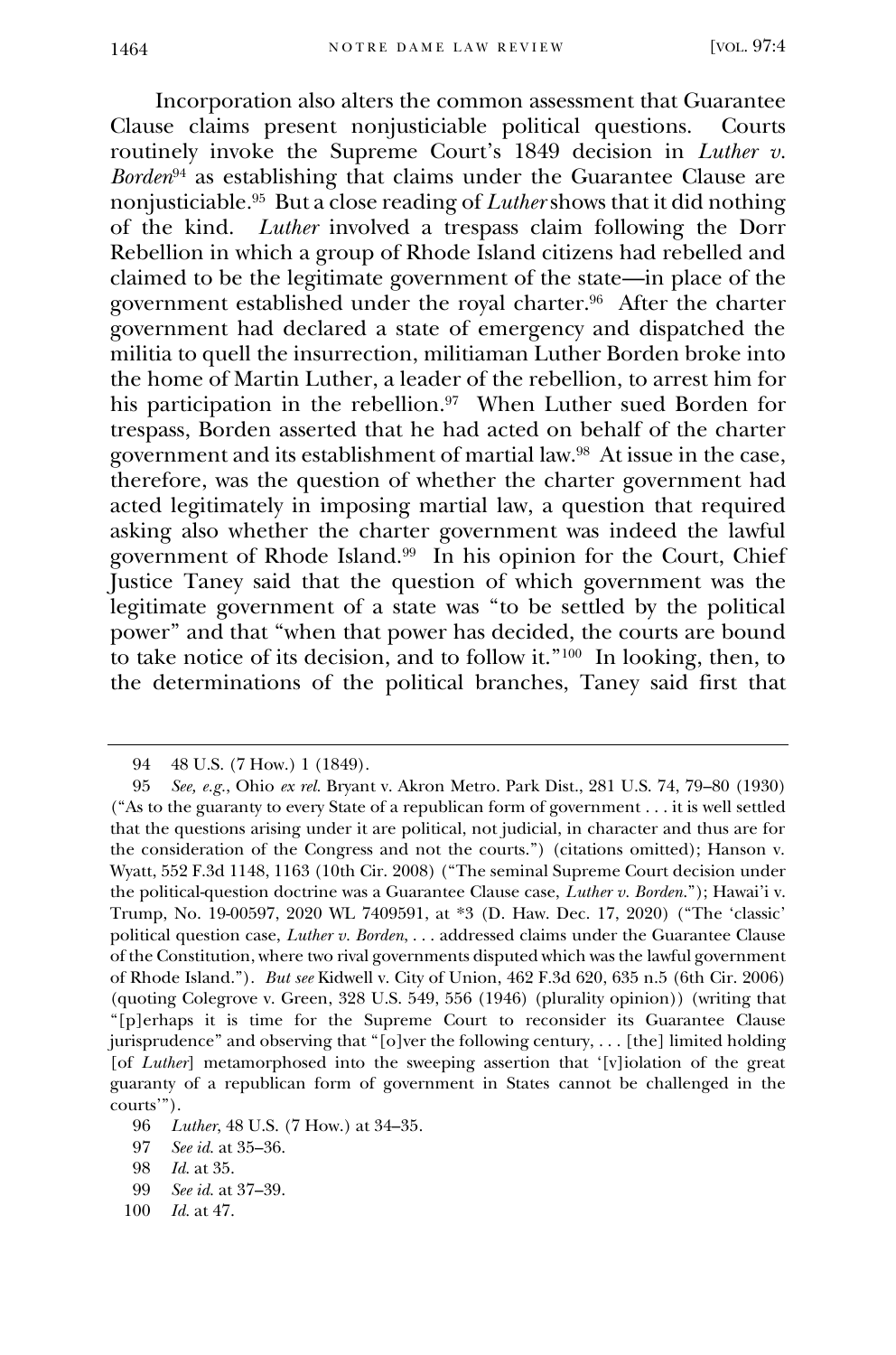Congress had not resolved the competing claims because the Dorr faction had never sought to send to Congress a rival slate of representatives such that Congress would have to choose between them and the representatives sent by the charter government.<sup>101</sup> Taney next looked to the President and concluded that by signaling a willingness to send militia troops to Rhode Island at the request of the charter government, the President had recognized the charter government (rather than that of the Dorr faction) as legitimate.<sup>102</sup> This determination by the President was binding on the courts.<sup>103</sup> Taney then proceeded to hold that the declaration of martial law was valid<sup>104</sup> and to affirm the lower court's decision in favor of the defendant.<sup>105</sup> Understandings of *Luther* as establishing the nonjusticiability of Guarantee Clause claims trace to two paragraphs of dicta and a misreading of them—in Taney's opinion.<sup>106</sup> *Luther* did not hold and Taney did not even suggest that courts could not hear and decide Guarantee Clause claims. Indeed, only in the early twentieth century did the Supreme Court (relying on *Luther*) hold that Guarantee Clause

106 *Id.* at 42. Here is what Taney wrote:

The fourth section of the fourth article of the Constitution of the United States provides that the United States shall guarantee to every State in the Union a republican form of government, and shall protect each of them against invasion; and on the application of the legislature or of the executive (when the legislature cannot be convened) against domestic violence.

Under this article of the Constitution it rests with Congress to decide what government is the established one in a State. For as the United States guarantee to each State a republican government, Congress must necessarily decide what government is established in the State before it can determine whether it is republican or not. And when the senators and representatives of a State are admitted into the councils of the Union, the authority of the government under which they are appointed, as well as its republican character, is recognized by the proper constitutional authority. And its decision is binding on every other department of the government, and could not be questioned in a judicial tribunal. It is true that the contest in this case did not last long enough to bring the matter to this issue; and as no senators or representatives were elected under the authority of the government of which Mr. Dorr was the head, Congress was not called upon to decide the controversy. Yet the right to decide is placed there, and not in the courts.

*Id.* It doesn't take much to see why the modern take on *Luther* is wrong: the fact (as stated in the above paragraph in what is plainly dicta) that Congress, by admitting members, determines that a state government is legitimate and republican and that that determination is then binding on courts is far removed from the more general proposition that Guarantee Clause claims are nonjusticiable political questions.

<sup>101</sup> *Id.* at 42.

<sup>102</sup> *Id.* at 44.

<sup>103</sup> *Id.*

*Id.* at 46.

<sup>105</sup> *Id.* at 46–47.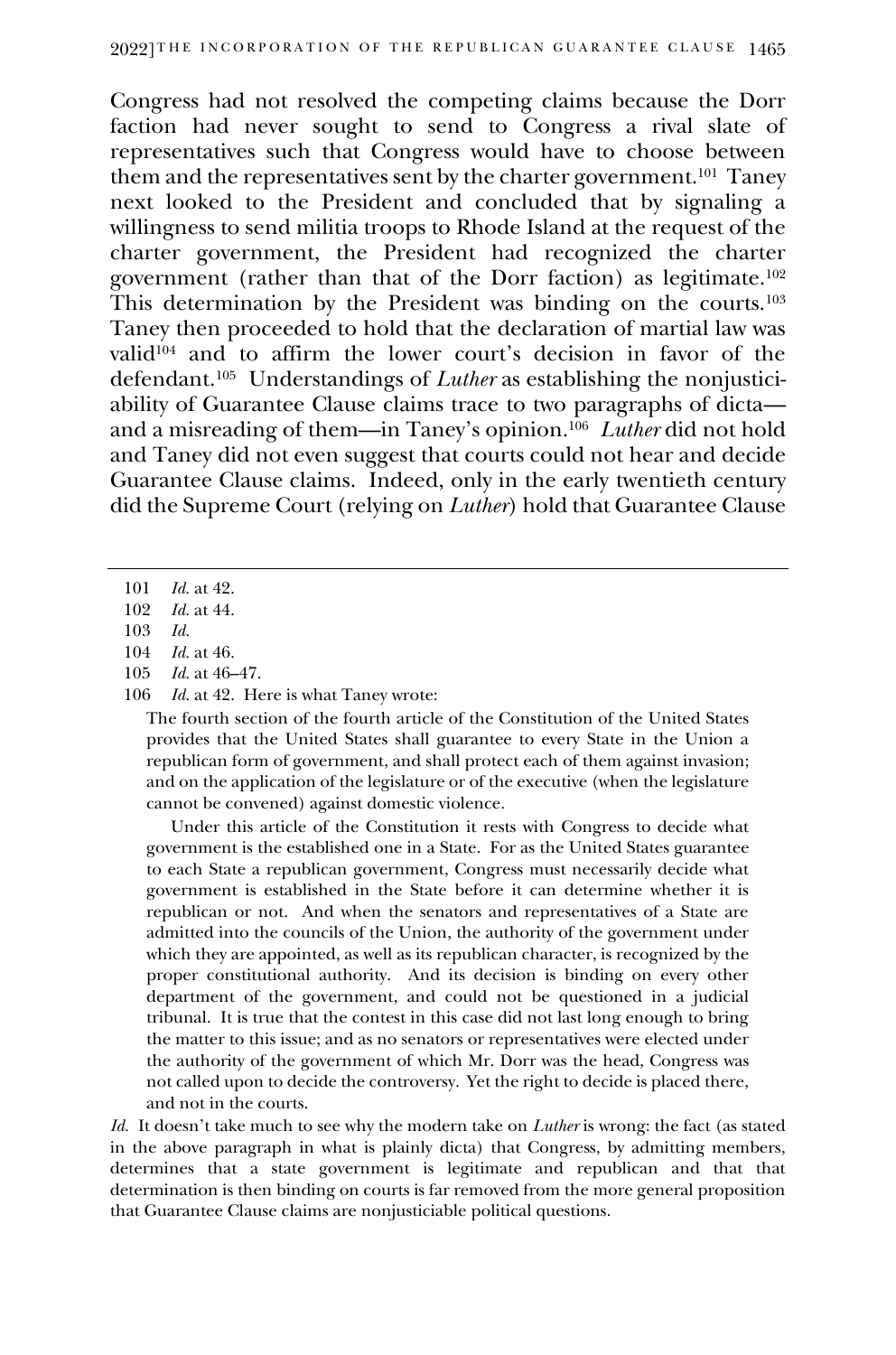claims present nonjusticiable questions to be resolved solely by the political branches<sup>107</sup> and more recent cases have suggested (without elaboration) that some Guarantee Clause claims are indeed justiciable.<sup>108</sup> In any event, even if *Luther* is understood as a political question case, its reach is properly cabined. Once the Guarantee Clause, as incorporated, is understood to serve the interests of citizens (rather than states) and to define and protect rights (rather than political institutions), application of the political question doctrine makes far less sense. Adjudication of rights-based claims is the regular business of courts. In other words, the political question doctrine may have made sense when the paradigm question was which government of a state is legitimate, but it makes far less sense if the paradigm cases involve say, abridgement of political speech or other rights that courts are well-positioned to decide.

#### *C. Preservation*

A further implication of an incorporated Guarantee Clause concerns more generally the way to understand the Reconstruction Amendments. Reconstruction was a point of profound constitutional change. Yet, as the role of the Guarantee Clause shows, constitutional change was accompanied by elements of constitutional preservation. To a significant degree, the Reconstruction-era Amendments must, therefore, be understood in terms of continuity and clarification rather than as rupture.

The Reconstruction Amendments are, importantly, amendments. They are attached to the existing document. They therefore work (and must work) in harmony with the existing Constitution even as they impose change upon it. But to focus on change is to miss a good part of the story. It is impossible to understand Reconstruction without close attention to what was *not* reconstructed but was instead preserved.

<sup>107</sup> *See* Pac. States Tel. & Tel. Co. v. Oregon, 223 U.S. 118, 151 (1912) (dismissing challenge to state adoption of initiative and referendum amendments as inconsistent with republican government because the "issues presented, in their very essence, are, and have long since by this court been, definitely determined to be political and governmental, and embraced within the scope of the powers conferred upon Congress, and not, therefore, within the reach of judicial power, it follows that the case presented is not within our jurisdiction").

<sup>108</sup> *See* New York v. United States, 505 U.S. 144, 184–85 (1992) ("In a group of cases decided before the holding of *Luther* was elevated into a general rule of nonjusticiability, the Court addressed the merits of claims founded on the Guarantee Clause without any suggestion that the claims were not justiciable. . . . More recently, the Court has suggested that perhaps not all claims under the Guarantee Clause present nonjusticiable political questions.... We need not resolve this difficult question today." (citations omitted)); Reynolds v. Sims, 377 U.S. 533, 582 (1964) ("[S]ome questions raised under the Guaranty Clause are nonjusticiable.").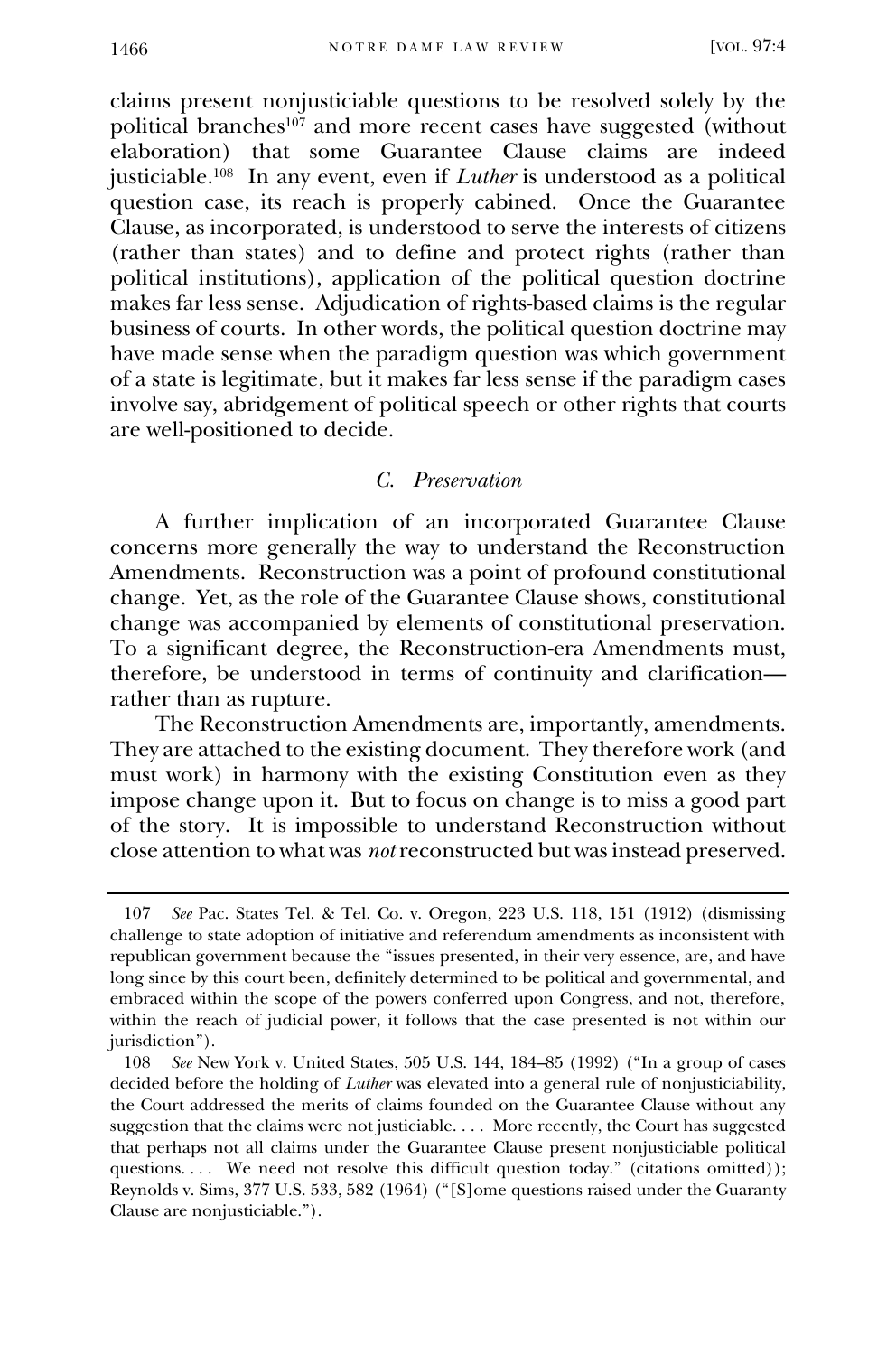Federalism was preserved. The jurisdictional boundaries of the states were preserved. With the Reconstruction Amendments, Congress obtained new powers (principally of enforcement), but its powers remain limited to those enumerated; the Tenth Amendment is still in The federal executive branch was retained, unaltered. Because the three Reconstruction Amendments foretell new kinds of cases and controversies, the work of federal courts expands but their role also continues circumscribed. The Fourteenth Amendment overturned *Dred Scott* but there was no sweeping away of all the decisions of the antebellum Supreme Court so as to start constitutional interpretation anew. Depictions of Reconstruction as a second Founding<sup>109</sup> obscure the extent to which it involved retention and fortification of the old structure.

Textually, the words of the Reconstruction Amendments track, echo and draw upon the words of the original Constitution in important and influential respects. The "[n]o State shall" language of Section 1 of the Fourteenth Amendment repeats that of Article I, Section 10.<sup>110</sup> Both provisions limit what states can do—thereby reinforcing a commitment to presumptive and general state power except where power is denied. That Section 1 of the Fourteenth Amendment, like its Article I predecessor, is framed in the negative *no state shall*—means also there is no *obligation* on the part of the states to act; so long as the state does *not* do what is prohibited, the Constitution is satisfied. The "shall not" language of Section 1 of the Thirteenth Amendment and Section 1 of the Fifteenth Amendment follow the exact same approach: they impose prohibitions on action, not obligations to act.<sup>111</sup>

The "Congress shall have power to" language of Section 2 of the Thirteenth Amendment, of Section 5 of the Fourteenth Amendment, and of Section 2 of the Fifteenth Amendment echoes Article I, Section 8. 112 As a result of the Reconstruction Amendments, Congress, therefore, gains additional powers that—as is true of the Article I powers— Congress *can* exercise if it chooses. But there is no obligation to exercise the power. Congress thus need not "enforce, by appropriate legislation," the substantive provisions of the Reconstruction Amendments—any more than Congress is required (under Article I) to regulate commerce among the states, coin money, or establish post offices.<sup>113</sup> To underscore the point, the "no state shall" language of

<sup>109</sup> *See, e.g.*, ERIC FONER, THE SECOND FOUNDING: HOW THE CIVIL WAR AND RECONSTRUCTION REMADE THE CONSTITUTION (2019).

<sup>110</sup> U.S. CONST. amend. XIV, § 1; *id.* art. I, § 10.

<sup>111</sup> *Id.* amend. XIII, § 1; *id.* amend. XV, § 1.

<sup>112</sup> *Id.* amend. XIII, § 2; *id.* amend. XIV, § 5; *id.* amend. XV, § 2; *id.* art. I, § 8.

<sup>113</sup> *Id.* amend. XIV, § 5.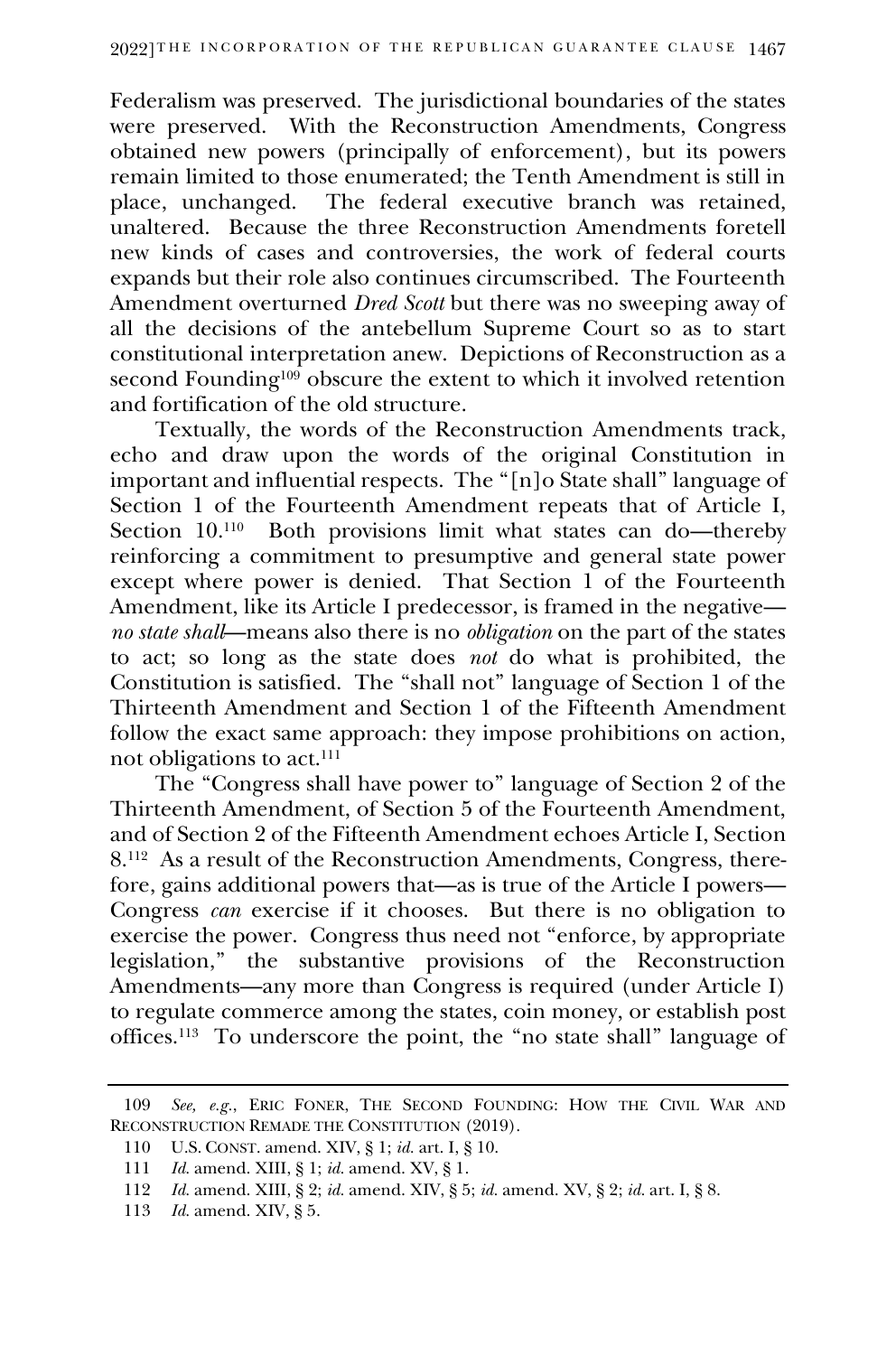the Fourteenth Amendment is *not* mirrored by "and Congress shall enforce" the designated prohibitions on state action. Textually, at least (and viewed apart from the account of the incorporated Guarantee Clause), the arrangement leaves an enforcement gap. Consistent with the design of the original Constitution, the Reconstruction Amendments appear to impose no affirmative obligation upon any governmental entity to take action to ensure that the new legal rights—privileges and immunities, due process, and equal protection—are safeguarded.

In other ways, too, the choice to amend rather than replace the original Constitution has important implications for the shape and scope of the Reconstruction Amendments. The three Amendments arrive not as a single package but as a sequence over a period of five years. This, too, produces some significant effects. The Thirteenth Amendment, which abolishes slavery and involuntary servitude, contains an "except" clause: involuntary servitude (at least)<sup>114</sup> *may* exist as punishment for crime. (Convict leasing in the southern states after the Civil War manifested this authority.)<sup>115</sup> Section 2 of the Fourteenth Amendment, which sets the new basis for congressional apportionment, also contains an except-for-crime provision.<sup>116</sup> As we have seen, Section 2 provides for apportionment based on a state's entire population ("excluding Indians not taxed") and that if the right of adult male citizens to vote is "denied . . . or in any way abridged" the state's representation is reduced proportionately—but that penalty does not apply if the denial or abridgement is for "participation in rebellion, or other crime."<sup>117</sup> Layered as it is on top of the Thirteenth Amendment, the Fourteenth Amendment's crime exception links the

The bill of rights is a declaration of general principles to govern a society of freemen, and not of convicted felons and men civilly dead. Such men have some rights it is true, such as the law in its benignity accords to them, but not the rights of freemen. They are the slaves of the State undergoing punishment for heinous crimes committed against the laws of the land.

Ruffin v. Commonwealth, 62 Va. (21 Gratt.) 790, 796 (1871).

115 *See generally* DOUGLAS A. BLACKMON, SLAVERY BY ANOTHER NAME: THE RE-ENSLAVEMENT OF BLACK AMERICANS FROM THE CIVIL WAR TO WORLD WAR II (2008).

<sup>114</sup> Some interpreters view the ban on slavery as also subject to a criminal punishment exception. Here for example, is what the Virginia Supreme Court wrote six years after ratification of the Thirteenth Amendment about a felon hired out to work on the Chesapeake and Ohio Railroad:

<sup>[</sup>D]uring his term of service in the penitentiary, . . . [a convicted felon] is in a state of penal servitude to the State. He has, as a consequence of his crime, not only forfeited his liberty, but all his personal rights except those which the law in its humanity accords to him. He is for the time being the slave of the State. He is *civiliter mortuus . . . .* 

<sup>116</sup> U.S. CONST. amend. XIV, § 2.

<sup>117</sup> *Id.*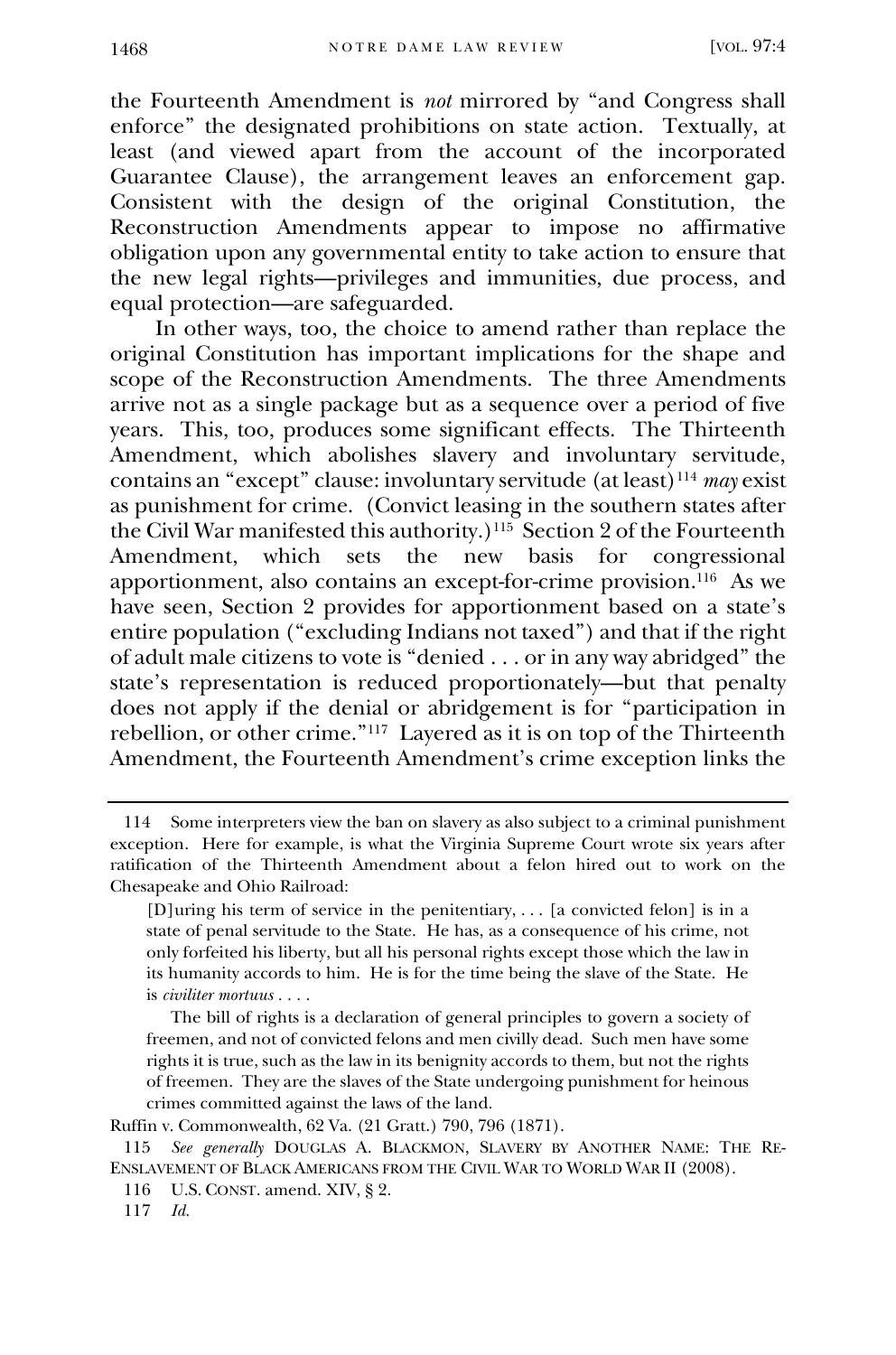criminal system with voting rights in a way that incentivizes states to expand criminal punishment as a basis for (besides generating a supply of labor) denying the franchise to disfavored segments of the population. Section 1's grand "no State shall" language can easily obscure Section 2's loophole—a "but states may" clause—for denying voting rights by gearing up the criminal justice system.<sup>118</sup>

Section 2 of the Fourteenth Amendment must also be understood in terms of what it is amending. We have already seen that Section 2 amends the original apportionment formula of Article I, by which three-fifths of a state's slave population was counted. Article I gave slave states an incentive to increase the number of slaves within the state and ensure they were accurately counted so as to collect extra seats in the House. There was, thus, a built-in accounting mechanism. Although Section 2 of the Fourteenth Amendment was designed to promote rights and equality, it lacks a comparable mechanism. Individual states have little incentive to report back on the numbers of their own (male) citizens *prohibited* from voting because of a criminal conviction (and no incentive at all if the prohibition is for another reason). Monitoring by sister states is not a reliable mechanism if all states limit voting in one way or another, view regulation of voting as an important attribute of state sovereignty, or lack information about voting practices elsewhere. Federal oversight is the obvious alternative. Congress has its Section 5 enforcement power, but Section 5 itself appears a discretionary provision. Section 2, by contrast, says that "the basis of representation . . . shall be reduced."<sup>119</sup> That certainly sounds like an obligation. But Section 2 does not specify *who* is responsible for determining that a state has impermissibly denied or abridged the right to vote and for ensuring imposition of the accompanying penalty. One answer returns to Section 5 and Congress. This Article has pointed to the Guarantee Clause, with its obligation of action, as holding the enforcement key.

Just as the Fourteenth Amendment echoes and builds upon the Thirteenth, so does the Fifteenth Amendment with respect to the Fourteenth. Section 1 of the Fifteenth Amendment contains the same "denied . . . or abridged" language of the Fourteenth Amendment.<sup>120</sup> And, while the Fifteenth outright bars denying or abridging voting "on account of race, color, or previous condition of servitude,"<sup>121</sup> it, too, invites states to find alternative grounds on which to limit or deny the franchise. Further, the Fifteenth Amendment represents a doublingdown on the except-for-crime incentive of Section 2 of the Fourteenth,

<sup>118</sup> *Id.* §§ 1, 2.

<sup>119</sup> *Id.* § 2.

<sup>120</sup> *Id.*

<sup>121</sup> *Id.* amend. XV, § 1.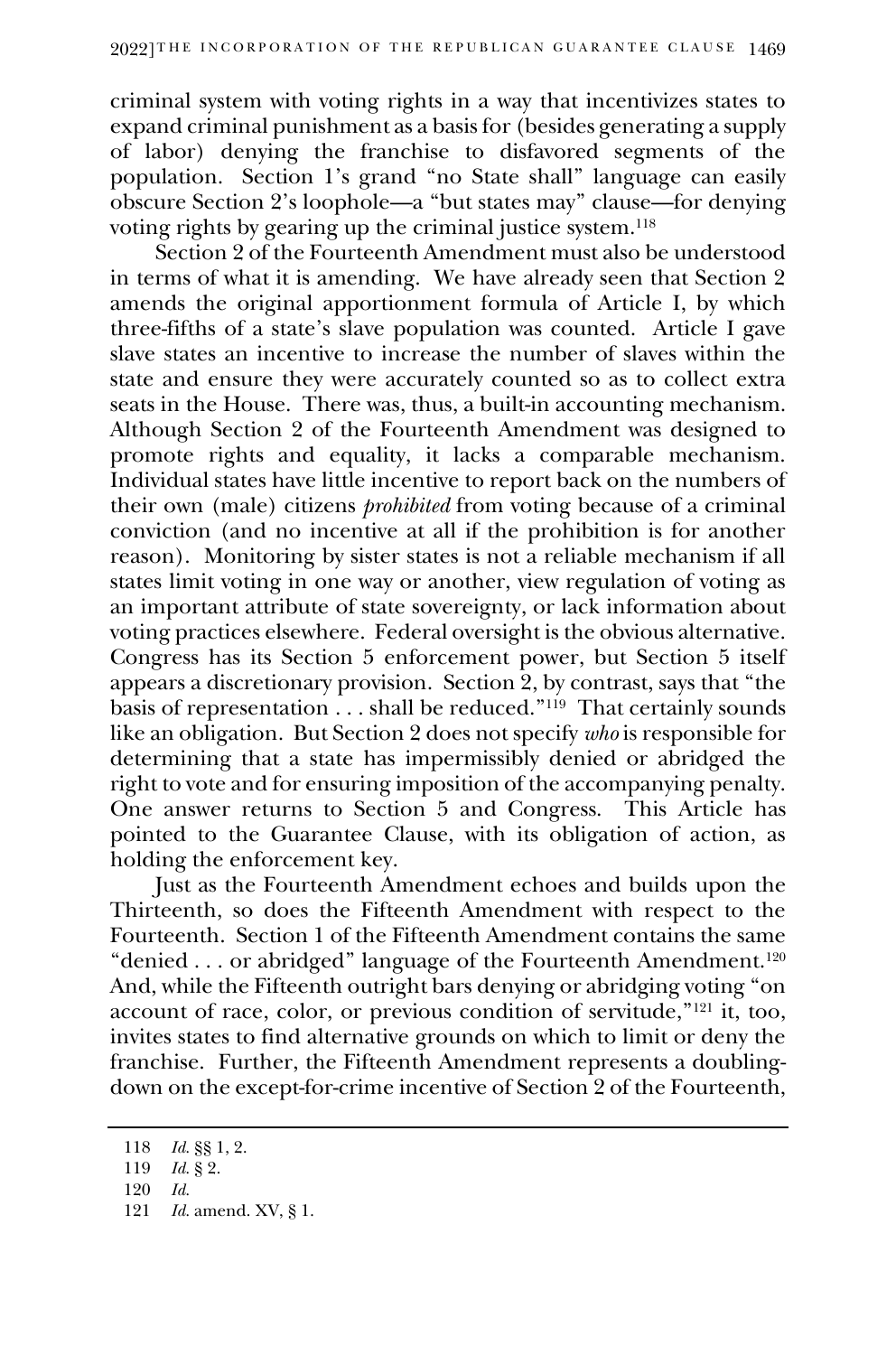which remains in place (with no penalty in representation), unaffected by the Fifteenth Amendment ban. Moreover, read together, the Fourteenth and Fifteenth Amendments might well be understood as permitting states to deny the right (of adult men) to vote for reasons other than race or crime so long as the state is willing to assume the accompanying penalty in representation. Finally, the Fifteenth Amendment also has no guaranteed enforcement mechanism: as with<br>the Thirteenth and Fourteenth Amendments, the Fifteenth the Thirteenth and Fourteenth Amendments, Amendment gives Congress power—discretionary authority—to enforce the Section 1 prohibition.

Tying these points together leads to some sobering conclusions. A person who knew nothing about Reconstruction and sought to understand it from the three amendments to the Constitution would likely conclude that change had been modest. In many nations, where a civil war ends, a new constitution begins. After the American Civil War, however, constitutional change took the form of three—and just three—constitutional amendments. That itself is quite remarkable. Even more striking (in light of the causes of the Civil War) is what would seem limited attention within those three amendments to issues of race. The Thirteenth Amendment eliminates slavery. The Fifteenth Amendment bars denying voting rights to adult males on the basis of their race. These are important changes. But that is all the three amendments have to say about race specifically. The Fourteenth Amendment, the longest of the three, says nothing, anywhere, about race. Our otherwise uninformed observer might well conclude that as to race, the end of slavery in the Thirteenth Amendment and the protection for voting in the Fifteenth Amendment are as far as Reconstruction goes.

Yet the change produced by the Reconstruction Amendments cannot be fully understood by reading those amendments in isolation, nor by identifying the existing constitutional provisions they alter or repeal, nor even by tracing how they echo terms and approaches contained in the amended document. Understanding the full nature and scope of the change that occurred with the Reconstruction Amendments requires reading the *entire* Constitution with fresh eyes with the addition of, and in light of, the three amendments made. The discussion in this Article of the Guarantee Clause's relationship to the Fourteenth Amendment demonstrates that a full accounting of what Reconstruction produced requires attention to elements of the Constitution preserved and, in particular, given new and important meaning.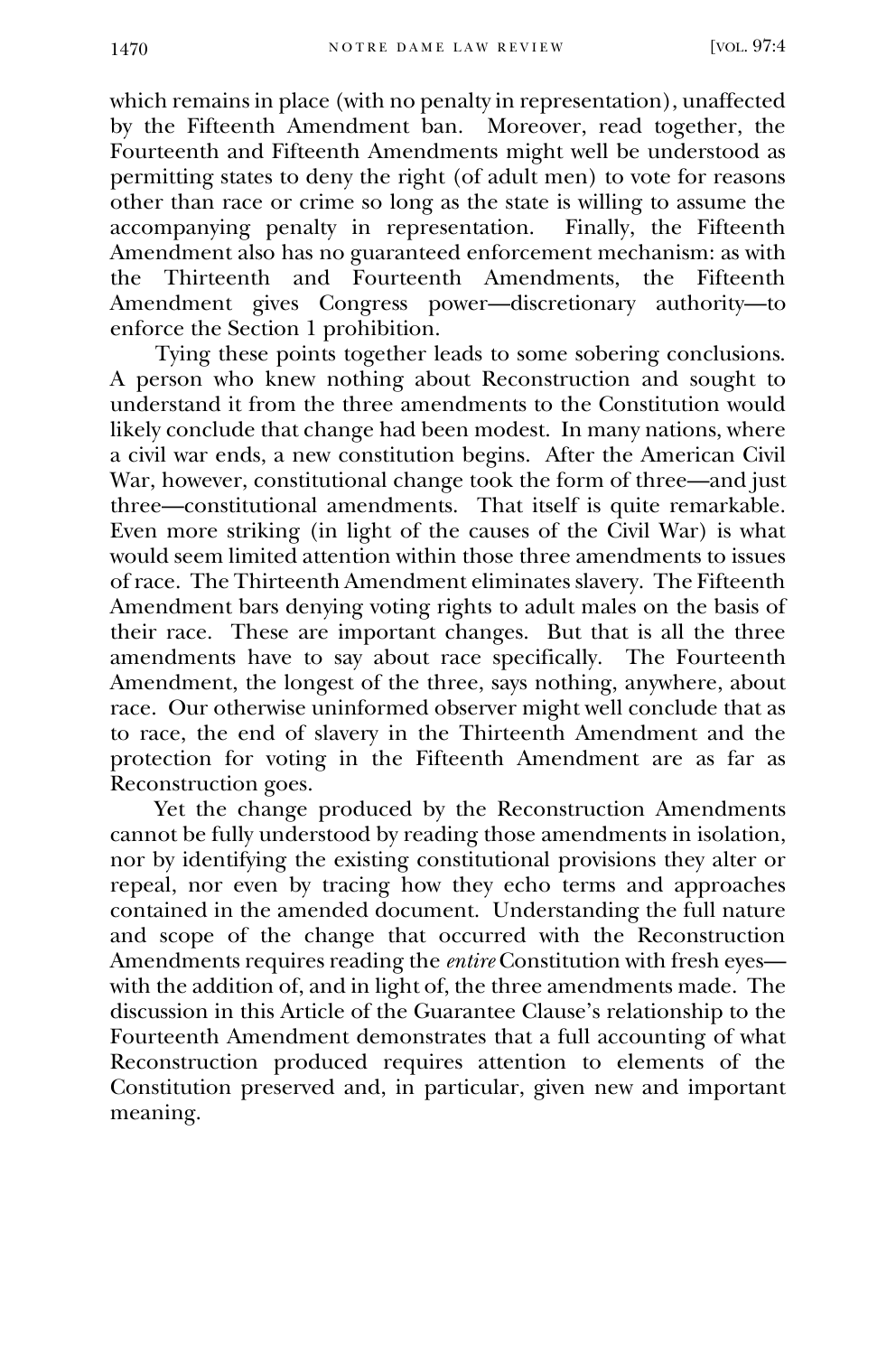#### III. *PLESSY* REVISITED

An incorporated account of the Republican Guarantee Clause invites a fresh look at early court decisions involving claims under the Reconstruction Amendments. This final Part of the Article revisits *Plessy v. Ferguson*, in which the Supreme Court rejected challenges under the Thirteenth and Fourteenth Amendments to an 1890 Louisiana statute requiring "equal but separate" railroad cars for white and non-white passengers.<sup>122</sup>

*Plessy*, today, is widely disparaged and Justice Harlan's solitary dissent in the case has carried the day. Harlan's dissent is regularly quoted for its unflinching insistence, in paragraph after paragraph, that, with the addition of the Reconstruction Amendments, the Constitution bars government from treating individuals differently, indeed from treating them at all, on the basis of their race.<sup>123</sup> "Our constitution," Harlan thus famously said, "is color-blind, and neither knows nor tolerates classes among citizens."<sup>124</sup>

Harlan's concluding paragraph in his *Plessy* dissent has received less attention than other portions of his opinion, but it might well contain the key to understanding Harlan's approach. Here is what Harlan wrote at the end of his dissent:

 I am of opinion that the statute of Louisiana is inconsistent with the personal liberty of citizens, white and black, in that state, and hostile to both the spirit and letter of the constitution of the United States. If laws of like character should be enacted in the several states of the Union, the effect would be in the highest degree mischievous. Slavery, as an institution tolerated by law, would, it is true, have disappeared from our country; but there would remain a power in the states, by sinister legislation, to interfere with the full enjoyment of the blessings of freedom, to regulate civil rights, common to all citizens, upon the basis of race, and to place in a condition of legal inferiority a large body of American citizens, now constituting a part of the political community, called the "People of the United States," for whom, and by whom through representatives, our government is administered. Such a system is

<sup>122</sup> Plessy v. Ferguson, 163 U.S. 537, 540, 552 (1896).

<sup>123</sup> *See id.* at 554 (Harlan, J., dissenting) ("In respect of civil rights, common to all citizens, the constitution of the United States does not . . . permit any public authority to know the race of those entitled to be protected in the enjoyment of such rights."); *id.* at 563 (arguing that the Reconstruction Amendments "obliterated the race line from our systems of governments, national and state, and placed our free institutions upon the broad and sure foundation of the equality of all men before the law"); *id.* at 562 ("The arbitrary separation of citizens, on the basis of race, while they are on a public highway, is a badge of servitude wholly inconsistent with the civil freedom and the equality before the law established by the constitution.").

<sup>124</sup> *Id.* at 559.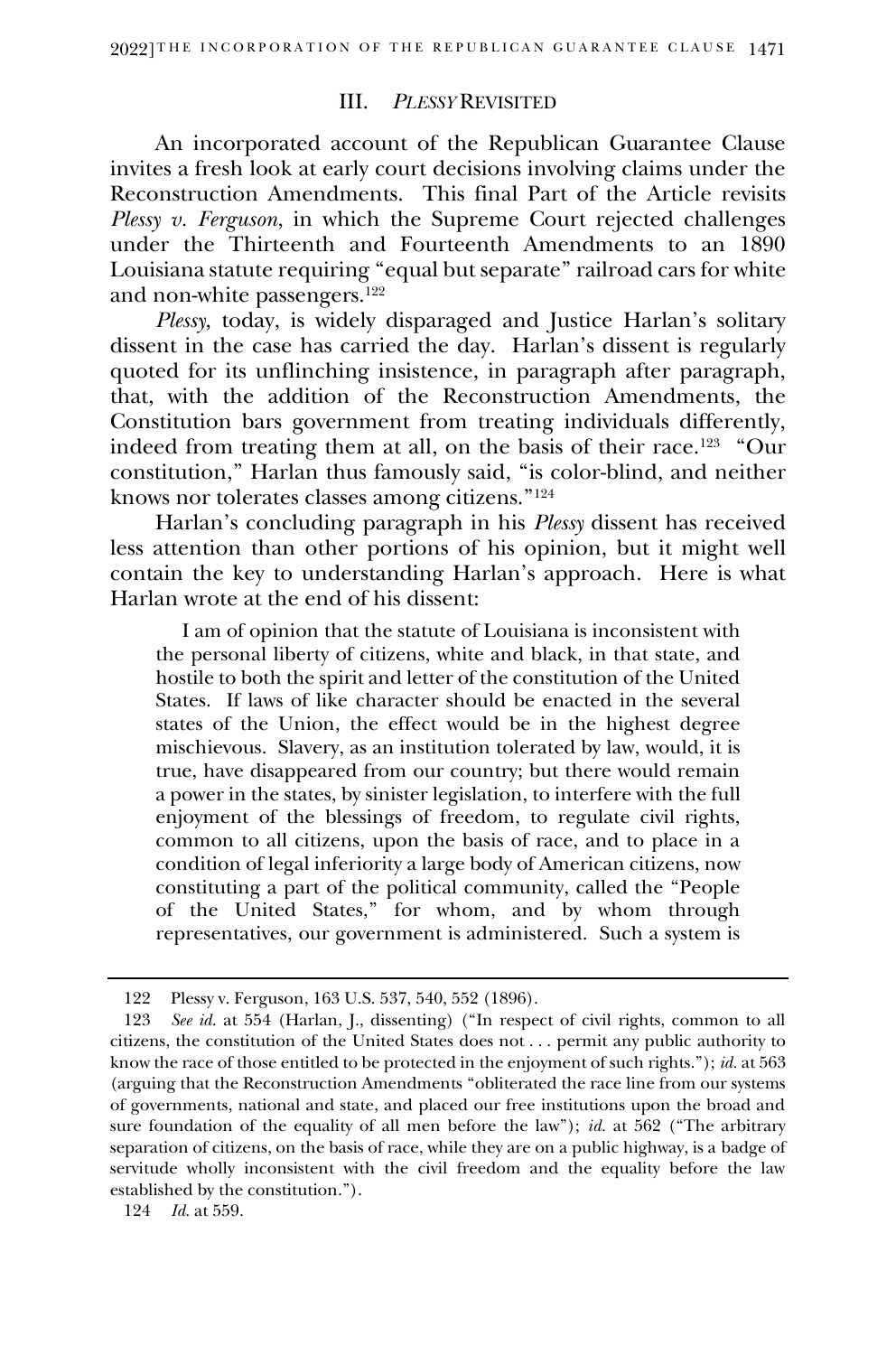inconsistent with the guaranty given by the constitution to each state of a republican form of government, and may be stricken down by congressional action, or by the courts in the discharge of their solemn duty to maintain the supreme law of the land, anything in the constitution or laws of any state to the contrary notwithstanding.<sup>125</sup>

In this final, rich paragraph, Harlan explicitly ties the Reconstruction Amendments—and his assessment of the Louisiana railway law under them—to the Republican Guarantee Clause of Article IV. It is worth parsing the words of the paragraph carefully. In Harlan's account, equality of rights—equal liberty—protected by the Fourteenth Amendment is an essential condition of Republican government. Laws, and particularly laws drawn on racial lines, that interfere with equal rights do more than injure those they designate and treat as unequal. By negating the equal status of members of the "political community,"<sup>126</sup> such laws are "hostile" to the Constitution itself and thus undermine the "personal liberty of [all] citizens, white and black."<sup>127</sup> The "system[ic]" effect of laws imposing inequality is therefore to undermine the "republican form of government" that serves the interests of the People as a whole.<sup>128</sup> In this approach, the Equal Protection Clause serves distinctly republican ends. Harlan also depicts citizenship as reinforcing the relationship between the Fourteenth Amendment and the Guarantee Clause. Section 1 of the Fourteenth Amendment makes individuals born or naturalized in the United States simultaneously citizens of the United States and of their state of residence. These citizens, in Harlan's view, enjoy equal rights under the Constitution; equality of citizenry is itself a hallmark of republican government.

Harlan sees also that the relationship between the Fourteenth Amendment and the Republican Guarantee Clause has important implications for enforcement of rights. As discussed already, Section 1 of the Fourteenth Amendment bars states from "deny[ing] to any person within [their] jurisdiction[s] the equal protection of the laws" and Section 5 says Congress "shall have power to enforce" the prohibition "by appropriate legislation."<sup>129</sup> But as to enforcement, the Republican Guarantee Clause is different. It speaks not in power but in obligation: the United States *shall* guarantee government of republican form. Harlan recognized this point—and thus viewed the majority in *Plessy* as having failed to perform a constitutional duty.

- 127 *Id.*
- *Id.* at 564.

<sup>125</sup> *Id.* at 563–64.

<sup>126</sup> *Id.* at 563.

<sup>129</sup> U.S. CONST. amend XIV, §§ 1, 5.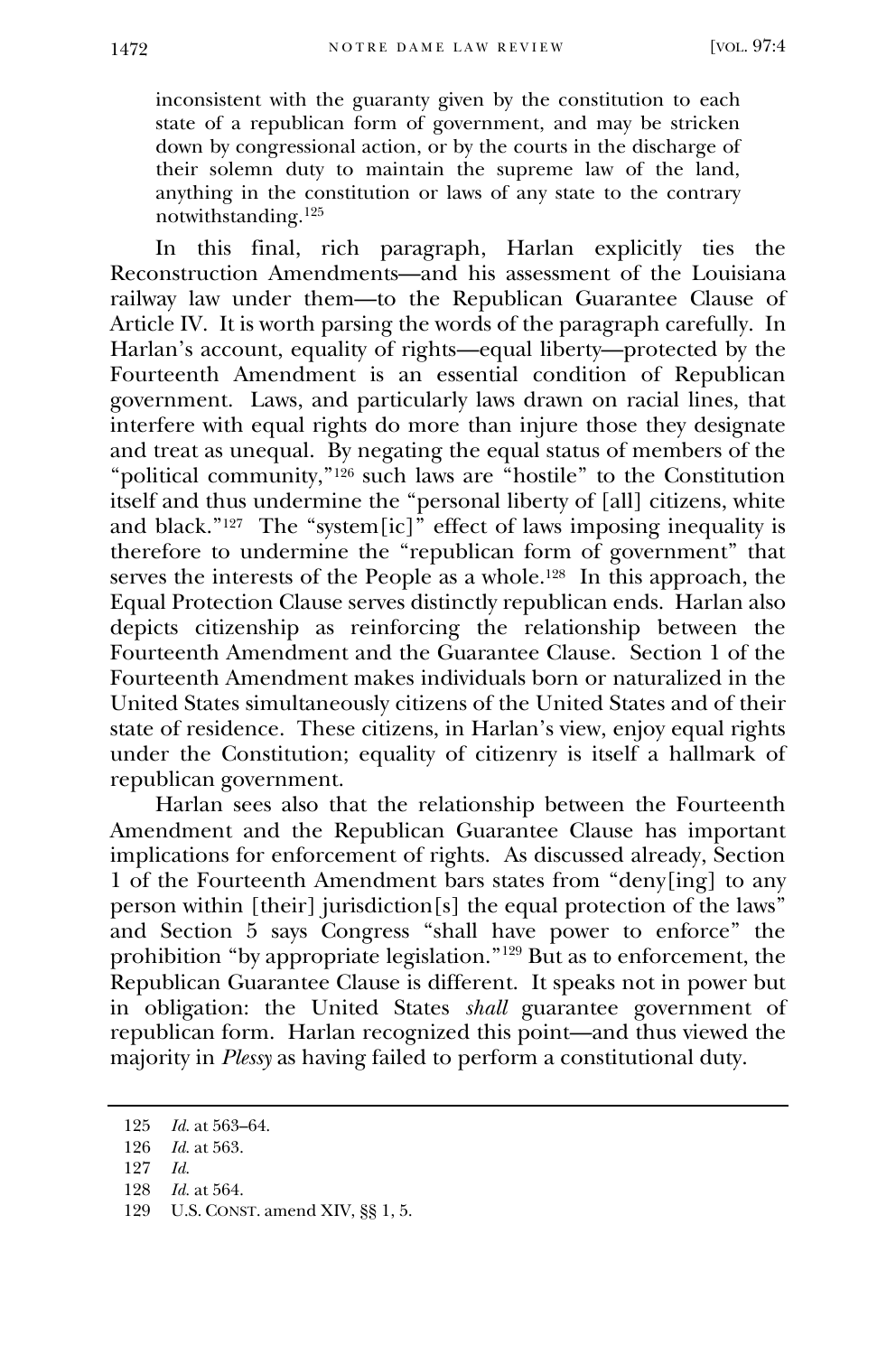Congress, Harlan explains, can respond to violations of equal protection—Section 5 makes that clear—and in so doing promote republican government. But Harlan insists also that the courts can and must respond when (as in *Plessy*) they are asked to do so.<sup>130</sup> In his discussion of the Guarantee Clause, Harlan makes no mention of *Luther*. One obvious explanation is that in contrast to readers today, Harlan did not understand *Luther* to render Guarantee Clause claims nonjusticiable. Or, if he did, perhaps he viewed the Reconstruction Amendments to have altered the *Luther* landscape. Harlan frames judicial power as the "solemn duty" of "the courts" "to maintain the supreme law of the land."<sup>131</sup> That approach bypasses Guarantee Clause justiciability issues by pivoting to the Supremacy Clause—which encompasses, as "supreme Law,"<sup>132</sup> the Reconstruction Amendments, and arguably provides separate grounds for judicial intervention. If the Supremacy Clause imposes an obligation to enforce the Equal Protection Clause, the lack of justiciability under the Guarantee Clause is no barrier.

Readers might discern in this depiction a sleight of hand. Look closely: Harlan writes of the duty of "the courts" <sup>133</sup> but under the Supremacy Clause, it is state (not federal) judges who are "bound thereby," and it is in reference to state (not federal) judges that the phrase (a source of Harlan's duty), "any Thing in the Constitution or Laws of any State to the Contrary notwithstanding," appears.<sup>134</sup> Federal judges, like those on state courts, and like all federal and state governmental officials, do take an oath to "support this Constitution" <sup>135</sup>; like all governmental personnel, federal judges are also, of course, bound by the Supremacy Clause just as they are bound by other provisions of the Constitution. But the Supremacy Clause itself makes no mention of federal courts.

Perhaps, then, Harlan is making loose use of text to support his argument for the Supreme Court to invalidate the Louisiana law. There is, however, another explanation. Perhaps Harlan *did* have *Luther* in mind all along. When Harlan says "the courts" can and should act, he might himself be referring to the *state* courts. On this reading, even if *Luther*, a case that began in federal court, precludes federal judges from adjudicating Guarantee Clause claims, it should not be read to impose that same justiciability restriction upon the state courts—nor even upon the Supreme Court in reviewing state court

- 134 U.S. CONST. art. VI.
- 135 *Id.*

<sup>130</sup> *See Plessy*, 163 U.S. at 564.

<sup>131</sup> *Id.*

<sup>132</sup> U.S. CONST. art. VI.

<sup>133</sup> *Plessy*, 163 U.S. at 564.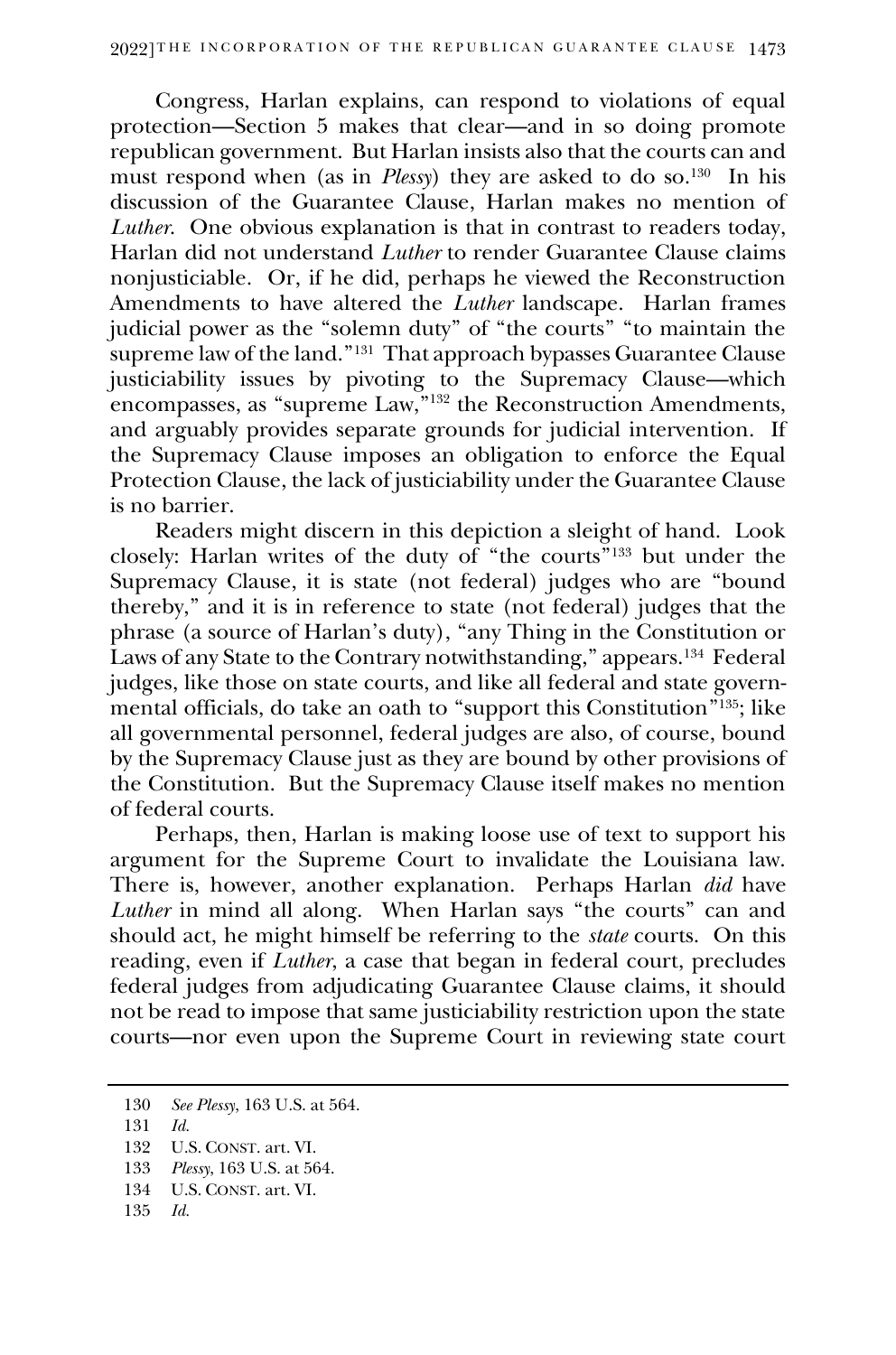rulings, in cases like *Plessy*, which arrive by writ of error.<sup>136</sup> On this account, in upholding the segregation law, the Louisiana Supreme Court failed to correct an impediment to republican government. Once that happened, Harlan tells us, the Court was obligated to reverse the decision.

While Harlan's *Plessy* dissent offers some intriguing insights, Harlan himself does not get all the credit for linking, in the case, the Reconstruction Amendments to the Republican Guarantee Clause. Harlan's invocations of the Guarantee Clause tracked arguments made in Plessy's briefs to the Supreme Court. The briefs did not refer specifically to the Guarantee Clause but the arguments they offer are very much grounded in ideas of republicanism, citizenship, and equality, and in a claim of obligatory federal action to protect rights.

What more directly involves the liberty of the citizen than to be able to enter upon the discharge of the duties of an office to which he has been lawfully elected by his fellow citizens? . . . The liberty of which I am speaking is that which exists, and which can exist, only under a republican form of government. "The United States," the supreme law of the land declares, "shall guarantee to every state in this Union a republican form of government." And "the distinguishing feature of that form," this court has said, "is the right of the people to choose their own officers for governmental administration, and pass their own laws in virtue of the legislative power reposed in representative bodies, whose legitimate acts may be said to be those of the people themselves." But of what value is that right if the person selected by the people at the polls for an office provided for by the Constitution . . . may be deprived of that office by the arbitrary action of the legislature proceeding altogether without evidence?

*Id.* at 603–05 (Harlan, J., dissenting) (quoting *In re* Duncan, 139 U.S. 449, 461 (1891)).

<sup>136</sup> Harlan's fusion of the Guarantee Clause and the Fourteenth Amendment as a basis for judicial intervention appears in other opinions as well. One example is Harlan's dissenting opinion in Taylor v. Beckham, 178 U.S. 548 (1900), in which the Court dismissed for lack of jurisdiction a petition by candidates for governor and lieutenant governor in Kentucky seeking review of a state court decision in an election dispute. The case involved a ruling by the state board of elections, later adopted by the state legislature, that the candidates' opponents had received more votes in the election and were to be installed in office. *See id.* at 549–51. The petitioners asserted that they had actually won the election and that the action of the board and the legislature deprived them of property—the right to hold elected office—without due process of law in violation of the Fourteenth Amendment and violated also the Guarantee Clause by interfering with the ability of Kentucky voters to choose their representatives. *Id.* at 573–74. The Court rejected the petitioners' argument that holding elected office was a Fourteenth Amendment right of property. *See id.* at 577–78, 580. Thus, the state court decision (also refusing the petitioners relief) had worked no denial of a constitutional right that could be a basis for jurisdiction under Section 25 of the 1789 Judiciary Act. *See* Judiciary Act of 1789, ch. 20, § 25, 1 Stat. 73, 85–87 (granting certain Supreme Court appellate jurisdiction over states' highest courts). The Court also rejected review on the basis of the Republican Guarantee Clause. *See id.* at 578–80. Harlan, dissenting, reasoned that the linkage between Fourteenth Amendment liberty and the Guarantee Clause required the Court to review the state court ruling. He wrote: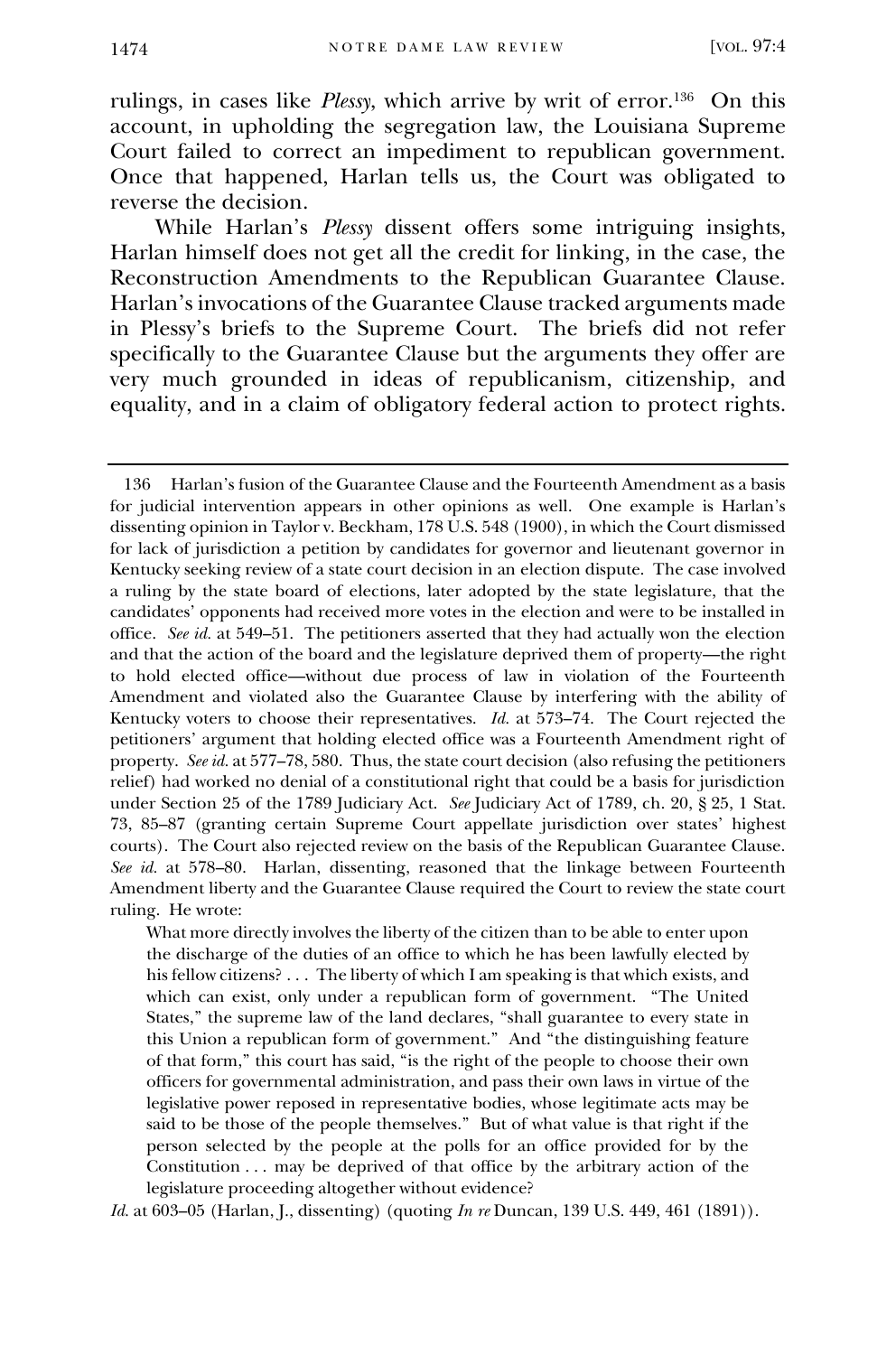Plessy's lawyers argued, for instance, that the Fourteenth Amendment's citizenship clause "is a guaranty . . . of *equality* of right . . . *and the free enjoyment of all public privileges*."<sup>137</sup> They urged that "assortment of citizens by race in the enjoyment of public privileges . . . is . . . an interference with the personal liberty of the individual as is impossible to be made consistently with his rights as an equal citizen of the United States and of the State in which he resides."<sup>138</sup> This equality of rights, Plessy's brief stated, "look[s] to national power for its preservation."<sup>139</sup> All citizens, the brief argued, had an interest in countering racially discriminatory laws: *"[I]t is as much a constitutional privilege and duty of a White citizen to resist any attempt to make him an instrument for enforcing such legal inequality as it is for a Colored citizen to resist being made a victim thereof*. The constitutional liberty of the party so acted upon is as much offended in the first case as in the second."<sup>140</sup> State designation of an individual as being "of either a superior or an inferior class of citizens," the brief said, is "injury to any citizen of the United States."<sup>141</sup> Thus, echoing the language of the Guarantee Clause, Plessy's brief insisted that "[a] law assorting the citizens of a State in the enjoyment of a public franchise on the basis of race, is obnoxious to the spirit of republican institutions,"<sup>142</sup> and "the United States cannot allow the matter of the Color of its citizens to become a ground of legal disparagement, or legal offense within the States, unless with a disparagement of itself."<sup>143</sup>

It is all there: the fusion of the Guarantee Clause and the Fourteenth Amendment; the requirement of equal rights of citizenship; the relationship between such rights and republican government; and the duty of the federal government to intervene to protect rights and preserve republicanism.

#### **CONCLUSION**

In making a case for understanding the Fourteenth Amendment to incorporate the Republican Guarantee Clause and in identifying some implications of the claim, this Article aims to inspire rather than foreclose future analysis and debate. The Article itself is necessarily limited: in the historical record it develops (the Article relies largely

<sup>137</sup> Brief of Plaintiff in Error by Walker at 11, Plessy v. Ferguson, 163 U.S. 537 (1896) (No. 210).

<sup>138</sup> *Id.* 

<sup>139</sup> *Id.* at 12.

<sup>140</sup> Brief of Plaintiff in Error by Phillips & McKenney at 6, Plessy v. Ferguson, 163 U.S. 537 (1896) (No. 210).

<sup>141</sup> *Id.* at 12.

<sup>142</sup> Brief of Plaintiff in Error by Walker, *supra* note 137, at 14.

<sup>143</sup> Brief of Plaintiff in Error by Phillips & McKenney, *supra* note 140, at 15.